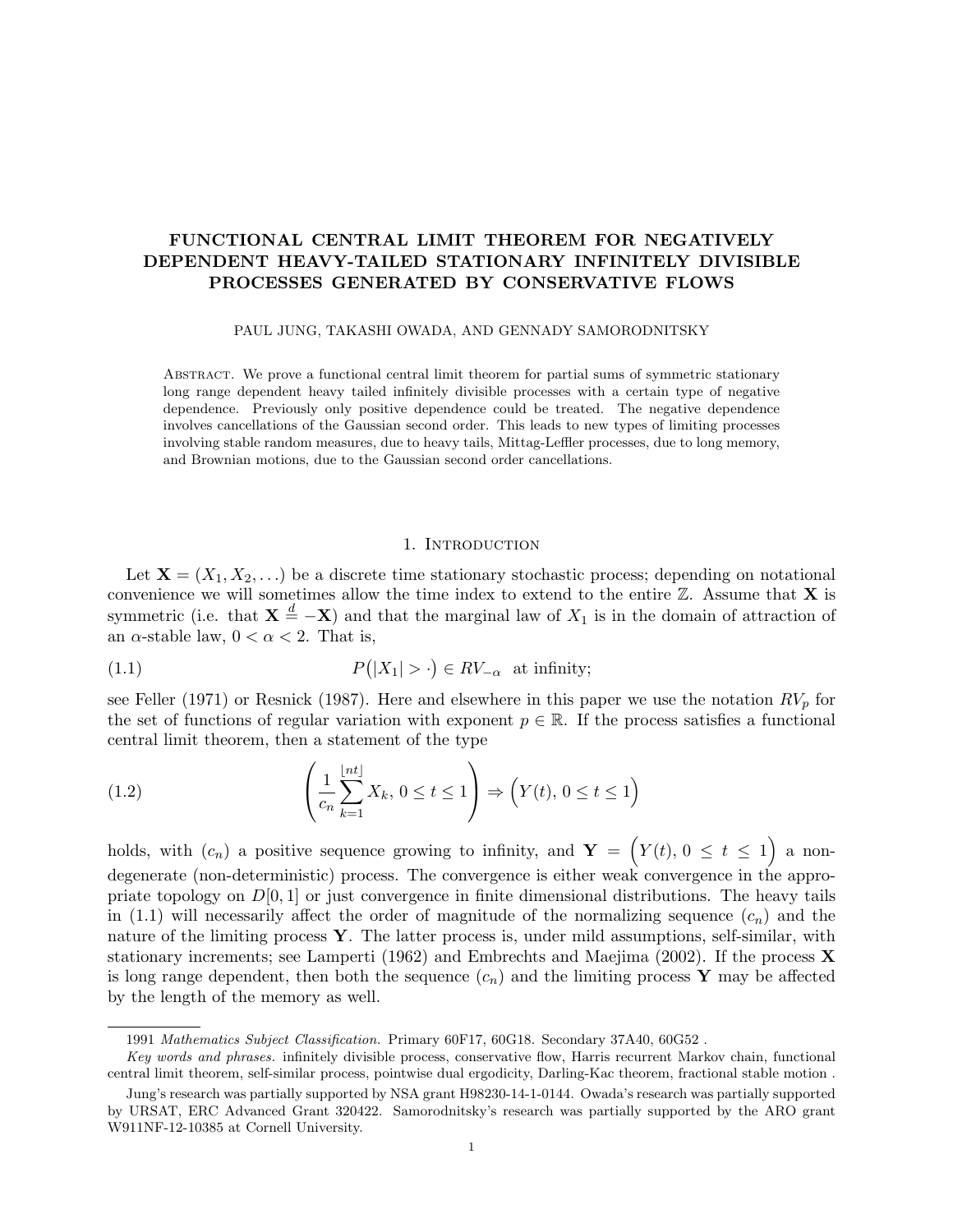A new class of central limit theorems for long range dependent stationary processes with heavy tails was introduced in Owada and Samorodnitsky  $(2015)$ . In that paper the process **X** was a stationary infinitely divisible process given in the form

(1.3) 
$$
X_n = \int_E f \circ T^n(s) dM(s), \quad n = 1, 2, \dots,
$$

where  $M$  is a symmetric homogeneous infinitely divisible random measure on a measurable space  $(E, \mathcal{E})$ , without a Gaussian component, with control measure  $\mu$ ,  $f : E \to \mathbb{R}$  is a measurable function, and  $T : E \to E$  a measurable map, preserving the measure  $\mu$ ; precise definitions of these and following notions are below. The regularly varying tails, in the sense of  $(1.1)$ , of the process **X** are due to the random measure  $M$ , while the long memory is due to the ergodic-theoretical properties of the map T, assumed to be conservative and ergodic. In the model considered in Owada and Samorodnitsky (2015) the length of the memory could be quantified by a single parameter  $0 \le \beta \le 1$ (the larger  $\beta$  is, the longer the memory). Under the crucial assumption that

(1.4) 
$$
\mu(f) := \int_E f(s) \,\mu(ds) \neq 0
$$

(with the integral being well defined), it turns out that the normalizing sequence  $(c_n)$  is regularly varying with exponent  $H = \beta + (1 - \beta)/\alpha$ , and the limiting process Y is, up to a multiplicative factor of  $\mu(f)$ , the β-Mittag-Leffler fractional symmetric  $\alpha$ -stable (S $\alpha$ S) motion defined by

(1.5) 
$$
Y_{\alpha,\beta}(t) = \int_{\Omega' \times [0,\infty)} M_{\beta}\big((t-s)_{+}, \omega'\big)dZ_{\alpha,\beta}(\omega',s), \quad t \ge 0,
$$

where  $Z_{\alpha,\beta}$  is a S $\alpha$ S random measure on  $\Omega' \times [0,\infty)$  with control measure  $\mathbf{P}' \times \nu_{\beta}$ . Here  $\nu_{\beta}$  is a measure on  $[0, \infty)$  given by  $\nu_{\beta}(dx) = (1 - \beta)x^{-\beta} dx$ ,  $x > 0$ , and  $M_{\beta}$  is a Mittag-Leffler process defined on a probability space  $(\Omega', \mathcal{F}', \mathbf{P}')$  (all the notions will be defined momentarily). The random measure  $Z_{\alpha,\beta}$  and the process  $Y_{\alpha,\beta}$ , are defined on some probability space  $(\Omega,\mathcal{F},\mathbf{P})$ .

The  $\beta$ -Mittag-Leffler fractional S $\alpha$ S motion is a self-similar process with Hurst exponent H as above. Note that

$$
H \in \left\{ \begin{array}{ll} (1,1/\alpha] & \text{if } 0 < \alpha < 1, \\ \{1\} & \text{if } \alpha = 1, \\ (1/\alpha,1) & \text{if } 1 < \alpha < 2, \end{array} \right.
$$

which is the top part of the feasible region

$$
H \in \left\{ \begin{array}{ll} (0,1/\alpha] & \text{if } 0 < \alpha < 1, \\ (0,1) & \text{if } \alpha = 1, \\ (0,1) & \text{if } 1 < \alpha < 2 \end{array} \right.
$$

for the Hurst exponent of a self-similar SαS process with stationary increments; see Samorodnitsky and Taqqu (1994). This is usually associated with positive dependence both in the increments of the process Y itself and the original process X in the functional central limit theorem  $(1.2)$ ; the best-known example is that of the Fractional Brownian motion, the Gaussian self-similar process with stationary increments. For the latter process the range of  $H$  is the interval  $(0, 1)$ , and positive dependence corresponds to the range  $H \in (1/2, 1)$ .

In the Gaussian case of the Fractional Brownian motion, negative dependence  $(0 < H < 1/2)$  is often related to "cancellations" between the observations; the statement

$$
\sum_{n=-\infty}^{\infty} \text{Cov}(X_0, X_n) = 0
$$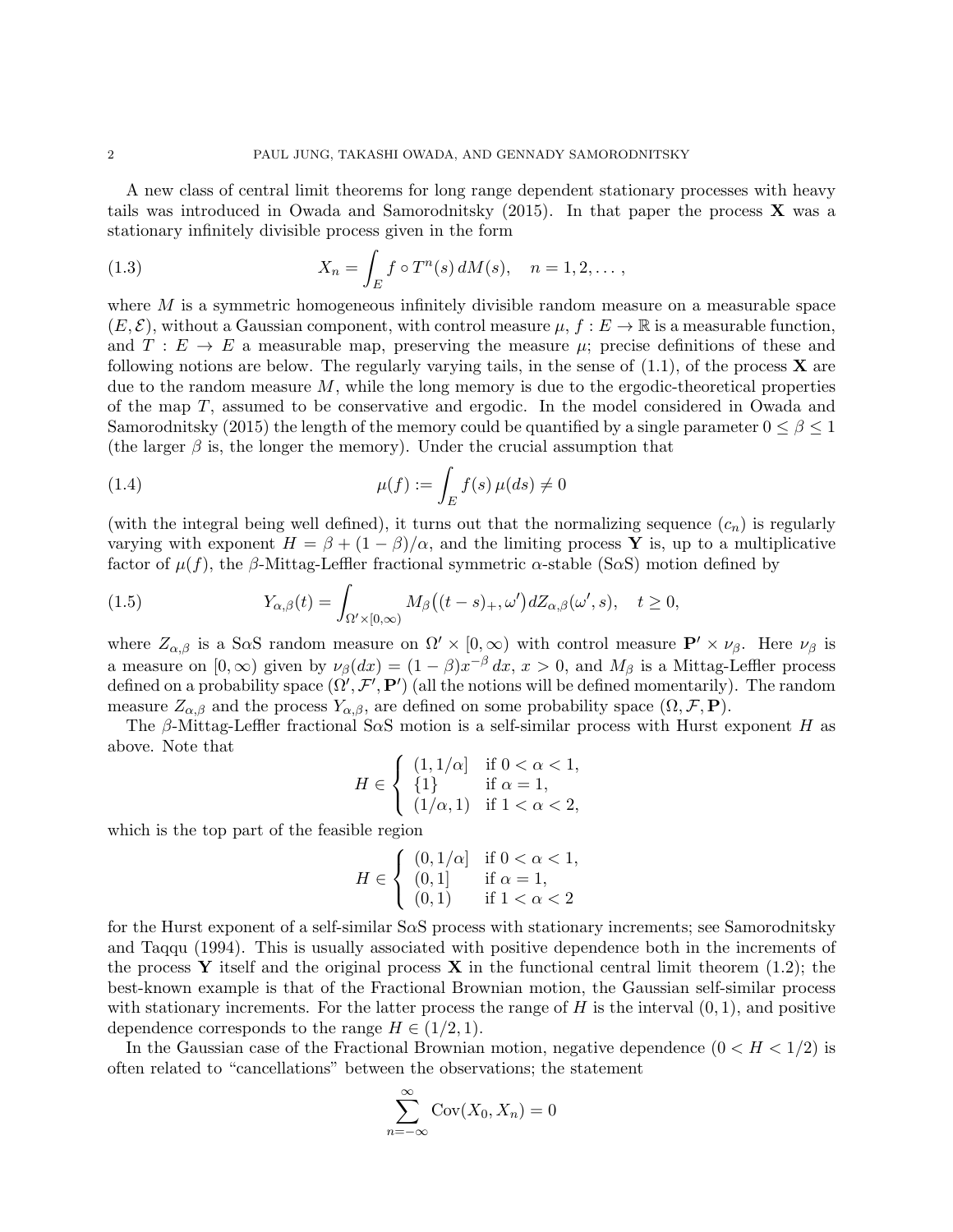is trivially true if the process  $X$  is the increment process of the Fractional Brownian motion with  $H < 1/2$ , and the same is true in most of the situations in (1.2), when the limit process is the Fractional Brownian motion with  $H < 1/2$ .

In the infinite variance case considered in Owada and Samorodnitsky (2015), "cancellations" appear when the integral  $\mu(f)$  in (1.4) vanishes. It is the purpose of the present paper to take a first step towards understanding this case, when the long memory due to the map  $T$  interacts with the negative dependence due to the cancellations. We use the cautious formulation above because with the integral  $\mu(f)$  vanishing, the second order behaviour of f becomes crucial, and in this paper we only consider a Gaussian type of second order behaviour. Furthermore, even in this case our assumptions on the space E and map T in  $(1.3)$  are more restrictive than those in Owada and Samorodnitsky (2015). Nonetheless, we still obtain an entirely new class of functional limit theorems and limiting fractional  $S\alpha S$  motions.

This paper is organized as follows. In Section 2 we provide the necessary background on infinitely divisible and stable processes and integrals, and related notions, used in this paper. In Section 3 we describe a new class of self-similar  $S\alpha S$  processes with stationary increments, some of which will appear as limits in the functional central limit theorem proved later. Certain facts on general state space Markov chains, needed to define and treat the model considered in the paper, are in Section 4. The main result of the paper is stated and proved in Section 5. Finally, Section 6 is an appendix containing bounds on fractional moments of infinitely divisible random variables needed elsewhere in the paper.

We will use several common abbreviations throughout the paper: ss for "self-similar", sssi for "self-similar, with stationary increments", and  $S \alpha S$  for "symmetric  $\alpha$ -stable".

## 2. Background

In this paper we will work with symmetric infinitely divisible processes defined as integrals of deterministic functions with respect to homogeneous symmetric infinitely divisible random measures, the symmetric stable processes and measures forming a special case. Let  $(E, \mathcal{E})$  be a measurable space. Let  $\mu$  be a  $\sigma$ -finite measure on E, it will be assumed to be infinite in most of the paper, but at the moment it is not important. Let  $\rho$  be a one-dimensional symmetric Lévy measure, i.e. a  $\sigma$ -finite measure on  $\mathbb{R} \setminus \{0\}$  such that

$$
\int_{\mathbb{R}} \min(1, x^2) \, \rho(dx) < \infty \, .
$$

If  $\mathcal{E}_0=\big\{A\in\mathcal{E}:\,\mu(A)<\infty\big\},$  then a homogeneous symmetric infinitely divisible random measure  $M$ on  $(E, \mathcal{E})$  with control measure  $\mu$  and local Lévy measure  $\rho$  is a stochastic process  $(M(A), A \in \mathcal{E}_0)$ such that

$$
\mathbf{E}e^{iuM(A)} = \exp\left\{-\mu(A)\int_{\mathbb{R}}\left(1 - \cos(ux)\right)\rho(dx)\right\} \quad u \in \mathbb{R}
$$

for every  $A \in \mathcal{E}_0$ . The random measure M is independently scattered and  $\sigma$ -additive in the usual sense of random measures; see Rajput and Rosiński (1989). The random measure is symmetric  $\alpha$ -stable (S $\alpha$ S),  $0 < \alpha < 2$ , if

$$
\rho(dx) = \alpha |x|^{-(\alpha+1)} dx.
$$

If M has a control measure  $\mu$  and a local Lévy measure  $\rho$ , and  $g : E \to \mathbb{R}$  is a measurable function such that

(2.1) 
$$
\int_{E} \int_{\mathbb{R}} \min(1, x^2 g(s)^2) \rho(dx) \mu(ds) < \infty,
$$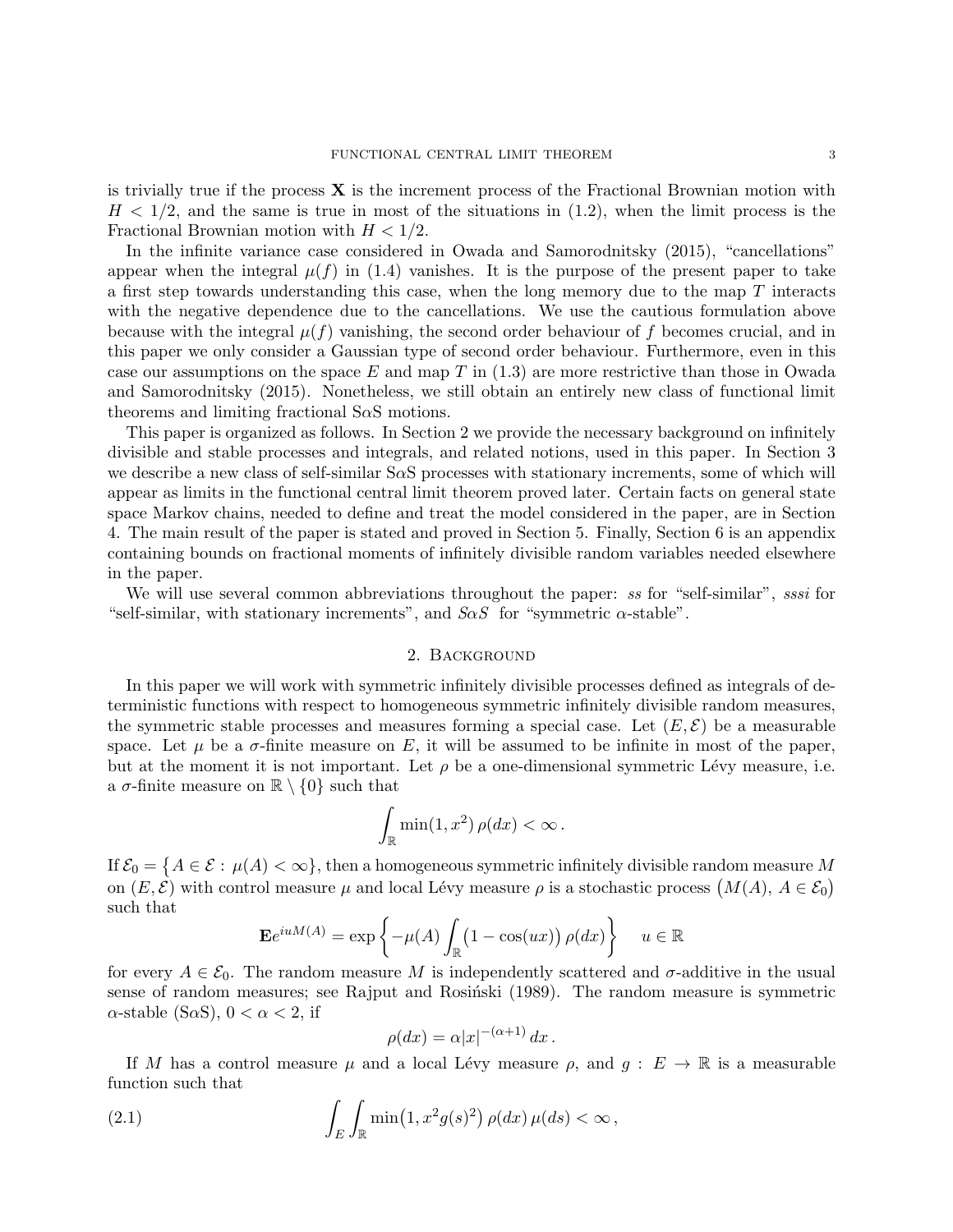then the integral  $\int_E g \, dM$  is well defined and is a symmetric infinitely divisible random variable. In the  $\alpha$ -stable case the integral is a S $\alpha$ S random variable and the integrability condition (2.1) reduces to the  $L^{\alpha}$  condition

(2.2) 
$$
\int_{E} |g(s)|^{\alpha} \mu(ds) < \infty.
$$

We remark that in the  $\alpha$ -stable case it is common to use the  $\alpha$ -stable version of the control measure; it is just a scaled version  $C_{\alpha} \mu$  of the control measure  $\mu$ , with  $C_{\alpha}$  being the  $\alpha$ -stable tail constant given by

$$
C_{\alpha} = \left(\int_0^{\infty} x^{-\alpha} \sin x \, dx\right)^{-1} = \begin{cases} (1-\alpha)/(\Gamma(2-\alpha)\cos(\pi\alpha/2)) & \text{if } \alpha \neq 1, \\ 2/\pi & \text{if } \alpha = 1. \end{cases}
$$

See Rajput and Rosiński (1989) for this and the subsequent properties of infinitely divisible processes and integrals.

We will consider symmetric infinitely divisible stochastic processes (without a Gaussian component)  $X$  given in the form

$$
X(t) = \int_E g(t, s) M(ds), \ t \in \mathcal{T},
$$

where T is a parameter space, and  $g(t, \cdot)$  is, for each  $t \in \mathcal{T}$ , a measurable function satisfying (2.1). The (function level) Lévy measure of the process  $X$  is given by

(2.3) 
$$
\kappa_{\mathbf{X}} = (\rho \times \mu) \circ K^{-1},
$$

with  $K: \mathbb{R} \times E \to \mathbb{R}^{\mathcal{T}}$  given by  $K(x, s) = x(g(t, s), t \in \mathcal{T}), s \in E, x \in \mathbb{R}$ .

An important special case for us is that of  $\mathcal{T} = \mathbb{N}$  and

(2.4) 
$$
g(n,s) = f \circ T^n(s), \ n = 1, 2, \dots,
$$

where  $f: E \to \mathbb{R}$  is a measurable function satisfying (2.1), and  $T: E \to E$  a measurable map, preserving the control measure  $\mu$ . In this case we obtain the process exhibited in (1.3). It is elementary to check that in this case the Lévy measure  $\kappa_{\mathbf{X}}$  in (2.3) is invariant under the left shift  $\theta$  on  $\mathbb{R}^{\mathbb{N}},$ 

$$
\theta(x_1,x_2,x_3,\ldots)=(x_2,x_3,\ldots).
$$

In particular, the process  $X$  is, automatically, stationary. There is a close relation between certain ergodic-theoretical properties of the shift operator  $\theta$  with respect to the Lévy measure  $\kappa_X$  (or of the map T with respect to the control measure  $\mu$ ) and certain distributional properties of the stationary process  $X$ ; we will discuss these below.

Switching gears a bit, we now recall a crucial notion needed for the main result of this paper as well as for the presentation of the new class of fractional  $S \alpha S$  noises in the next section. For  $0 < \beta < 1$ , let  $(S_{\beta}(t))$  be a  $\beta$ -stable subordinator, a Lévy process with increasing sample paths, satisfying  $\mathbf{E}e^{-\theta S_{\beta}(t)} = \exp\{-t\theta^{\beta}\}\$ for  $\theta \geq 0$  and  $t \geq 0$ . The *Mittag-Leffler process* is its inverse process given by

(2.5) 
$$
M_{\beta}(t) := S_{\beta}^{\leftarrow}(t) = \inf \{ u \ge 0 : S_{\beta}(u) \ge t \}, t \ge 0.
$$

It is a continuous process with nondecreasing sample paths. Its marginal distributions are the Mittag-Leffler distributions, whose Laplace transform is finite for all real values of the argument and is given by

(2.6) 
$$
\mathbf{E} \exp\{\theta M_{\beta}(t)\} = \sum_{n=0}^{\infty} \frac{(\theta t^{\beta})^n}{\Gamma(1+n\beta)}, \quad \theta \in \mathbb{R};
$$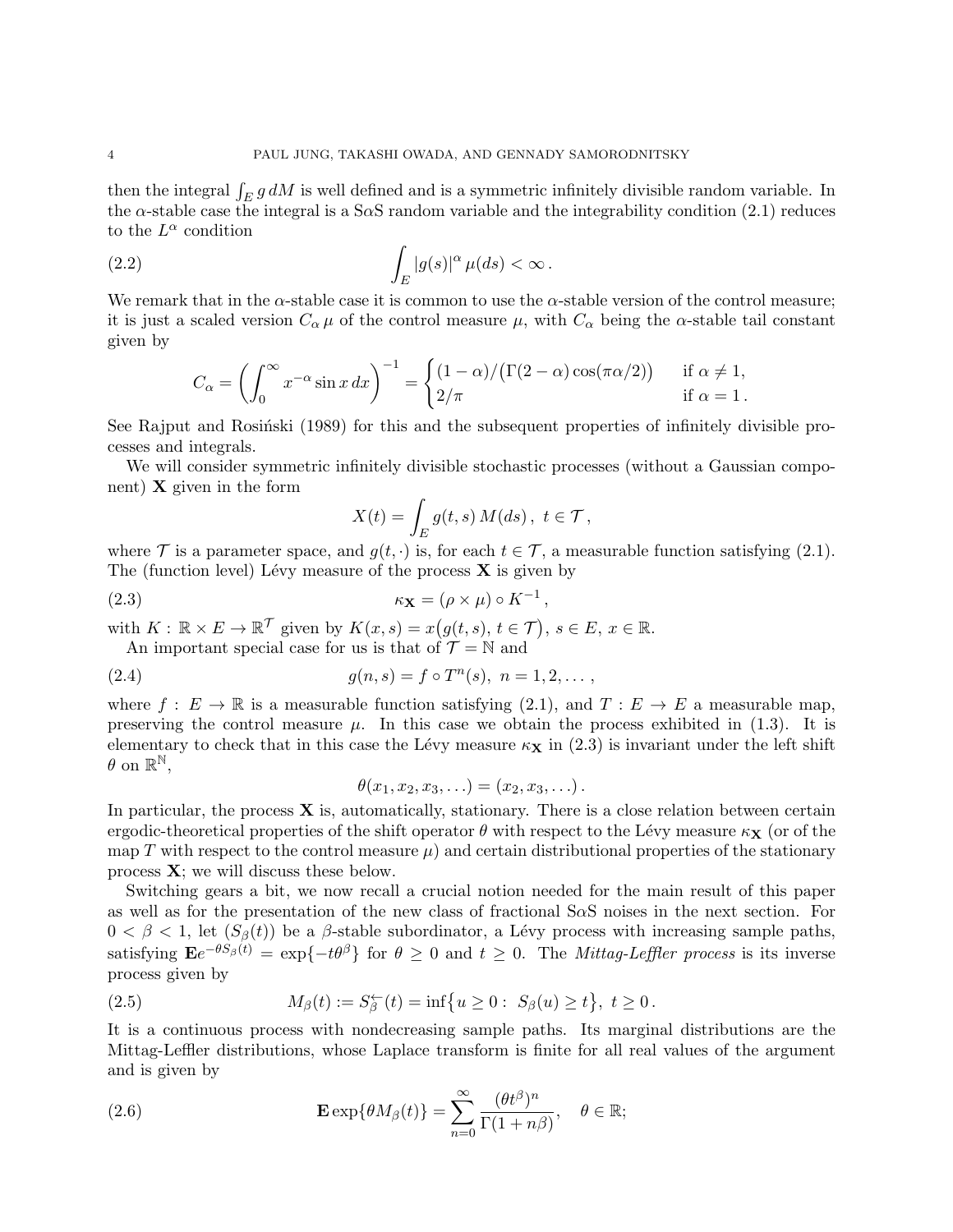see Proposition  $1(a)$  in Bingham (1971). Using  $(2.6)$ , the definition of the Mittag-Leffler process can be naturally extended to the boundary cases  $\beta = 0$  and  $\beta = 1$ . We do this by setting  $M_0(0) = 0$ and  $M_0(t) = E_{st}$ ,  $t > 0$ , with  $E_{st}$  a standard exponential random variable, and  $M_1(t) = t$ ,  $t \ge 0$ .

The Mittag-Leffler process is self-similar with exponent  $\beta$ . It has neither stationary nor independent increments (apart from the degenerate case  $\beta = 1$ ).

# 3. A new class of self-similar SαS processes with stationary increments

In this section we introduce a new class of self-similar S $\alpha$ S processes with stationary increments. A subclass of these processes will appear as a weak limit in the functional central limit theorem in Section 5, but the entire class has intrinsic interest. Furthermore, we anticipate that other members of the class will appear in other limit theorems. The processes in this class are defined, up to a scale factor, by 3 parameters,  $\alpha$ ,  $\beta$  and  $\gamma$ :

$$
0 < \alpha < \gamma \leq 2, \ 0 \leq \beta \leq 1 \, .
$$

We proceed with a setup similar to the one in (1.5). Define a  $\sigma$ -finite measure on  $[0, \infty)$  by

$$
\nu_{\beta}(dx) = \begin{cases} (1-\beta)x^{-\beta} dx, & 0 \le \beta < 1, \\ \delta_0(dx), & \beta = 1 \end{cases}
$$

( $\delta_0$  being the point mass at zero). Let  $(\Omega', \mathcal{F}', \mathbf{P}')$  be a probability space, and let  $(S_\gamma(t, \omega'))$  be a SγS Lévy motion and  $(M_\beta(t, \omega'))$  be an independent β-Mittag-Leffler process, both defined on  $(\Omega', \mathcal{F}', \mathbf{P}')$ . We define

(3.1) 
$$
Y_{\alpha,\beta,\gamma}(t) := \int_{\Omega' \times [0,\infty)} S_{\gamma}(M_{\beta}((t-x)_+,\omega'),\omega') dZ_{\alpha,\beta}(\omega',x), \ t \ge 0,
$$

where  $Z_{\alpha,\beta}$  is a SaS random measure on  $\Omega' \times [0,\infty)$  with control measure  $\mathbf{P}' \times \nu_{\beta}$ ; we use the  $\alpha$ -stable version of the control measure (see the remark following  $(2.2)$ ).

**Remark 3.1.** The boundary cases  $\beta = 0$  and  $\beta = 1$  are somewhat special. In the case  $\beta = 0$  we interpret the process in (3.1) as

$$
Y_{\alpha,0,\gamma}(t) = \int_{\Omega' \times [0,\infty)} S_{\gamma}(E_{\text{st}}(\omega'),\omega') \mathbf{1}(x < t) dZ_{\alpha,0}(\omega',x), \ t \ge 0,
$$

where  $E_{\text{st}}$  is a standard exponential random variable defined on  $(\Omega', \mathcal{F}', \mathbf{P}')$ , independent of  $(S_{\gamma}(t, \omega'))$ , while  $Z_{\alpha,0}$  is a S $\alpha$ S random measure on  $\Omega' \times [0,\infty)$  with control measure  $\mathbf{P}' \times$  Leb. It is elementary to see that this process is a S $\alpha$ S Lévy motion itself, and the dependence on  $\gamma$  is only through a multiplicative constant, equal to

$$
\left(\mathbf{E}'|S_{\gamma}(1)|^{\alpha}\mathbf{E}'(E_{\rm st}^{\alpha/\gamma})\right)^{1/\alpha}.
$$

In the second boundary case  $\beta = 1$  the variable x in the integral becomes redundant, and we interpret the process in (3.1) as

$$
Y_{\alpha,1,\gamma}(t) = \int_{\Omega'} S_{\gamma}(t,\omega') dZ_{\alpha,1}(\omega'), t \ge 0,
$$

where  $Z_{\alpha,1}$  is a S $\alpha$ S random measure on  $\Omega'$  with control measure  $\mathbf{P}'$ . This process is, distributionally, sub-stable, with an alternative representation

$$
Y_{\alpha,1,\gamma}(t) = W^{1/\gamma} S_{\gamma}(t), \ t \ge 0,
$$

with W a positive strictly  $\alpha/\gamma$ -stable random variable independent of the SγS Lévy motion  $(S_{\gamma})$ , both of which are now defined on  $(\Omega, \mathcal{F}, \mathbf{P})$ ; see Section 3.8 in Samorodnitsky and Taqqu (1994).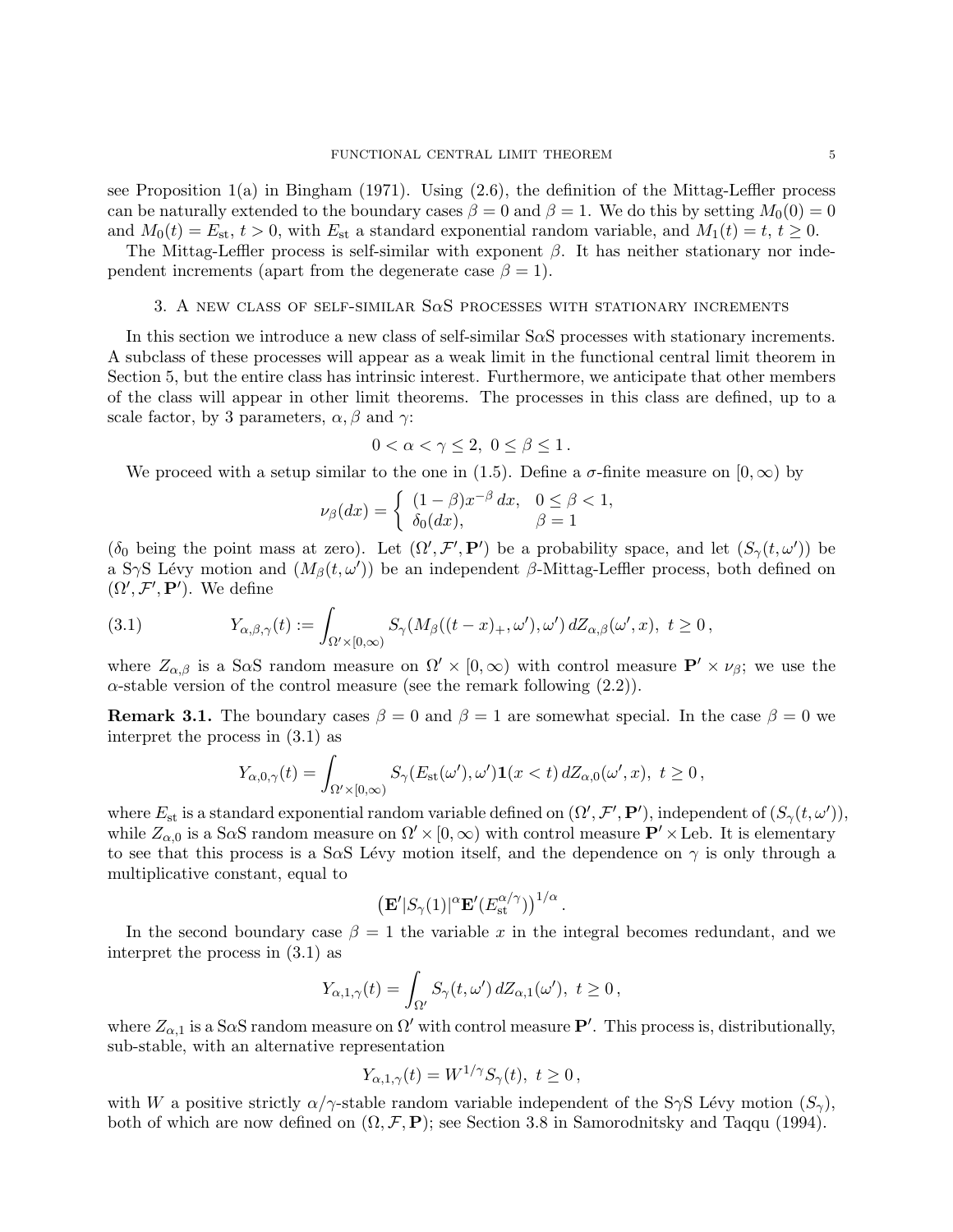**Proposition 3.2.**  $(Y_{\alpha,\beta,\gamma}(t))$  is a well defined H-sssi SaS process with

(3.2) 
$$
H = \frac{\beta}{\gamma} + \frac{1-\beta}{\alpha}.
$$

*Proof.* The boundary cases  $\beta = 0$  and  $\beta = 1$  are discussed in Remark 3.1, so we will consider now the case  $0 < \beta < 1$ .

The argument is similar to that of Theorem 3.1 in Owada and Samorodnitsky (2015). To see that  $(Y_{\alpha,\beta,\gamma}(t))$  is well defined, notice that for  $t > 0$ , by self-similarity of  $(S_{\gamma})$ ,

$$
\mathbf{E}' \int_0^\infty |S_\gamma(M_\beta((t-x)_+))|^\alpha (1-\beta) x^{-\beta} dx
$$
  
\n
$$
= \mathbf{E}' |S_\gamma(1)|^\alpha \mathbf{E}' \int_0^\infty M_\beta((t-x)_+)^{\alpha/\gamma} (1-\beta) x^{-\beta} dx
$$
  
\n
$$
\leq \mathbf{E}' |S_\gamma(1)|^\alpha \mathbf{E}' M_\beta(t)^{\alpha/\gamma} t^{1-\beta} < \infty ;
$$

the finiteness of  $\mathbf{E}'|S_{\gamma}(1)|^{\alpha}$  follows since  $\alpha < \gamma$ . Next, let  $c > 0$ ,  $t_1, \ldots, t_k > 0$ , and  $\theta_1, \ldots, \theta_k \in \mathbb{R}$ . We have

$$
\mathbf{E}' \exp\left\{i\sum_{j=1}^{k} \theta_j Y_{\alpha,\beta,\gamma}(ct_j)\right\} = \exp\left\{-\int_0^\infty \mathbf{E}' \left|\sum_{j=1}^{k} \theta_j S_\gamma(M_\beta((ct_j - x)_{+}))\right|^\alpha (1 - \beta) x^{-\beta} dx\right\}
$$
  

$$
= \exp\left\{-c^{1-\beta} \int_0^\infty \mathbf{E}' \left|\sum_{j=1}^{k} \theta_j S_\gamma(M_\beta(c(t_j - y)_{+})\right|^\alpha (1 - \beta) y^{-\beta} dy\right\},\right\}
$$

where we substituted  $x = cy$  in the last step. Because of the self-similarity of  $(M_\beta)$  and  $(S_\gamma)$ , the above equals

$$
\exp\left\{-c^{1-\beta}\int_0^\infty \mathbf{E}'\left|\sum_{j=1}^k \theta_j c^{\beta/\gamma} S_\gamma(M_\beta((t_j-y)_+))\right|^\alpha (1-\beta)y^{-\beta}dy\right\}
$$
  
\n
$$
= \exp\left\{-c^{\alpha H} \int_0^\infty \mathbf{E}'\left|\sum_{j=1}^k \theta_j S_\gamma(M_\beta((t_j-y)_+))\right|^\alpha (1-\beta)y^{-\beta}dy\right\}
$$
  
\n
$$
= \exp\left\{i\sum_{j=1}^k \theta_j c^H Y_{\alpha,\beta,\gamma}(t_j)\right\}.
$$

This shows that  $Y_{\alpha,\beta,\gamma}$  is H-ss with H given by (3.2).

Finally, we check stationarity of the increments of  $Y_{\alpha,\beta,\gamma}$ . We must check that for any  $s > 0$ ,  $t_1, \ldots, t_k > 0$ , and  $\theta_1, \ldots, \theta_k \in \mathbb{R}$ ,

$$
\int_0^\infty \mathbf{E}' \left| \sum_{j=1}^k \theta_j \left[ S_\gamma(M_\beta((t_j + s - x)_+)) - S_\gamma(M_\beta((s - x)_+)) \right] \right|^\alpha x^{-\beta} dx
$$
  
= 
$$
\int_0^\infty \mathbf{E}' \left| \sum_{j=1}^k \theta_j S_\gamma(M_\beta((t_j - x)_+)) \right|^\alpha x^{-\beta} dx.
$$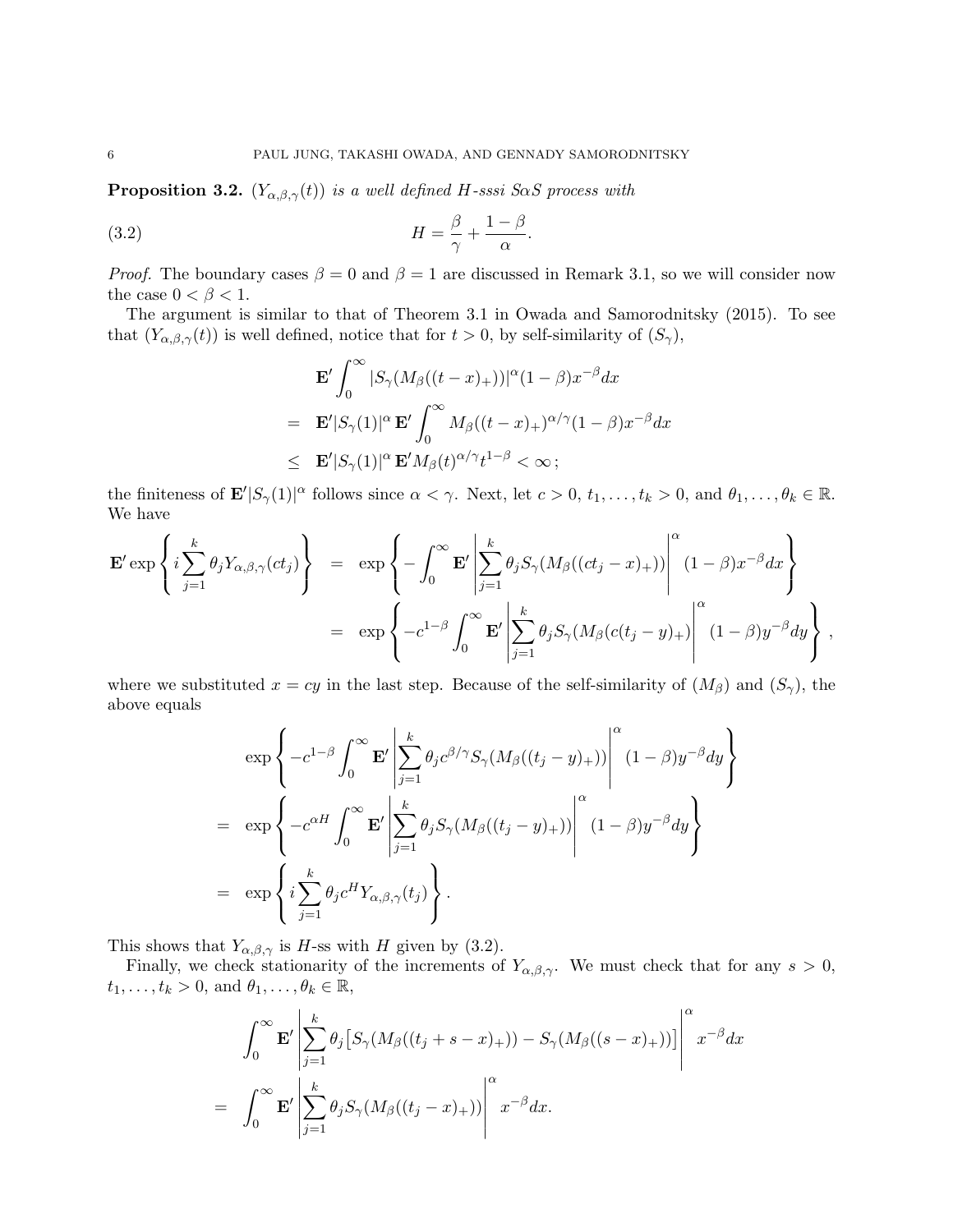Split the integral in the left-hand side according to the sign of  $s - x$  and use the substitutions  $r = s - x$  and  $-r = s - x$  to get

$$
\int_0^s \mathbf{E}' \left| \sum_{j=1}^k \theta_j \left[ S_\gamma(M_\beta(t_j+r)) - S_\gamma(M_\beta(r)) \right] \right|^\alpha (s-r)^{-\beta} dr
$$
  
+ 
$$
\int_0^\infty \mathbf{E}' \left| \sum_{j=1}^k \theta_j S_\gamma(M_\beta((t_j-r)_+)) \right|^\alpha (s+r)^{-\beta} dr.
$$

Rearranging terms, we are left to check

(3.3)  

$$
\int_0^s \mathbf{E}' \left| \sum_{j=1}^k \theta_j \left[ S_\gamma(M_\beta(t_j+r)) - S_\gamma(M_\beta(r)) \right] \right|^\alpha (s-r)^{-\beta} dr
$$

$$
= \int_0^\infty \mathbf{E}' \left| \sum_{j=1}^k \theta_j S_\gamma(M_\beta((t_j-x)_+)) \right|^\alpha \left( x^{-\beta} - (s+x)^{-\beta} \right) dx.
$$

However, by the stationarity of the increments of  $(S_{\gamma})$ , the left-hand side of (3.3) reduces to

$$
\int_0^s \mathbf{E}' \left| \sum_{j=1}^k \theta_j S_\gamma \big(M_\beta(t_j+r) - M_\beta(r)\big)\right|^\alpha (s-r)^{-\beta} dr.
$$

Let  $\delta_r = S_\beta \left(M_\beta(r)\right) - r$  be the overshoot of the level  $r > 0$  by the  $\beta$ -stable subordinator  $\left(S_\beta(t)\right)$ related to  $(M_\beta(t))$  by (2.5). The law of  $\delta_r$  is given by

$$
P(\delta_r \in dx) = \frac{\sin \beta \pi}{\pi} r^{\beta} (r+x)^{-1} x^{-\beta} dx, \ x > 0;
$$

see Exercise 5.6 in Kyprianou (2006). Further, by the strong Markov property of the stable subordinator we have

$$
(M_{\beta}(t+r) - M_{\beta}(r), t \ge 0) \stackrel{d}{=} (M_{\beta}((t-\delta_r)_+), t \ge 0) ,
$$

with the understanding that  $M_{\beta}$  and  $\delta_r$  in the right-hand side are independent. We conclude that

(3.4) 
$$
\int_0^s \mathbf{E}' \left| \sum_{j=1}^k \theta_j S_\gamma \big(M_\beta(t_j+r) - M_\beta(r)\big) \right|^\alpha (s-r)^{-\beta} dr
$$

$$
= \frac{\sin \beta \pi}{\pi} \int_0^\infty \int_0^s \mathbf{E}' \left| \sum_{j=1}^k \theta_j S_\gamma \big( M_\beta((t_j - x)_{+}) \big) \right|^\alpha r^\beta (r + x)^{-1} x^{-\beta} (s - r)^{-\beta} dr dx.
$$

Using the integration formula

$$
\int_0^1 \left(\frac{t}{1-t}\right)^{\beta} \frac{1}{t+y} dt = \frac{\pi}{\sin \beta \pi} \left[1 - \left(\frac{y}{1+y}\right)^{\beta}\right], \ y > 0,
$$

given on p. 338 in Gradshteyn and Ryzhik (2004), shows that  $(3.4)$  is equivalent to  $(3.3)$ .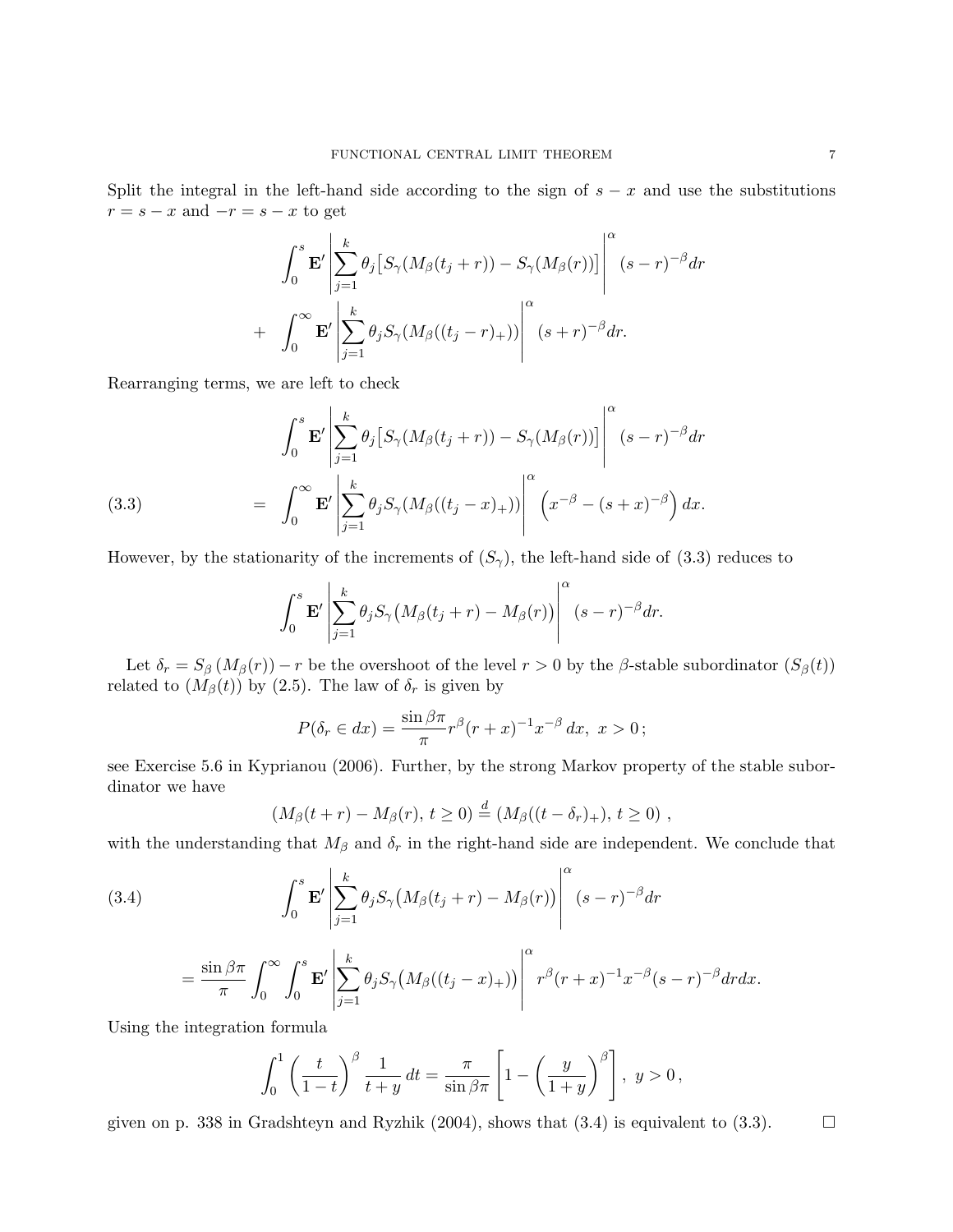Remark 3.3. The increment process

$$
V_n^{(\alpha,\beta,\gamma)} = Y_{\alpha,\beta,\gamma}(n+1) - Y_{\alpha,\beta,\gamma}(n), \quad n = 0, 1, 2, \dots,
$$

is a stationary SαS process. The argument in Theorem 3.5 in Owada and Samorodnitsky (2015) can be used to check that, in the case  $0 < \beta < 1$ , this process corresponds to a conservative null operator T in the sense of  $(2.4)$ . Furthermore, this process is mixing. See Rosinski (1995) and Samorodnitsky (2005) for details. On the other hand, in the case  $\beta = 0$ , the increment process is an i.i.d. sequence and, hence, corresponds to a dissipative operator  $T$ ; recall Remark 3.1. Furthermore, in the case  $\beta = 1$ , the increment process is sub-stable, hence corresponds to a positive operator T. In particular, it is not even an ergodic process.

#### 4. Some Markov chain theory

The class of stationary infinitely divisible processes for which we will prove a functional central limit theorem, is based on a dynamical system related to Example 5.5 in Owada and Samorodnitsky (2015). In the present paper we allow the Markov chains involved in the construction to take values in a space more general than Z.

We follow the setup of Chen (2000) and prove additional auxiliary results we will need in the sequel. Let  $(Z_n)$  be an irreducible Harris recurrent Markov chain (or simply *Harris chain* in the sequel) on state space  $(\mathbb{X}, \mathcal{X})$  with transition probability  $P(x, A)$  and invariant measure  $\pi(A)$ . Our general reference for such processes is Meyn and Tweedie (2009). As usually, we assume that the  $\sigma$ -field X is countably generated. We denote by  $P_{\nu}$  the probability law of  $(Z_n)$  with initial distribution  $\nu$ , and by  $\mathbf{E}_{\nu}$  the expectation with respect to  $\mathbf{P}_{\nu}$ .

The collections of sets of finite, and of finite and positive  $\pi$ -measure are denoted by

$$
\mathcal{X}^+:=\{A\in\mathcal{X}\text{ such that }\pi(A)>0\},\ \ \mathcal{X}_0^+:=\{A\in\mathcal{X}\text{ such that }0<\pi(A)<\infty\}\,.
$$

Since the Markov chain is Harris, for any set  $A \in \mathcal{X}^+$  and any initial distribution  $\nu$ , on an event of full probability with respect to  $\mathbf{P}_{\nu}$ , the sequence of return times to A defined by  $\tau_A(0) = 0$  and

(4.1) 
$$
\tau_A(k) = \inf\{n > \tau_A(k-1) : Z_n \in A\} \text{ for } k \ge 1,
$$

is a well defined finite sequence. An alternative name for  $\tau_A(1)$  is simply  $\tau_A$ .

For a set  $A \in \mathcal{X}_0^+$  we denote by

(4.2) 
$$
a_n(\nu, A) = \pi(A)^{-1} \sum_{k=1}^n \int_{\mathbb{X}} P^k(x, A) \nu(dx), \quad n \ge 1
$$

the mean number of visits to the set starting from initial distribution  $\nu$ , up to time n, relative to its  $\pi$ -measure. When needed, we extend the domain of a to  $(1,\infty)$  by rounding the argument down to the nearest integer.

An *atom*  $\mathfrak a$  of the Markov chain is a subset of X such that  $P(x, \cdot) = P(y, \cdot)$  for all  $x, y \in \mathfrak a$ . For an atom the notation  $P_a$  and  $E_a$  makes an obvious sense. A finite union of atoms is a set of the form

(4.3) 
$$
D = \bigcup_{i=1}^{q} \mathfrak{a}_i, \ q < \infty,
$$

where  $a_j \in \mathcal{X}_0^+$ ,  $j = 1, \ldots, q$  are atoms. Any such set is a special set, otherwise known as a D-set, see Definition 5.4 in Nummelin (1984) and Orey (1971), p. 29. The importance of this fact is that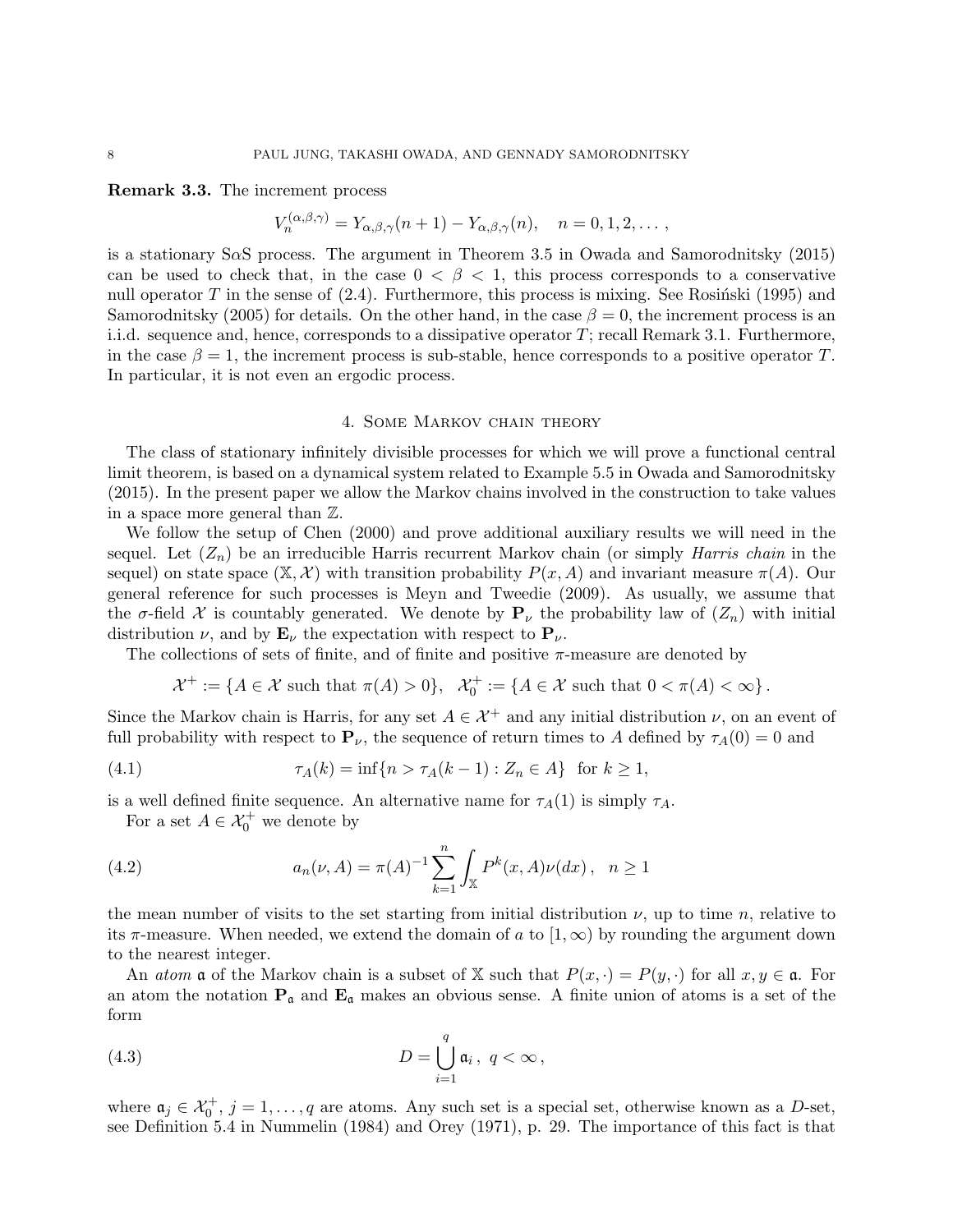for any two special sets (and, hence, for any two finite unions of atoms)  $D_1$  and  $D_2$ ,

(4.4) 
$$
\lim_{n \to \infty} \frac{a_n(\nu_1, D_1)}{a_n(\nu_2, D_2)} = 1
$$

for any two initial distributions  $\nu_1$  and  $\nu_2$ ; see Theorem 2 in Chapter 2 of Orey (1971) or Theorem 7.3 in Nummelin (1984) (without the assumption of "speciality" there might be  $\pi$ -small exceptional sets of initial states). This fact allows us to use the notation  $a_t := a_t(\nu, D)$  for any arbitrary fixed special set D and initial distribution  $\nu$  when only the limiting behaviour as  $t \to \infty$  of this function is important. For concreteness, we fix a special set D and use  $\nu(dx) = \pi(D)^{-1}1_D(x)\pi(dx)$ .

A Harris chain is said to be  $\beta$ -regular,  $0 \leq \beta \leq 1$ , if the function  $(a_t)$  is regularly varying at infinity with exponent  $\beta$ , i.e.

$$
\lim_{t \to \infty} a_{ct}/a_t = c^{\beta} \text{ for any } c > 0.
$$

Let  $f: \mathbb{X} \to \mathbb{R}$  be a measurable function. For a set  $A \in \mathcal{X}_0^+$  the sequence

$$
\xi_k(A) = \sum_{j=\tau_A(k-1)+1}^{\tau_A(k)} f(Z_j), \ k = 1, 2, \ldots
$$

is a well defined sequence of random variables under any law  $P_{\nu}$ . It is a sequence of i.i.d. random variables under  $P_{\nu}$  if A is an atom and  $\nu$  is concentrated on A.

The following two conditions on a function  $f$  will be imposed throughout the paper.

(4.5) 
$$
f \in L^1(\pi) \cap L^2(\pi)
$$
 and  $\int_{\mathbb{X}} f(x) \pi(dx) = 0$ ,

(4.6) 
$$
\sum_{k=1}^{\infty} f(\cdot) P^{k} f(\cdot) \text{ converges in } L^{1}(\mathbb{X}, \mathcal{X}, \pi).
$$

It follows that

(4.7) 
$$
\sigma_f^2 := \int_{\mathbb{X}} f^2(x) \, \pi(dx) + 2 \sum_{k=1}^{\infty} \int_{\mathbb{X}} f(x) P^k f(x) \, \pi(dx) < \infty \, .
$$

We refer the reader to Chen (1999b) and Chen (2000) for a discussion and examples of functions f satisfying conditions  $(4.5)$  and  $(4.6)$ . An important implication of the above assumptions is the following result, proven in Lemma 2.3 of Chen (1999b): if  $\alpha \in \mathcal{X}_0^+$  is an atom such that  $\inf_{x \in \mathfrak{a}} |f(x)| > 0$  (i.e. an f-atom), then

(4.8) 
$$
\mathbf{E}_{\mathfrak{a}}(\xi_1(\mathfrak{a}))^2 = \frac{1}{\pi(\mathfrak{a})}\sigma_f^2.
$$

We prove next a functional version of Theorem 1.3 in Chen (2000). In infinite ergodic theory related results are known as Darling-Kac theorems; see Aaronson (1981), Thaler and Zweimüller (2006), and Owada and Samorodnitsky (2015). The result below can be viewed as a mean-zero functional Darling-Kac theorem for Harris chains.

**Theorem 4.1.** Suppose that  $(Z_n)$  is a  $\beta$ -regular Harris recurrent chain with  $0 < \beta \leq 1$ , and suppose f satisfies conditions (4.5) and (4.6). Set for  $nt \in \mathbb{N}$ 

$$
S_{nt}(f) = \sum_{k=1}^{nt} f(Z_k),
$$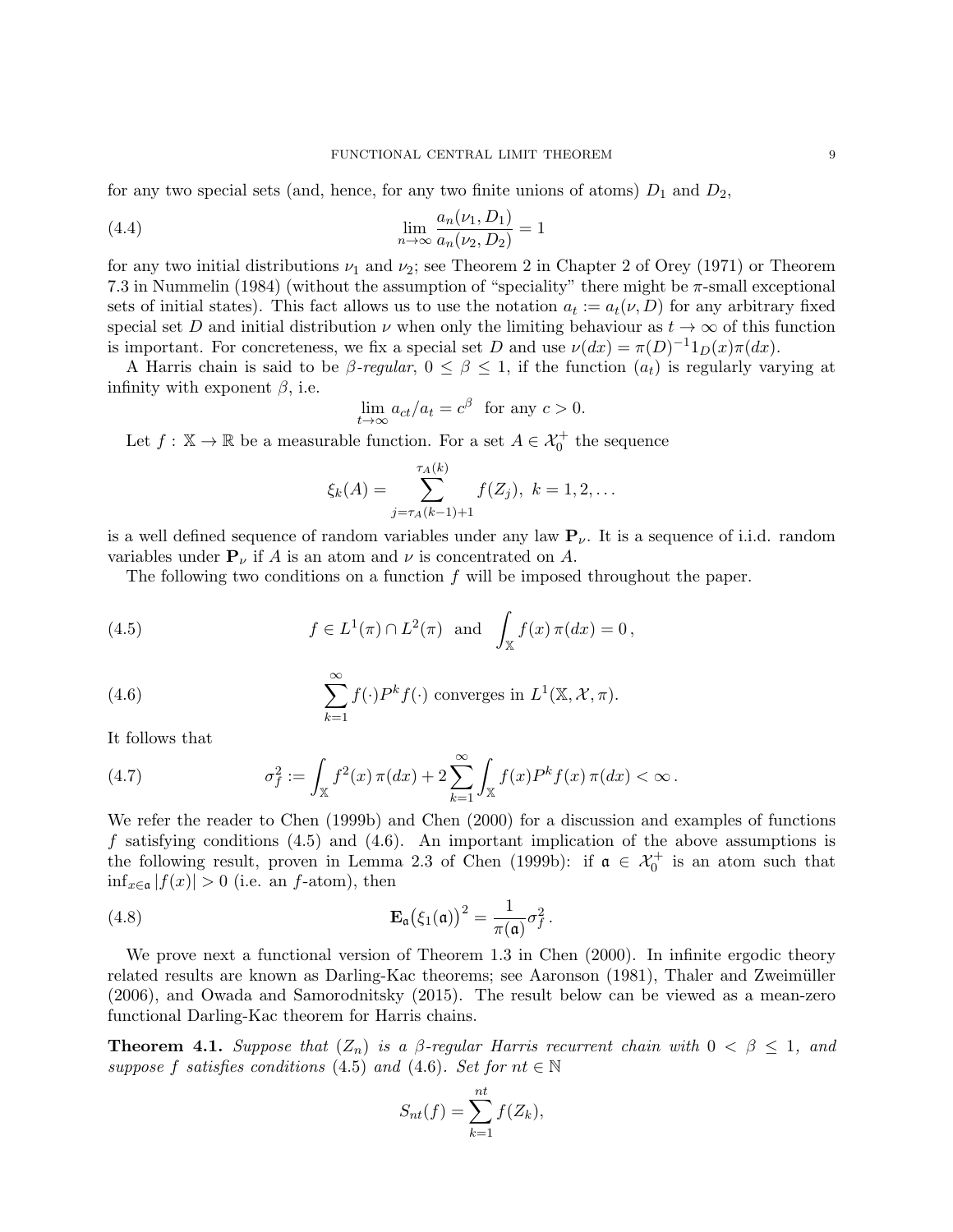and for all other  $t > 0$  define  $S_{nt}(f)$  by linear interpolation. Then for any initial distribution  $\nu$ , under  $\mathbf{P}_{\nu}$ ,

(4.9) 
$$
\left(\frac{1}{\sqrt{a_n}}S_{nt}(f), t \ge 0\right) \stackrel{n \to \infty}{\Longrightarrow} \left((\Gamma(\beta+1))^{1/2}\sigma_f B(M_\beta(t)), t \ge 0\right),
$$

weakly in  $C[0,\infty)$ , where B is a standard Brownian motion, which is independent of the Mittag-Leffler process  $M_{\beta}$ . If  $\beta = 0$ , then the same convergence holds in finite dimensional distributions.

As in Chen (2000), the proof of Theorem 4.1 proceeds in three steps: regeneration, the split chain method of Nummelin (1978), and finally the use of a geometrically sampled approximation, also known as a resolvent approximation (see Chapter 5 in Meyn and Tweedie (2009)).

In the first step we derive a functional version of a part of Lemma 2.3 in Chen (2000), assuming existence of an atom  $\mathfrak{a} \in \mathcal{X}_0^+$ . For a related result see Theorem 5.1 in Kasahara (1984).

We define the discrete local time at a by

$$
\ell_{\mathfrak{a}}(n) := \max\{k \ge 0 : \tau_{\mathfrak{a}}(k) \le n\}
$$

Then the sequence

(4.10) 
$$
((\xi_k(\mathfrak{a}), \tau_{\mathfrak{a}}(k) - \tau_{\mathfrak{a}}(k-1)), k = 1, 2, \ldots) \text{ is i.i.d under } \mathbf{P}_{\mathfrak{a}}.
$$

**Lemma 4.2.** The convergence  $(4.9)$  holds under the assumptions of Theorem 4.1, with the additional assumption that  $(Z_n)$  has an f-atom  $\mathfrak{a}$ .

Proof. Unless stated otherwise, all the distributional statements below are understood to be under  ${\bf P}_{\nu}$ , for an arbitrary fixed initial distribution  $\nu$ . Let

$$
\phi(n)=\sum_{k=1}^n P^k(\mathfrak{a},\mathfrak{a}),\ n=1,2,\ldots,
$$

and note that by (4.4),

(4.11) 
$$
\lim_{n \to \infty} \phi(n)/a_n = \pi(\mathfrak{a}).
$$

Let  $\phi^{-1}$  denote an asymptotic inverse of  $\phi$ . By Lemma 3.4 in Chen (1999a), as  $n \to \infty$ , the stochastic process

$$
T_n(t) := \tau_{\mathfrak{a}}(\lfloor nt \rfloor) / \phi^{-1}(n), \ t \ge 0
$$

converges weakly in the J<sub>1</sub>-topology on  $\mathcal{D}[0,\infty)$  to a  $\beta$ -stable subordinator with the Laplace transform  $\exp\{-t\theta^{\beta}/\Gamma(\beta+1)\}\$ for  $0 < \beta < 1$ , and to a line with slope one when  $\beta = 1$  (we will deal with  $\beta = 0$  in a moment). Setting

(4.12) 
$$
W_n(t) = n^{-1/2} \sum_{k=1}^{nt} \xi_k(\mathfrak{a}), \ t \ge 0
$$

(defined for fractional values of nt by linear interpolation), the laws of  $\{(W_n(t), t \geq 0), (T_n(t), t \geq 0)\}$  $(0)$ )  $\big\}_{n\in\mathbb{N}}$  are tight in  $\mathcal{C}[0,\infty)\times\mathcal{D}[0,\infty)$  since the marginal laws converge weakly in the corresponding spaces as  $n \to \infty$ . By (4.10) every subsequential limit is a bivariate Lévy process, with one marginal process a Brownian motion, and the other marginal process a subordinator. By the Lévy-Itô decomposition, the Brownian and subordinator components must be independent, so all subsequential limits coincide, and the entire bivariate sequence converges weakly in  $\mathcal{C}[0,\infty) \times$  $\mathcal{D}[0,\infty)$  to a bivariate Lévy process with independent marginals.

If  $0 < \beta < 1$ , weak convergence of  $(T_n(t))$  is easily seen to imply, by inversion, finite dimensional convergence, as  $n \to \infty$ , of the sequence  $(\ell_{\mathfrak{a}}(nt)/\phi(n))$  (defined for fractional nt by linear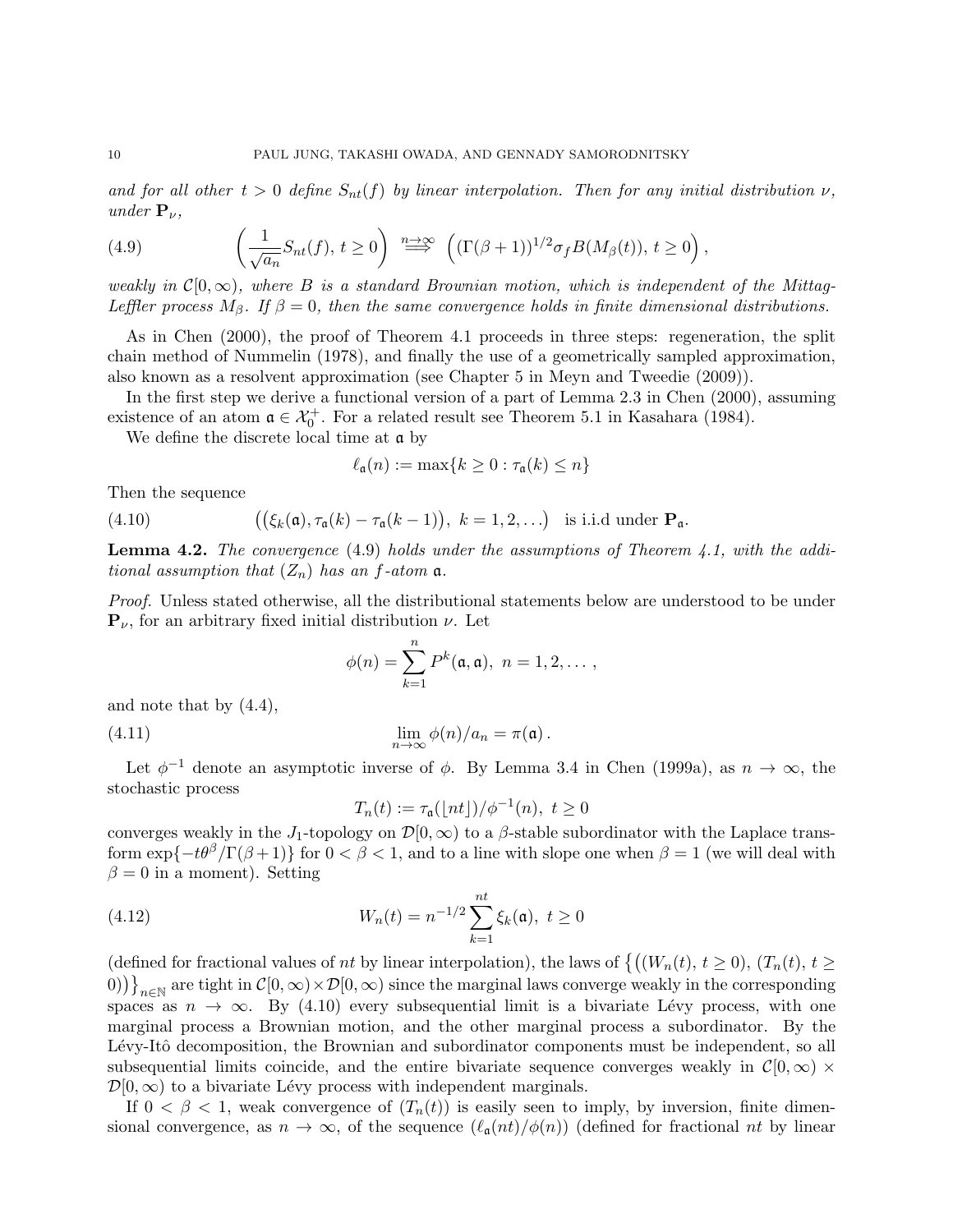interpolation) to  $\Gamma(\beta + 1)M_{\beta}$ . Since the paths are increasing, and the limit is continuous, this guarantees convergence in  $\mathcal{D}[0,\infty)$ ; see Bingham (1971) and Yamazato (2009). Similarly, we obtain weak convergence to a line with slope one for  $\beta = 1$ .

In the case  $\beta = 0$ , by Theorem 2.3 of Chen (1999a) and (4.11), we see that the sequence of processes  $(\ell_{\mathfrak{a}}(nt)/\phi(n))$  converges in finite-dimensional distributions to a limit, equal to zero at  $t = 0$  and consisting of the same standard exponential random variable repeated for all  $t > 0$ . Moreover, by Lemma 2.3 in Chen (2000), the exponential random variable is independent of the limiting Brownian motion in (4.12), when we perform a subsequential limit scheme for the bivariate process  $\{((W_n(t), t \ge 0), (\ell_{\mathfrak{a}}(nt)/\phi(n)))\}_{n \in \mathbb{N}},$  similarly to the above. This time the convergence is in finite-dimensional distributions.

Suppose now that  $0 < \beta \leq 1$ . If  $\mathcal{D}_+[0,\infty)$  denotes the subset of  $\mathcal{D}[0,\infty)$  consisting of nonnegative functions, then the composition map  $(x, y) \longrightarrow x \circ y$  from  $\mathcal{C}[0, \infty) \times \mathcal{D}_+[0, \infty)$  to  $\mathcal{D}[0, \infty)$  is continuous at a point  $(x, y)$  if y is continuous. It follows, therefore, by the continuous mapping theorem that

(4.13) 
$$
\left(\frac{1}{\sqrt{\phi(n)}}\sum_{k=1}^{\ell_{\mathfrak{a}}(\lfloor nt \rfloor)}\xi_{k}(\mathfrak{a}), t\geq 0\right) \stackrel{n\to\infty}{\Longrightarrow} \left(\left(\Gamma(\beta+1)\mathbf{E}_{\mathfrak{a}}\xi_{1}(\mathfrak{a})^{2}\right)^{1/2}B(M_{\beta}(t)), t\geq 0\right)
$$

in  $\mathcal{D}[0,\infty)$ , with  $(M_\beta(t))$  independent of  $(\mathcal{B}(t))$  in the right hand side. By (4.11) we obtain

$$
\left(\frac{1}{\sqrt{a_n}}\sum_{k=1}^{\ell_{\mathfrak{a}}(\lfloor nt \rfloor)}\xi_k(\mathfrak{a}),t\geq 0\right)\stackrel{n\to\infty}{\Longrightarrow}\left((\pi(\mathfrak{a})\Gamma(\beta+1)\mathbf{E}_{\mathfrak{a}}\xi_1(\mathfrak{a})^2)^{1/2}B(M_{\beta}(t)),t\geq 0\right).
$$

Recalling (4.8), we have shown that

(4.14) 
$$
\left(\frac{1}{\sqrt{a_n}}\sum_{k=1}^{\ell_{\mathfrak{a}}(\lfloor nt \rfloor)}\xi_k(\mathfrak{a}), t \geq 0\right) \stackrel{n \to \infty}{\Longrightarrow} \left((\Gamma(\beta+1))^{1/2}\sigma_f B(M_\beta(t)), t \geq 0\right)
$$

in  $\mathcal{D}[0,\infty)$ .

We now proceed to relate  $(4.14)$  to the statement of the lemma. First of all, Corollary 3 in Zweimüller (2007) allows us to simplify the situation and assume that the chain starts at the f-atom a. We can write

(4.15) 
$$
\left(\frac{1}{\sqrt{a_n}}\sum_{k=1}^{nt}f(Z_k), t\geq 0\right) = \left(\frac{1}{\sqrt{a_n}}\sum_{k=1}^{\ell_a(\lfloor nt \rfloor)}\xi_k(\mathfrak{a})\right)
$$

$$
+\frac{1-nt+\lfloor nt\rfloor}{\sqrt{a_n}}\sum_{\substack{k=\\ \tau_{\mathfrak{a}}(\ell_{\mathfrak{a}}(\lfloor nt\rfloor))+1}}^{\lfloor nt\rfloor}f(Z_k)+\frac{nt-\lfloor nt\rfloor}{\sqrt{a_n}}\sum_{\substack{k=\\ \tau_{\mathfrak{a}}(\ell_{\mathfrak{a}}(\lfloor nt\rfloor))+1}}^{\lfloor nt\rfloor+1}f(Z_k),\ t\geq 0\right).
$$

Since the convergence in (4.14) occurs in the  $J_1$  topology on  $\mathcal{D}[0,\infty)$  and the limit is continuous (recall that we are considering the case  $0 < \beta \leq 1$ ), in order to prove convergence of the processes in (4.15) in  $\mathcal{C}[0,\infty)$ , we need only show that the second and the third terms in the right hand side of  $(4.15)$  are negligible in  $\mathcal{C}[0,\infty)$ . We treat in details the second term; the third term can be treated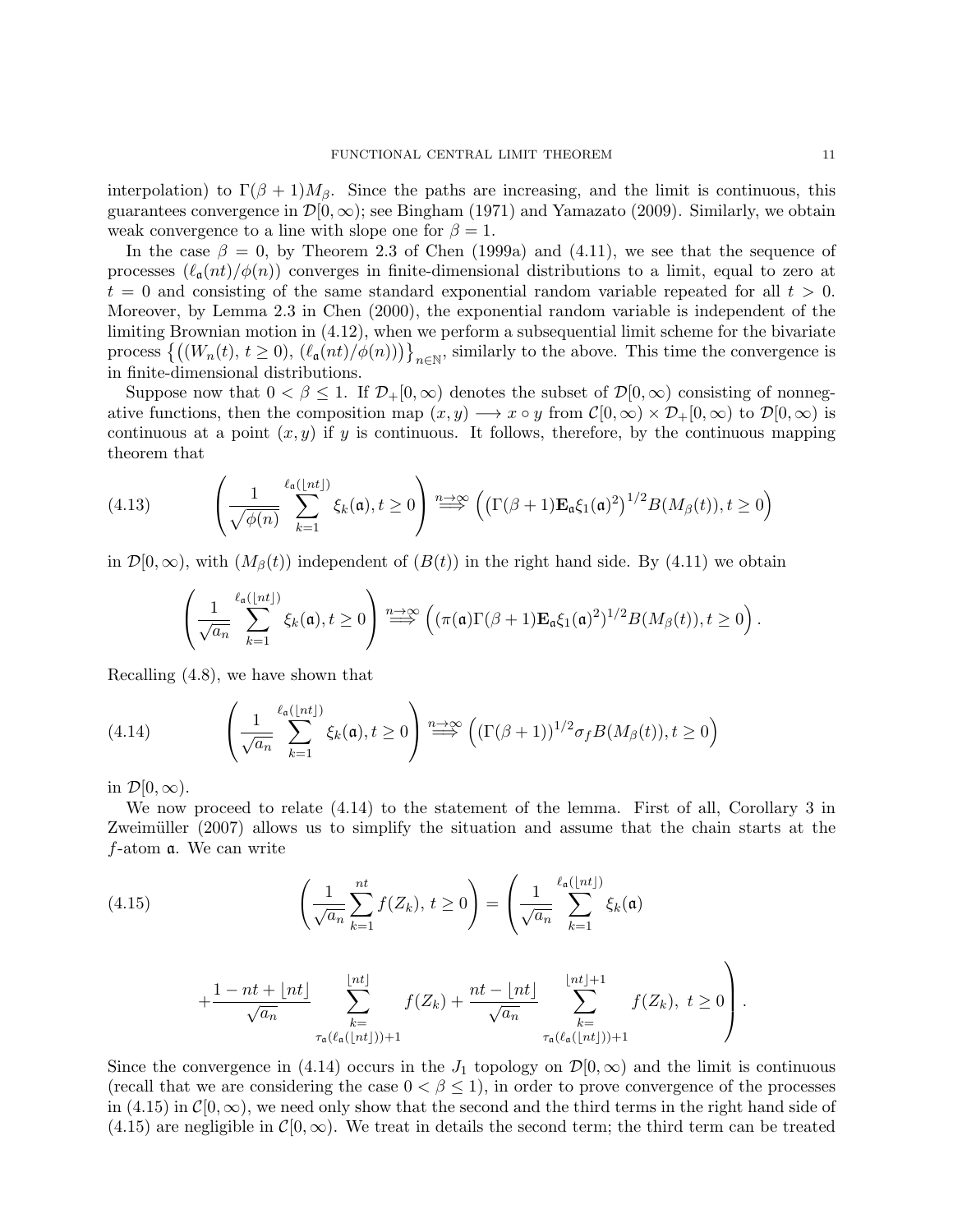similarly. Restricting ourselves to  $\mathcal{C}[0, 1]$ , we will prove that

$$
\frac{1}{\sqrt{a_n}} \sup_{0 \le t \le 1} \left| \sum_{\substack{k=1 \\ \tau_{\mathfrak{a}}(\ell_{\mathfrak{a}}(\lfloor nt \rfloor))+1}}^{\lfloor nt \rfloor} f(Z_k) \right| \stackrel{n \to \infty}{\longrightarrow} 0
$$

in probability. To this end we rewrite this expression as

$$
\frac{1}{\sqrt{a_n}} \max_{m=0,\ldots,n} \left| \sum_{\substack{k=1 \ \tau_{\mathfrak{a}}(\ell_{\mathfrak{a}}(m))+1}}^m f(Z_k) \right| \leq \frac{1}{\sqrt{a_n}} \max_{j=0,\ldots,\ell_{\mathfrak{a}}(n)} \max_{\tau_{\mathfrak{a}}(j)+1,\ldots,\tau_{\mathfrak{a}}(j+1)} \left| \sum_{\substack{k=1 \ \tau_{\mathfrak{a}}(j)+1}}^m f(Z_k) \right|.
$$

Letting  $W_i$  denote the inner maximum, we must show that for any  $\epsilon > 0$ , choosing n large enough implies

$$
\mathbf{P}_{\mathfrak{a}}\left(\max_{j=0,\ldots,\ell_{\mathfrak{a}}(n)}W_j > \epsilon\sqrt{a_n}\right) < \epsilon.
$$

Since the sequence  $(\ell_{\mathfrak{a}}(n)/a_n)$  converges weakly, it is tight, and there exists  $M_{\epsilon}$  such that for all n,  $\mathbf{P}_{\mathfrak{a}}(\ell_{\mathfrak{a}}(n) > M_{\epsilon}a_n) < \epsilon/2$ . Thus we need only check that for n large enough

$$
(4.16) \qquad \mathbf{P}_{\mathfrak{a}}\left(\max_{0\leq j\leq M_{\epsilon}a_{n}}W_{j} > \epsilon\sqrt{a_{n}}\right) = 1 - \mathbf{P}_{\mathfrak{a}}\left(\max_{0\leq j\leq M_{\epsilon}a_{n}}W_{j} \leq \epsilon\sqrt{a_{n}}\right)
$$

$$
= 1 - \left(1 - \mathbf{P}_{\mathfrak{a}}\left(W_{1}^{2} > \epsilon^{2}a_{n}\right)\right)^{\lfloor M_{\epsilon}a_{n}\rfloor + 1} < \epsilon/2.
$$

To see this we use Lemma 2.1 in Chen (2000) which states that under our assumptions we have  $\mathbf{E}_{\mathfrak{a}}W_1^2 < \infty$ . Thus,

$$
\mathbf{P}_{\mathfrak{a}}\left(W_1^2 > \epsilon^2 a_n\right) = o\big(a_n^{-1}\big) \text{ as } n \to \infty,
$$

which verifies (4.16). This proves the lemma in the case  $0 < \beta \leq 1$ .

If  $\beta = 0$ , then the same argument starting with (4.13) works. The argument is easier in this case since we only need to prove convergence in finite-dimensional distributions. We omit the details.

We are now ready to prove Theorem 4.1 in general.

Proof of Theorem 4.1. As before, the distributional statements below are understood to be under  ${\bf P}_{\nu}$ , for an arbitrary fixed initial distribution  $\nu$ . The split chain method of Nummelin (1978) allows us to extend the result from the situation in Lemma 4.2, where we assumed the existence of an *f*-atom, to the case where we only assume that there exists a  $C \in \mathcal{X}_0^+$  such that

(4.17) 
$$
\inf_{x \in C} |f(x)| > 0 \quad \text{and} \quad P(x, A) \geq b1_C(x)\pi_C(A) \quad x \in \mathbb{X}, \ A \in \mathcal{X}
$$

for some  $0 < b \le 1$  where  $\pi_C(\cdot) := \pi(C)^{-1}\pi(C \cap \cdot)$ .

A very brief outline of the split chain method is as follows (see Nummelin (1978) or Chapter 5 in Meyn and Tweedie (2009) for more details). One can enlarge the probability space in order to obtain an extra sequence of Bernoulli random variables  $(Y_n)$ . The  $(Y_n)$  are chosen so that the split chain  $(Z_n, Y_n)$  is a Harris chain on  $X \times \{0, 1\}$  and such that  $C \times \{1\}$  is an f-atom (where f is extended to  $X \times \{0,1\}$  in the natural way). Moreover, this can be done so that conditions (4.5) and (4.6) continue to hold for the split chain, and also (4.7) holds for  $\tilde{P}$  and  $\tilde{\pi}$  (the transition kernel and invariant measure for the split chain.) Then an application of Lemma 4.2 to the split chain proves the claim of the theorem under the assumption (4.17).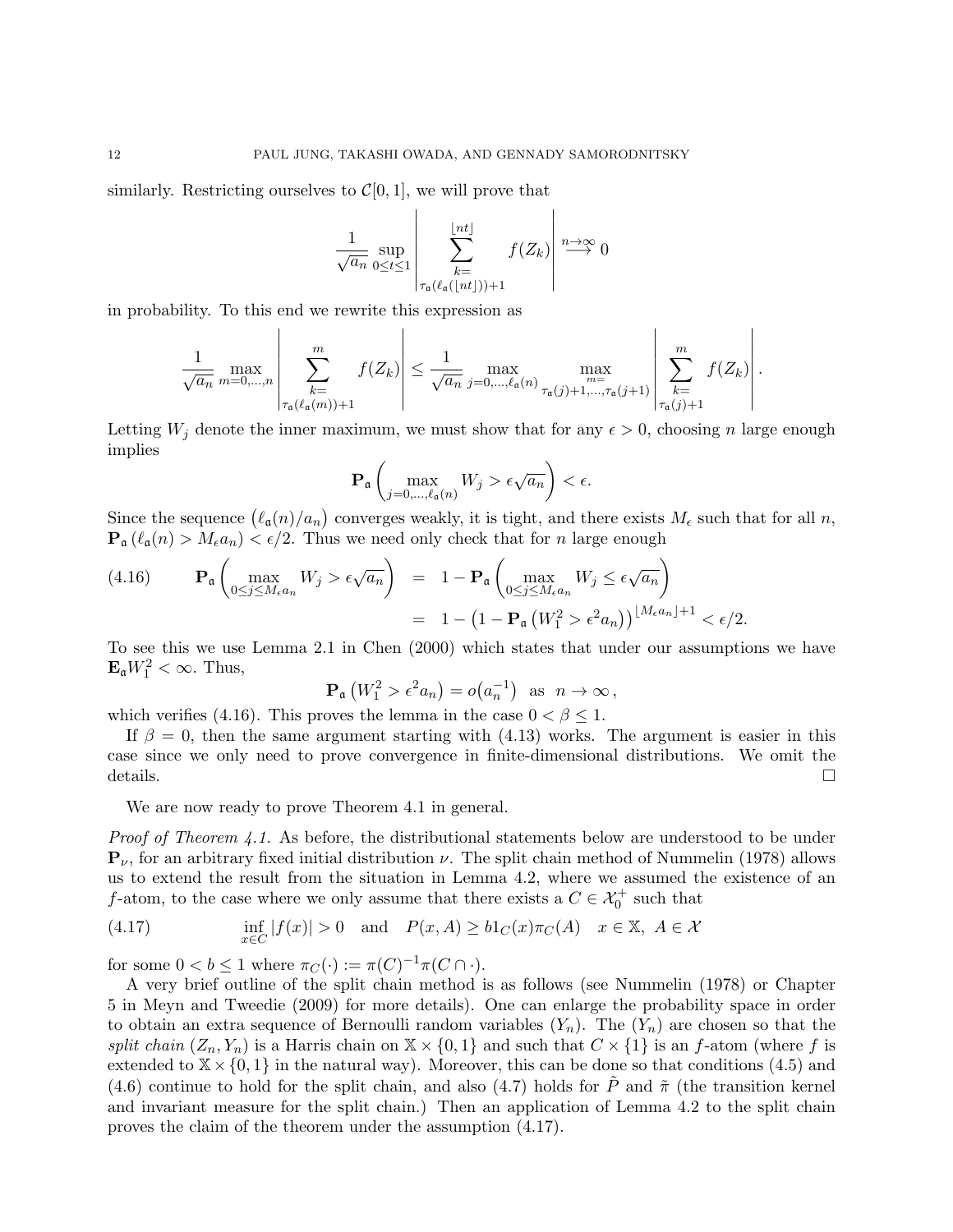The final step is to get rid of assumption (4.17), so we no longer assume that (4.17) holds to start with. We follow the usual procedure which, for (a small)  $p > 0$  uses the renewal process

$$
N(t) := \max\{n \ge 1 : \Gamma_n \le t\}, t \ge 0,
$$

with i.i.d. renewal intervals  $(\Gamma_{n+1} - \Gamma_n)$ , which have the geometric distribution

(4.18) 
$$
\mathbf{P}(\Gamma_1 = k) := (1-p)p^{k-1}, \ k = 1, 2, \dots
$$

The idea is to approximate the original chain  $(Z_n)$  by its resolvent chain  $(Z_{\Gamma_k})$ , where  $(\Gamma_k)$  are as in (4.18), and independent of  $(Z_n)$ . We then let  $p \to 0$ .

The resolvent chain is just  $(Z_n)$  observed at the negative binomial renewal times  $(\Gamma_k)$  (this chain is also called a geometrically sampled chain). Its transition kernel is

$$
P_p(x, A) := (1 - p) \sum_{k=1}^{\infty} p^{k-1} P^k(x, A),
$$

and, clearly,  $\pi$  is still an invariant measure. For the resolvent chain, the assumptions (4.5) and (4.6) allow one to define, similarly to (4.7),

$$
\sigma_{p,f}^2 := \int_{\mathbb{X}} f^2(x)\pi(dx) + 2\sum_{k=1}^{\infty} \int_{\mathbb{X}} f(x)P_p^k f(x)\pi(dx)
$$
  
= 
$$
\int_{\mathbb{X}} f^2(x)\pi(dx) + 2(1-p)\sum_{k=1}^{\infty} \int_{\mathbb{X}} f(x)P^k f(x)\pi(dx).
$$

Furthermore, the resolvent chain is  $\beta$ -regular if the original chain is, and the sequence  $(a_n^{(p)}$  corresponding to the resolvent chain (see the discussion following (4.4)) satisfies

$$
a_n^{(p)} \sim (1-p)^{1-\beta} a_n, \ n \to \infty \, ;
$$

see (4.26) in Chen (2000). The latter paper also shows that the resolvent chain  $(Z_{\Gamma_k})$  satisfies (4.17) (see also Theorem 5.2.1 in Meyn and Tweedie (2009)).

Suppose that  $0 < \beta \leq 1$ . Since we have already proved the theorem under the assumption (4.17), we can use Theorem 2.15(c) in Jacod and Shiryaev (1987), and the "converging together lemma" in Proposition 3.1 of Resnick (2007) to obtain

$$
\left[ \left( \frac{1}{\sqrt{a_n}} \sum_{k=1}^{nt} f(Z_{\Gamma_k}), \ t \ge 0 \right), \left( \frac{1}{n} N(nt), \ t \ge 0 \right) \right] \stackrel{n \to \infty}{\Longrightarrow}
$$
\n
$$
\left[ \left( \sqrt{(1-p)^{1-\beta} \Gamma(\beta+1)} \sigma_{p,f} B(M_\beta(t)), \ t \ge 0 \right), \left( (1-p)t, \ t \ge 0 \right) \right]
$$

in  $\mathcal{C}[0,\infty)\times\mathcal{D}[0,\infty)$ . As before, it is legitimate to apply the continuous mapping theorem, to obtain

$$
(4.19) \quad \left(\frac{1}{\sqrt{a_n}}\sum_{k=1}^{N(nt)}f(Z_{\Gamma_k}),\ t\geq 0\right) \stackrel{n\to\infty}{\Longrightarrow} \left(\sqrt{(1-p)^{1-\beta}\Gamma(\beta+1)}\,\sigma_{p,f}B\left(M_\beta((1-p)t)\right),\ t\geq 0\right)
$$

in  $\mathcal{D}[0,\infty)$ . Repeating the same argument with the continuous version of the counting process  $(N(t))$ , given by

$$
N_c(t) = N(t) + \frac{t - \Gamma_n}{\Gamma_{n+1} - \Gamma_n} \quad \text{for } \Gamma_n \le t \le \Gamma_{n+1}, n = 0, 1, \dots,
$$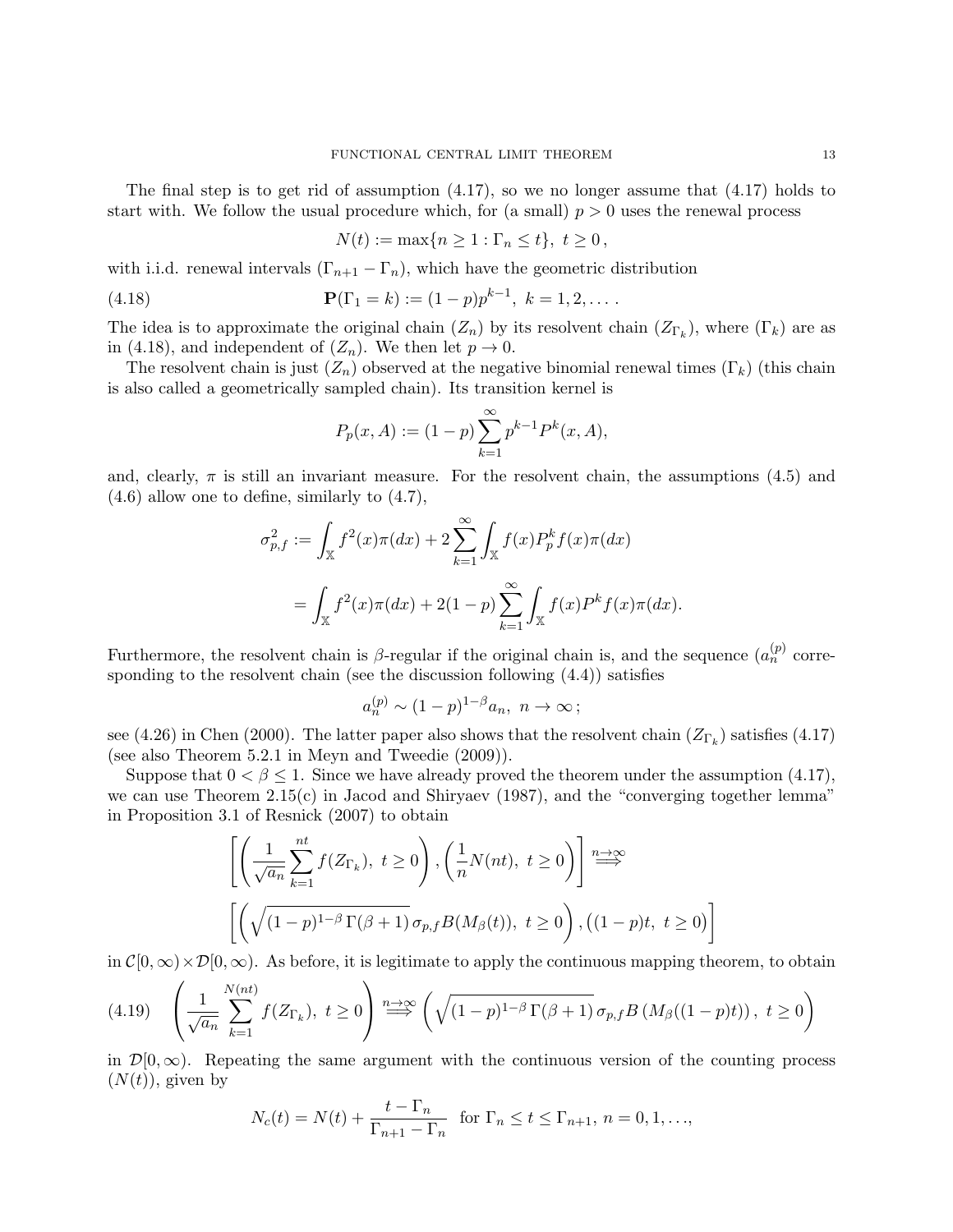leads to

$$
(4.20)\left(\frac{1}{\sqrt{a_n}}\sum_{k=1}^{N_c(nt)}f(Z_{\Gamma_k}),\ t\geq 0\right)\stackrel{n\to\infty}{\Longrightarrow}\left(\sqrt{(1-p)^{1-\beta}\Gamma(\beta+1)}\,\sigma_{p,f}B\left(M_\beta((1-p)t)\right),\ t\geq 0\right),
$$

this time in  $\mathcal{C}[0,\infty)$ . We now show that the convergence statement in (4.20) is sufficiently close to the required convergence statement in (4.9), and for this purpose the  $\mathcal{D}[0,\infty)$  version in (4.19) will be useful.

We will restrict ourselves to the interval  $[0, 1]$ . Since

$$
\sqrt{1-p} \, \sigma_{p,f} \longrightarrow \sigma_f \quad \text{as} \ \ p \to 0 \,,
$$

the second converging together theorem (see Theorem 3.5 in Resnick (2007)), says that (4.9) will follow once we check that for any  $\epsilon > 0$ ,

(4.21) 
$$
\lim_{p \to 0} \lim_{n \to \infty} \mathbf{P}_{\nu} \left( \sup_{0 \le t \le 1} \frac{1}{\sqrt{a_n}} \left| \sum_{k=1}^{N_c(nt)} f(Z_{\Gamma_k}) - \sum_{k=1}^{nt} f(Z_k) \right| > \epsilon \right) = 0.
$$

To this end we bound the probability in the left hand side of  $(4.21)$  by a sum of 3 probabilities:

$$
\mathbf{P}_{\nu}\left(\sup_{0\leq t\leq 1}\frac{1}{\sqrt{a_{n}}}\left|\sum_{k=1}^{N_{c}(nt)}f(Z_{\Gamma_{k}})-\sum_{k=1}^{N(nt)}f(Z_{\Gamma_{k}})\right|>\frac{\epsilon}{3}\right)+\mathbf{P}_{\nu}\left(\sup_{0\leq t\leq 1}\frac{1}{\sqrt{a_{n}}}\left|\sum_{k=1}^{N(nt)}f(Z_{\Gamma_{k}})-\sum_{k=1}^{\lfloor nt\rfloor}f(Z_{k})\right|>\frac{\epsilon}{3}\right)
$$
\n
$$
(4.22)\qquad\qquad+\mathbf{P}_{\nu}\left(\sup_{0\leq t\leq 1}\frac{1}{\sqrt{a_{n}}}\left|\sum_{k=1}^{\lfloor nt\rfloor}f(Z_{k})-\sum_{k=1}^{nt}f(Z_{k})\right|>\frac{\epsilon}{3}\right).
$$

Keep for a moment  $0 < p < 1/2$  fixed. Note that

$$
\limsup_{n \to \infty} \mathbf{P}_{\nu} \left( \sup_{0 \le t \le 1} \frac{1}{\sqrt{a_n}} \left| \sum_{k=1}^{N_c(nt)} f(Z_{\Gamma_k}) - \sum_{k=1}^{N(nt)} f(Z_{\Gamma_k}) \right| > \frac{\epsilon}{3} \right)
$$
  

$$
\le \limsup_{n \to \infty} \mathbf{P}_{\nu} \left( \frac{1}{\sqrt{a_n}} \max_{k \le 2n} |f(Z_k)| > \frac{\epsilon}{3} \right) = 0
$$

because, eventually,  $N_c(n) \leq 2n$  and the convergence in (4.19) is to a continuous limit. A similar argument shows that for a fixed  $0 < p < 1/2$ ,

$$
\limsup_{n\to\infty} \mathbf{P}_{\nu}\left(\sup_{0\leq t\leq 1} \frac{1}{\sqrt{a_n}} \left|\sum_{k=1}^{\lfloor nt \rfloor} f(Z_k) - \sum_{k=1}^{nt} f(Z_k)\right| > \frac{\epsilon}{3}\right) = 0.
$$

It remains to handle the middle probability in (4.22). Let  $\delta_k = 1$  at the renewal times and 0 otherwise. By the self-similarity of the Brownian motion and the Mittag-Leffler process, the convergence statement in (4.19) can be rewritten as

$$
\left(\frac{1}{\sqrt{a_n}}\sum_{k=1}^{\lfloor nt \rfloor} \delta_k f(Z_k), \ t \ge 0\right) \stackrel{n \to \infty}{\Longrightarrow} \left(\sqrt{(1-p)\,\Gamma(\beta+1)}\,\sigma_{p,f}B(M_\beta(t)), \ t \ge 0\right).
$$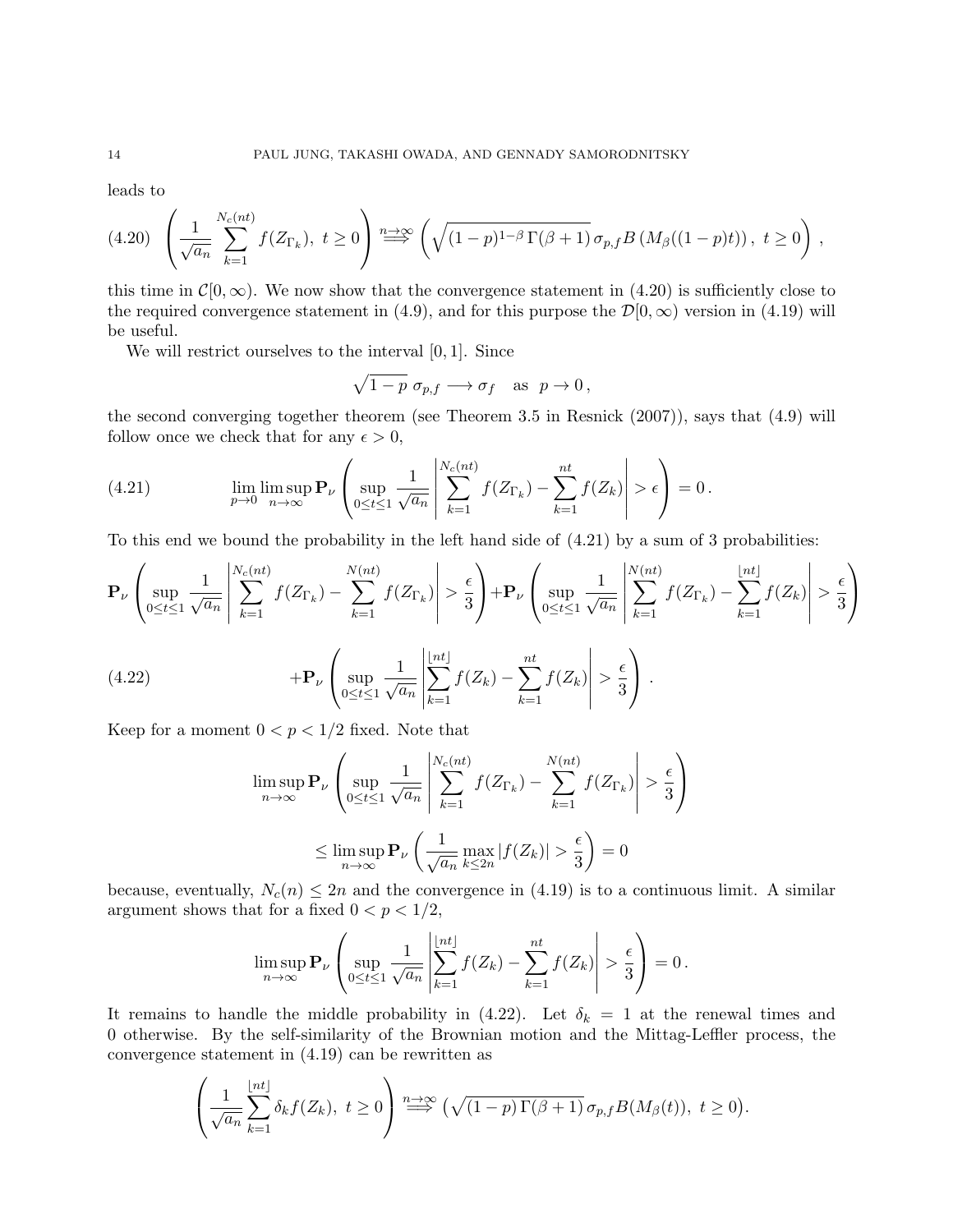Replacing p by 1 – p and, hence, each  $\delta_k$  by 1 –  $\delta_k$ , gives us also

$$
\left(\frac{1}{\sqrt{a_n}}\sum_{k=1}^{\lfloor nt \rfloor} (1-\delta_k)f(Z_k), t \ge 0\right) \stackrel{n \to \infty}{\Longrightarrow} \left(\sqrt{p\Gamma(\beta+1)}\,\sigma_{1-p,f}B(M_\beta(t)), t \ge 0\right).
$$

Both of these weak convergence statements take place in the  $J_1$  topology on  $\mathcal{D}[0,\infty)$ . Therefore,

$$
\mathbf{P}\left(\sup_{0\leq t\leq 1}\frac{1}{\sqrt{a_n}}\left|\sum_{k=1}^{N(nt)}f(Z_{\Gamma_k})-\sum_{k=1}^{\lfloor nt\rfloor}\delta_kf(Z_k)\right|>\frac{\epsilon}{3}\right)\stackrel{n\to\infty}{\longrightarrow}\mathbf{P}\left(\sup_{0\leq t\leq 1}\sqrt{p\Gamma(\beta+1)}\,\sigma_{1-p,f}\,|B(M_\beta(t))|>\frac{\epsilon}{3}\right)\,,
$$

which goes to 0 as  $p \to 0$ . This completes the proof in the case  $0 < \beta \leq 1$ . Once again, the case  $\beta = 0$  is similar but easier, since we are only claiming finite-dimensional weak convergence.

**Remark 4.3.** If in Theorem 4.1 the function f is supported by a finite union of atoms  $D$ , then we also have

(4.23) 
$$
\sup_{n\geq 1} \mathbf{E}_{\nu} \sup_{0\leq t\leq L} \left(\frac{1}{\sqrt{a_n}} S_{nt}(f)\right)^2 < \infty
$$

for the initial distribution  $\nu(dx) = \pi(D)^{-1}1_D(x)\pi(dx)$  and any  $0 < L < \infty$ . To see this, it is enough to consider the case where the initial distribution  $\nu$  is given, instead, by  $\nu(dx) = \pi(\mathfrak{a})^{-1}1_{\mathfrak{a}}(x)\pi(dx)$ , where  $\alpha$  is a single atom of positive measure, forming a part of  $D$ . We use the notation in Lemma 4.2. It is elementary to check that for each  $n \geq 1$ ,

$$
\hat{\ell}_{\mathfrak{a}}(n):=\min\{k\geq 0: \tau_{\mathfrak{a}}(k)>n\}=\ell_{\mathfrak{a}}(n)+1
$$

is a stopping time with respect to the discrete time filtration

$$
\mathcal{F}_k = \sigma(\xi_j(\mathfrak{a}), \tau_{\mathfrak{a}}(j), j = 1, \ldots, k), k = 1, 2, \ldots,
$$

while the process

$$
\sum_{j=1}^k \xi_j(\mathfrak{a}),\ k=1,2,\ldots
$$

is a martingale with respect to the same filtration. Increasing  $L$ , if necessary, to make it an integer, we see that

(4.24) 
$$
\mathbf{E}_{\mathfrak{a}} \sup_{0 \leq t \leq L} \left( \frac{1}{\sqrt{a_n}} S_{nt}(f) \right)^2 \leq \frac{2}{a_n} \mathbf{E}_{\mathfrak{a}} \max_{m=1,\dots,\hat{\ell}_{\mathfrak{a}}(|nL|)} \left( \sum_{j=1}^m \xi_j(\mathfrak{a}) \right)^2.
$$

By Doob's inequality and the optional stopping theorem, this can be further bounded by

$$
\frac{8}{a_n} \mathbf{E}_{\mathfrak{a}} \left( \sum_{j=1}^{\hat{\ell}_{\mathfrak{a}}(\lfloor nL \rfloor)} \xi_j(\mathfrak{a}) \right)^2 = 8 \mathbf{E}_{\mathfrak{a}}(\xi_1(\mathfrak{a}))^2 \frac{\mathbf{E}_{\mathfrak{a}} \hat{\ell}_{\mathfrak{a}}(\lfloor nL \rfloor)}{a_n}.
$$

Since

$$
\mathbf{E}_{\mathfrak{a}}(\xi_{1}(\mathfrak{a}))^{2}<\infty\ \ \text{and}\ \ \sup_{n\geq1}\frac{\mathbf{E}_{\mathfrak{a}}\,\hat{\ell}_{\mathfrak{a}}(n)}{a_{n}}<\infty
$$

by the assumption and the discussion at the beginning of the proof of Lemma 4.2, the claim (4.23) follows.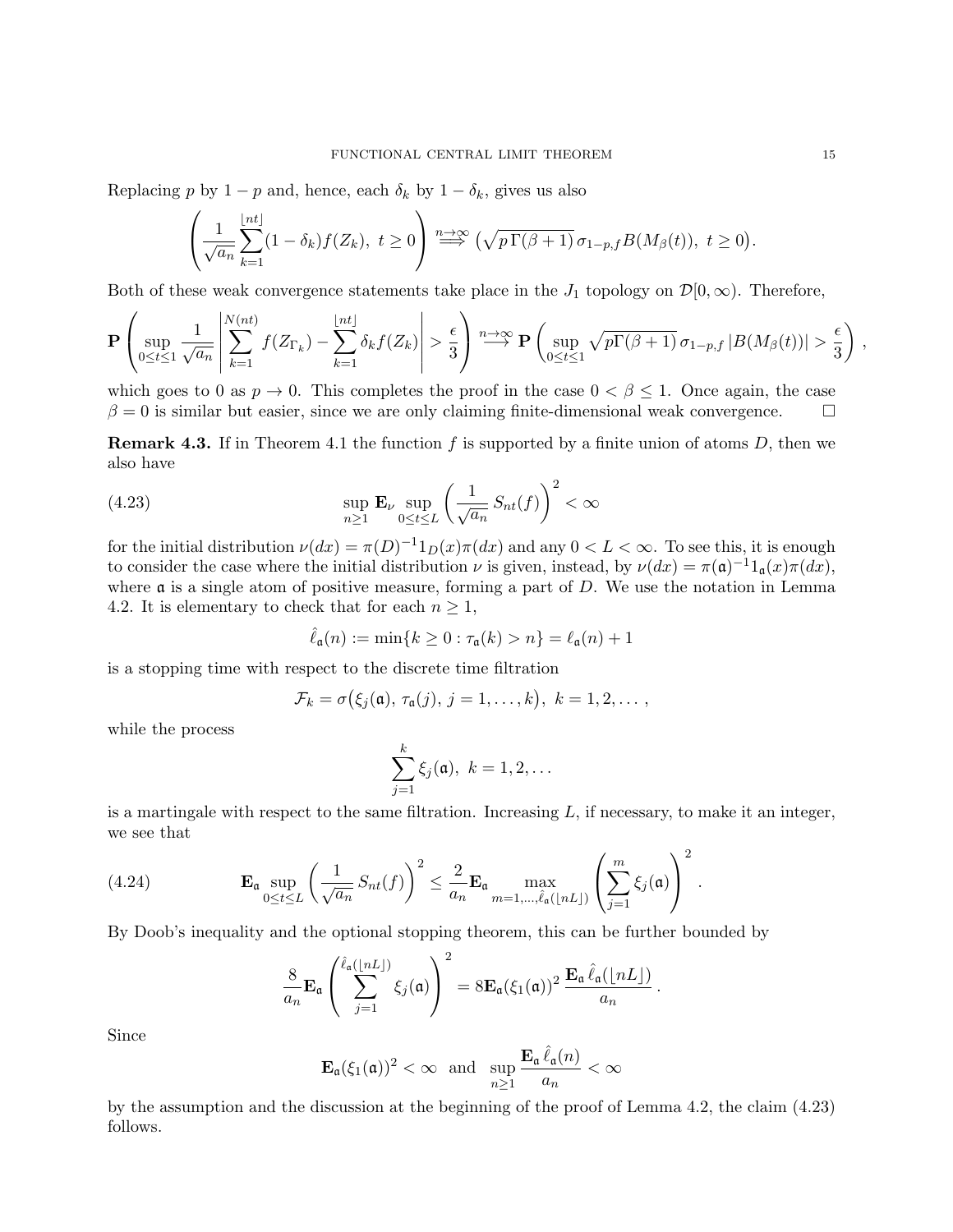We will also need a version of Theorem 4.1, in which the initial distribution is not fixed but, rather, diffuses, with n, over the set  $\{\tau_D \leq n\}$ . We will only consider the case of a finite union of atoms  $D = \bigcup_{i=1}^{q} \mathfrak{a}_i \in \mathcal{X}_0^+$ .

We first reformulate our Markovian setup in the language of standard infinite ergodic theory. Let  $E = \mathbb{X}^{\mathbb{N}}$  be the path space corresponding to the Markov chain. We equip E with the usual cylindrical  $\sigma$ -field  $\mathcal{E} = \mathcal{X}^{\mathbb{N}}$ . Let T be the left shift operator on the path space E, i.e.  $T(\mathbf{x}) = (x_2, x_3, \ldots)$  for  $\mathbf{x} = (x_1, x_2, \ldots) \in E$ . Note that T preserves the measure  $\mu$  on E defined by

(4.25) 
$$
\mu(A) := \int_{\mathbb{X}} \mathbf{P}_x(A) \, \pi(dx), \text{ for events } A \in \mathcal{E}
$$

(as usually, the notation  $P_x$  refers to the initial distribution  $\nu = \delta_x, x \in \mathbb{X}$ .) Notice that the measure  $\mu$  is infinite if the invariant measure  $\pi$  is. This is, of course, always the case if  $0 \le \beta < 1$ . In the sequel we will usually assume that  $\pi$  is infinite even when  $\beta = 1$ .

We will need certain ergodic-theoretical properties of the quadruple  $(E, \mathcal{E}, \mu, T)$ . As shown in Aaronson et al. (1979), T is conservative and ergodic; this implies that

$$
\sum_{n=1}^{\infty} 1_A \circ T^n = \infty \ \mu\text{-a.e. on } E
$$

for every  $A \in \mathcal{E}$  with  $\mu(A) > 0$ . For a finite union of atoms  $D \in \mathcal{X}_0^+$  as in (4.3), let

$$
(4.26) \qquad \qquad \tilde{D} := \{ \mathbf{x} \in E : x_1 \in D \}
$$

be the set of paths which start in  $D$ . The first return time to  $D$  as defined in (4.1) can then be viewed as a function on the product space E via

$$
\tau_D(\mathbf{x}) = \inf\{n \ge 0 : T^n \mathbf{x} \in \tilde{D}\} = \inf\{n \ge 0 : x_n \in D\}, \quad \mathbf{x} = (x_1, x_2, \dots) \in E.
$$

The wandering rate sequence (corresponding to the set  $\tilde{D}$ ) is the sequence  $\mu(\tau_D \leq n)$ ,  $n = 1, 2, \ldots$ Since T is measure-preserving, this is a finite sequence. Since the Markov chain is  $\beta$ -regular, this sequence turns out to be regularly varying as well, as we show below. For the ergodic-theoretical notions used in the proof see Aaronson (1997) and Zweimüller (2009).

**Lemma 4.4.** Suppose that  $(Z_n)$  is a  $\beta$ -regular Harris recurrent chain with  $0 \leq \beta \leq 1$ , with an infinite invariant measure  $\pi$ . Let D be a finite union of atoms. Then the wandering rate  $\mu(\tau_D \leq n)$ is a regularly varying sequence of exponent  $1 - \beta$ . More precisely,

$$
\mu(\tau_D \le n) \sim \frac{1}{\Gamma(1+\beta)\Gamma(2-\beta)} \frac{n}{a_n} \quad as \; n \to \infty.
$$

*Proof.* Let Q be a Markov semigroup on X which is dual to P with respect to the measure  $\pi$ . That is, for every  $k = 1, 2, ...$  and every bounded measurable function  $f : \mathbb{X}^k \to \mathbb{R}$ ,

$$
\int_{\mathbb{X}} \pi(dx_1) \int_{\mathbb{X}} P(x_1, dx_2) \dots \int_{\mathbb{X}} P(x_{k-1}, dx_k) f(x_1, \dots, x_k) \n= \int_{\mathbb{X}} \pi(dx_k) \int_{\mathbb{X}} Q(x_k, dx_{k-1}) \dots \int_{\mathbb{X}} Q(x_2, dx_1) f(x_1, \dots, x_k).
$$

Since  $\pi$  is an invariant measure for P, it is also invariant for Q. Define a  $\sigma$ -finite measure on  $(E, \mathcal{E})$ analogous to  $\mu$  in (4.25), but using Q instead of P, i.e.

$$
\hat{\mu}(A) := \int_{\mathbb{X}} \mathbf{Q}_x(A) \, \pi(dx), \text{ for events } A \in \mathcal{E}.
$$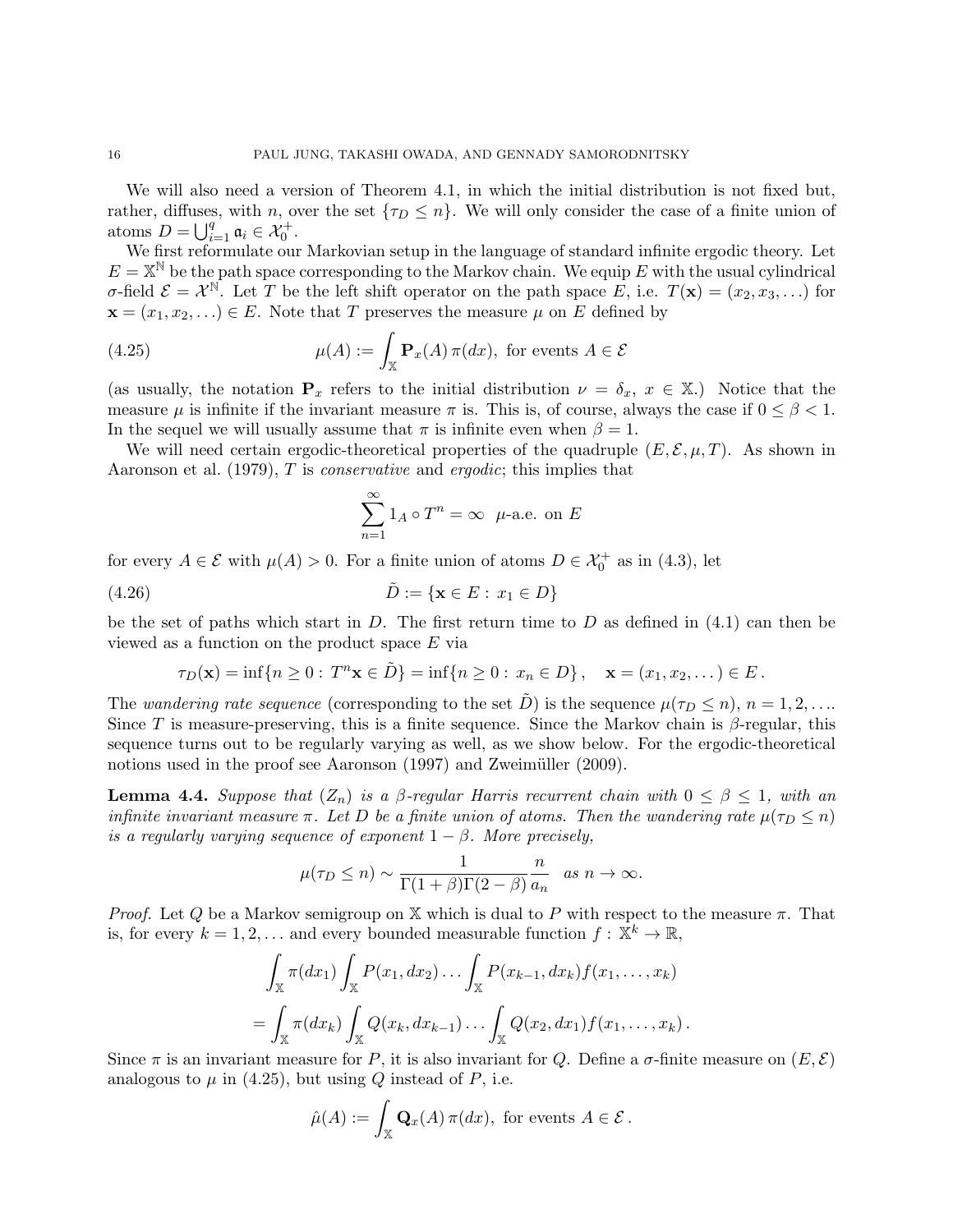We claim that the set  $\tilde{D}$  given in (4.26) is a Darling-Kac set for the shift operator T on the space  $(E, \mathcal{E}, \hat{\mu})$ . According to the definition of a Darling-Kac set (see Chapter 3 in Aaronson (1997)), it is enough to show that

(4.27) 
$$
\frac{1}{a_n} \sum_{k=1}^n \hat{T}_Q^k 1_{\tilde{D}}(\mathbf{x}) \to \hat{\mu}(\tilde{D}) = \pi(D) \text{ uniformly } \hat{\mu}\text{-a.e. on } \tilde{D},
$$

where  $\hat{T}_Q: L^1(\hat{\mu}) \to L^1(\hat{\mu})$  is the dual operator defined by

$$
\hat{T}_Q g(\mathbf{x}) := \frac{d(\hat{\mu}_g \circ T^{-1})}{d\hat{\mu}}(\mathbf{x})
$$

with

$$
\hat{\mu}_g(A) := \int_A g(\mathbf{x}) \, \hat{\mu}(d\mathbf{x}), \ A \in \mathcal{E}
$$

a signed measure on  $(E, \mathcal{E})$ , absolutely continuous with respect to  $\hat{\mu}$ . Note that the dual operator  $\hat{T}_Q$  satisfies  $\hat{T}_Q^k 1_{\tilde{D}}(\mathbf{x}) = P^k(x_1, D)$ ; see Example 2 in Aaronson (1981). Since we may choose  $a_n$  as in (4.2) with  $A = D$  (recall that a finite union of atoms is a special set), it is elementary to check that (4.27) holds, and the uniformity of the convergence stems from the fact that the left side in  $(4.27)$  takes at most q different values on D. Applying Proposition 3.8.7 in Aaronson (1997), we obtain

$$
\hat{\mu}(\tau_D \le n) \sim \frac{1}{\Gamma(1+\beta)\Gamma(2-\beta)} \frac{n}{a_n}.
$$

However, by duality,

$$
\mu(\tau_D \leq n) = \hat{\mu}(\tau_D \leq n).
$$

Since  $(a_n)$  is regularly varying with exponent  $\beta$ , the exponent of regular variation of the wandering sequence is, obviously,  $1 - \beta$ .

**Remark 4.5.** Referring to the proof of Lemma 4.4, it should be noted that using in  $(4.26)$  a set  $D \in \mathcal{X}_0^+$  different from a finite union of atoms, may still define a set  $\tilde{D}$  that is a Darling-Kac set. For example, suppose that  $(Z_k)$  is a random walk on R with standard Gaussian steps; that is,

$$
P(x, B) = \mathbf{P}(G \in B - x), \ x \in \mathbb{R}, \ B \text{ Borel.}
$$

Here  $G \sim N(0, 1)$ . In this case the Lebesgue measure  $\pi$  on R is an invariant measure. It is not hard to see that  $D = [0, 1]$  is a special set that is not a finite union of atoms. Further,  $a_n \sim \sqrt{n/2\pi}$  as  $n \to \infty$ . We claim that the set D of paths starting in [0, 1], is a Darling-Kac set for the conservative measure-preserving shift operator on  $E$ . To see this note that, in this case, there is no difference between the semigroup  $P$  and the dual semigroup  $Q$ , and, hence,

$$
\frac{1}{\sqrt{n}}\sum_{k=1}^{n} \hat{T}^{k}1_{\tilde{D}} = \frac{1}{\sqrt{n}}\sum_{k=1}^{n} P^{k}1_{[0,1]} \to \frac{1}{\sqrt{2\pi}}
$$

uniformly on [0, 1].

We can view the sums  $S_n(f)$  as being defined on the path space E by setting  $h(\mathbf{x}) := f(x_1)$ ,  $\mathbf{x} = (x_1, x_2, \dots) \in E$ , and then writing

$$
\hat{S}_n(f)(\mathbf{x}) = \sum_{k=1}^n h \circ T^k(\mathbf{x}) = \sum_{k=1}^n f(x_k).
$$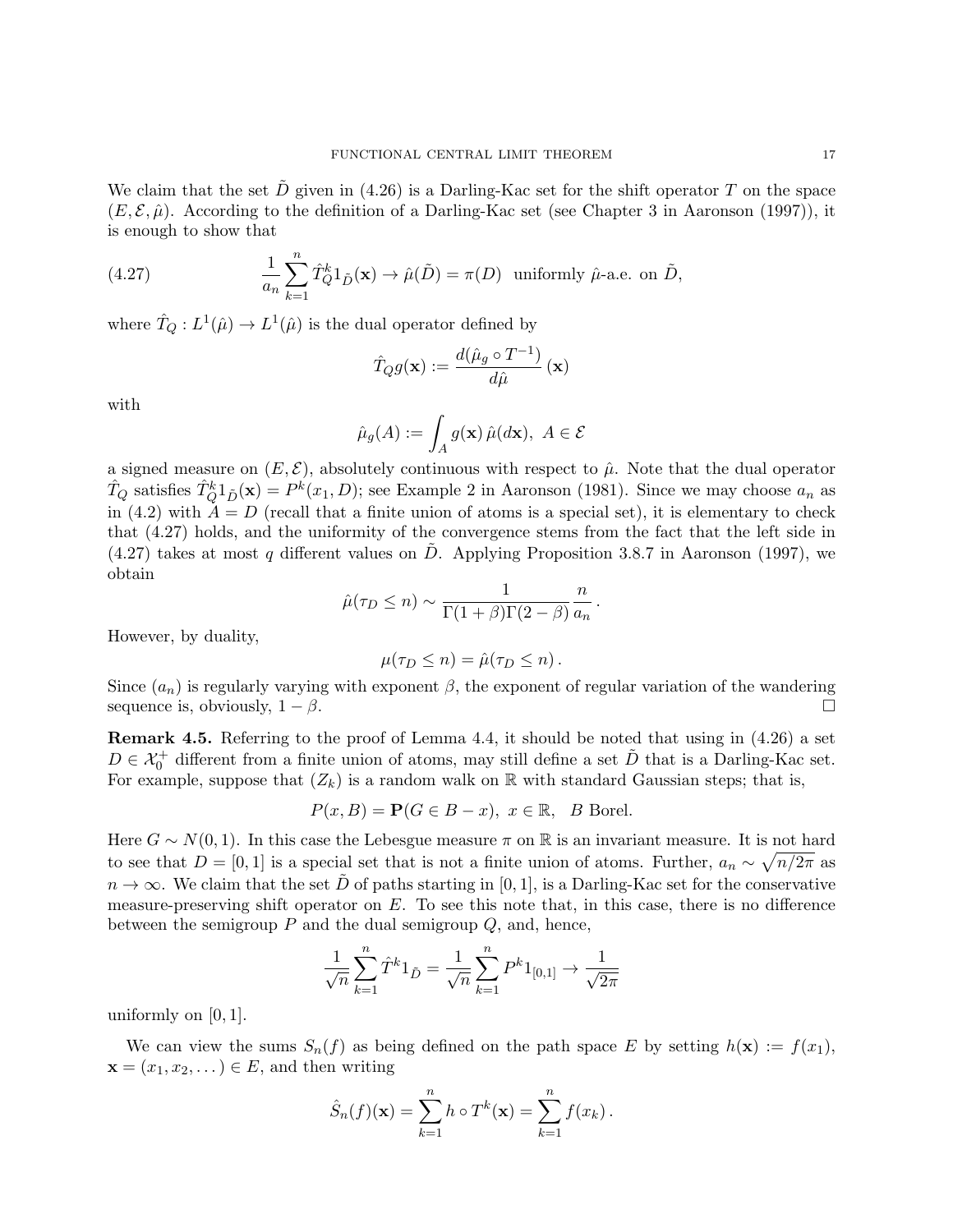This defines the notation used in Theorem 4.6 below. Define a sequence of probability measures  $(\mu_n)$  on E by

$$
\mu_n(A) := \frac{\mu(A \cap \{\tau_D \le n\})}{\mu(\tau_D \le n)}, \ A \in \mathcal{E}.
$$

**Theorem 4.6.** Suppose that, in addition to the hypotheses of Theorem 4.1, f is supported by a finite union of atoms  $D = \bigcup_{i=1}^q \mathfrak{a}_i \in \mathcal{X}_0^+$ . Then for every  $L > 0$ , under the measures  $\mu_{nL}$ ,

$$
\left(\frac{1}{\sqrt{a_n}}\hat{S}_{nt}(f),\,0\leq t\leq L\right)\overset{n\to\infty}{\Longrightarrow}\left((\Gamma(\beta+1))^{1/2}\sigma_fB(M_\beta(t-T_\infty^L)),\,0\leq t\leq L\right),
$$

where  $T_{\infty}^{L}$  is independent of the process  $B(M_{\beta}(t))$  and  $\mathbf{P}(T_{\infty}^{L} \leq x) = (x/L)^{1-\beta}$  for  $x \in [0, L]$  (in particular,  $T_{\infty}^{L} = 0$  a.s. if  $\beta = 1$ ). The convergence is weak convergence in  $\mathcal{C}[0,L]$  for  $0 < \beta \leq 1$ and convergence in finite-dimensional distributions if  $\beta = 0$ . Furthermore, for all  $0 \le \beta \le 1$ ,

(4.28) 
$$
\sup_{n\geq 1}\int_E\left(\frac{\hat{S}_n(f)}{\sqrt{a_n}}\right)^2 d\mu_n < \infty.
$$

Remark 4.7. By the similar argument to that in Remark 4.3, it is not hard to check that, under the assumptions of Theorem 4.6, if for some  $p > 2$ ,  $\mathbf{E}_{\mathfrak{a}} |\xi_1(D)|^p < \infty$  for any atom  $\mathfrak{a}$  constituting D, then we, correspondingly, have

$$
\sup_{n\geq 1}\int_E\left(\frac{|\hat{S}_n(f)|}{\sqrt{a_n}}\right)^pd\mu_n<\infty.
$$

Proof. We prove convergence of the finite-dimensional distributions first. For typographical convenience we will only consider one-dimensional distributions. In the case of more than one dimension, the argument is similar, but the notation is more cumbersome. During this proof we may and will modify the definition of  $S_{nt}(f)$  to have the sum starting at  $k = 0$ . Suppose first that  $L = 1$ .

Set for  $m = 1, 2, \ldots, x \in \mathbb{X}$  and  $i = 1, \ldots, q$ 

$$
p_m(x,i) := \mathbf{P}_x(Z_{\tau_D} = \mathfrak{a}_i | \tau_D = m).
$$

Then for  $\lambda \in \mathbb{R}$  and a large  $K = 1, 2, \ldots,$ 

$$
(4.29) \qquad \mu_n \left( \frac{\hat{S}_{nt}(f)}{\sqrt{a_n}} > \lambda \right)
$$
  
\n
$$
= \sum_{m=0}^n \frac{1}{\mu(\tau_D \le n)} \int_{\mathbb{X}} \mathbf{P}_x \left( \frac{S_{nt}(f)}{\sqrt{a_n}} > \lambda, \tau_D = m \right) \pi(dx)
$$
  
\n
$$
= \sum_{m=0}^n \int_{\mathbb{X}} \frac{\mathbf{P}_x(\tau_D = m)}{\mu(\tau_D \le n)} \sum_{i=1}^q p_m(x, i) \mathbf{P}_{\mathfrak{a}_i} \left( \frac{S_{(nt-m)+}(f)}{\sqrt{a_n}} > \lambda \right) \pi(dx)
$$
  
\n
$$
= \sum_{k=1}^K \sum_{m=\lfloor (k-1)n/K \rfloor}^{\lfloor kn/K \rfloor - 1} \sum_{i=1}^q \mathbf{P}_{\mathfrak{a}_i} \left( \frac{S_{(nt-m)+}(f)}{\sqrt{a_n}} > \lambda \right) \int_{\mathbb{X}} \frac{\mathbf{P}_x(\tau_D = m)}{\mu(\tau_D \le n)} p_m(x, i) \pi(dx).
$$

The second equality uses the fact that  $f$  is supported on  $D$  and the strong Markov property. In the last equality, we merely partition  $\{0, \ldots, n-1\}$  into K parts.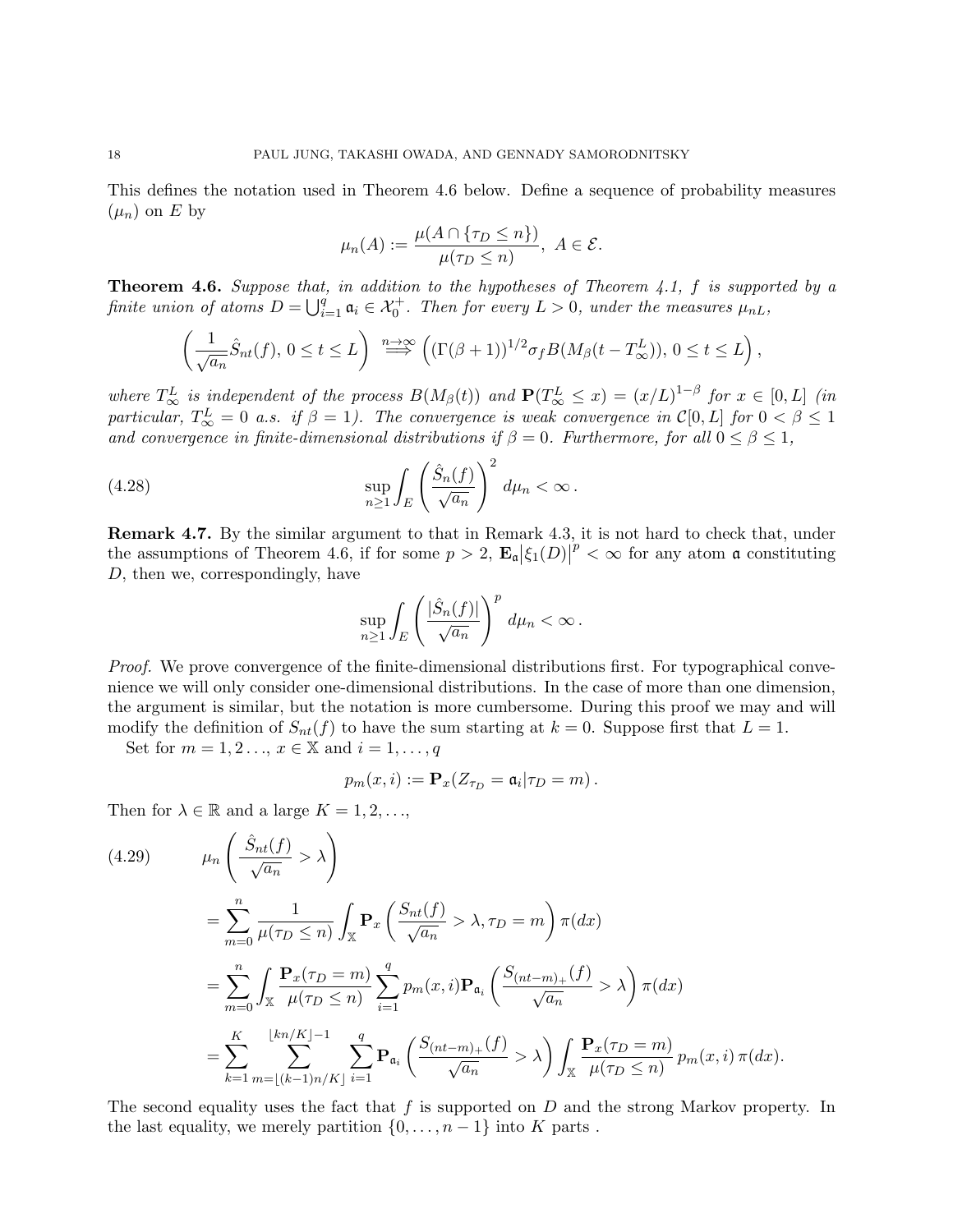Suppose first that  $0 < \beta \leq 1$ . Working backwards through an argument similar to (4.29), we obtain

(4.30) 
$$
\sum_{k=1}^{K} \sum_{m=\lfloor (k-1)n/K \rfloor}^{\lfloor kn/K \rfloor - 1} \sum_{i=1}^{q} \mathbf{P}_{\mathfrak{a}_i} \left( \frac{S_{n(t-k/K)+}(f)}{\sqrt{a_n}} > \lambda \right) \int_{\mathbb{X}} \frac{\mathbf{P}_x(\tau_D = m)}{\mu(\tau_D \le n)} p_m(x, i) \pi(dx)
$$

$$
= \mu_n \left( \frac{\hat{S}_{T_n^{K,t}}(f)}{\sqrt{a_n}} > \lambda \right),
$$

where

$$
T_n^{K,t}(\mathbf{x}) := \big(nk - \big(nk/K - \tau_D(\mathbf{x})\big)\big)_+ \quad \text{if } \tau_D(\mathbf{x}) \in \big[(k-1)n/K, kn/K\big).
$$

Clearly,

$$
\frac{|nt - T_n^{K,t}(\mathbf{x})|}{n} \le 1/K.
$$

By Theorem 4.1 and Lemma 4.4, we see that

$$
(4.31) \sum_{k=1}^{K} \sum_{m=\lfloor (k-1)n/K \rfloor}^{\lfloor kn/K \rfloor-1} \sum_{i=1}^{q} \mathbf{P}_{\mathfrak{a}_i} \left( \frac{S_{n(t-k/K)_+}(f)}{\sqrt{a_n}} > \lambda \right) \int_{\mathbb{X}} \frac{\mathbf{P}_x(\tau_D = m)}{\mu(\tau_D \le n)} p_m(x, i) \pi(dx)
$$
  

$$
\sim \sum_{k=1}^{K} \mathbf{P} \left( (\Gamma(\beta+1))^{1/2} \sigma_f B(M_\beta(t-k/K)_+) > \lambda \right) \frac{\mu(\lfloor (k-1)n/K \rfloor \le \tau_D < \lfloor kn/K \rfloor - 1)}{\mu(\tau_D \le n)}
$$
  

$$
\rightarrow \sum_{k=1}^{K} \left( (k/K)^{1-\beta} - \left( (k-1)/K \right)^{1-\beta} \right) \mathbf{P} \left( (\Gamma(\beta+1))^{1/2} \sigma_f B(M_\beta(t-k/K)_+) > \lambda \right).
$$

Combining (4.31) with (4.30) implies that

$$
\frac{\hat{S}_{T_n^{K,t}}(f)}{\sqrt{a_n}} \Longrightarrow (\Gamma(\beta+1))^{1/2} \sigma_f B(M_\beta(t-\hat{T}_{\infty,K})_+),
$$

where  $\hat{T}_{\infty,K}$  is a discrete random variable independent of B and  $M_\beta$  such that

$$
\mathbf{P}(\hat{T}_{\infty,K} = k/K) = (k/K)^{1-\beta} - ((k-1)/K)^{1-\beta}, \ k = 1,\ldots,K.
$$

We claim that for every  $\varepsilon > 0$ 

(4.32) 
$$
\lim_{K \to \infty} \lim_{n \to \infty} \mu_n \left( \frac{\sup_{0 \le s_1, s_2 \le t, |s_1 - s_2| \le 1/K} |\hat{S}_{ns_1}(f) - \hat{S}_{ns_2}(f)|}{\sqrt{a_n}} > \varepsilon \right) = 0.
$$

Then, since  $\hat{T}_{\infty,K} \Rightarrow T_{\infty}^1$  as  $K \to \infty$ , once we prove (4.32), the claim of the theorem in the case  $L = 1$  will follow from Theorem 3.2 in Billingsley (1999).

To see that (4.32) is true, repeat the steps in (4.29) and bound the probabilities  $p_m(x, i)$  from above by 1. We conclude that (4.32) is bounded from above by

$$
\lim_{K \to \infty} \sum_{i=1}^{q} \limsup_{n \to \infty} \mathbf{P}_{\mathfrak{a}_i} \left( \frac{\sup_{0 \le s_1, s_2 \le t, |s_1 - s_2| \le 1/K} |S_{ns_1}(f) - S_{ns_2}(f)|}{\sqrt{a_n}} > \varepsilon \right)
$$
  
= 
$$
\lim_{K \to \infty} q \mathbf{P} \left( \sup_{0 \le s_1, s_2 \le t, |s_1 - s_2| \le 1/K} (\Gamma(\beta + 1))^{1/2} \sigma_f |B(M_\beta(s_1)) - B(M_\beta(s_2))| > \varepsilon \right),
$$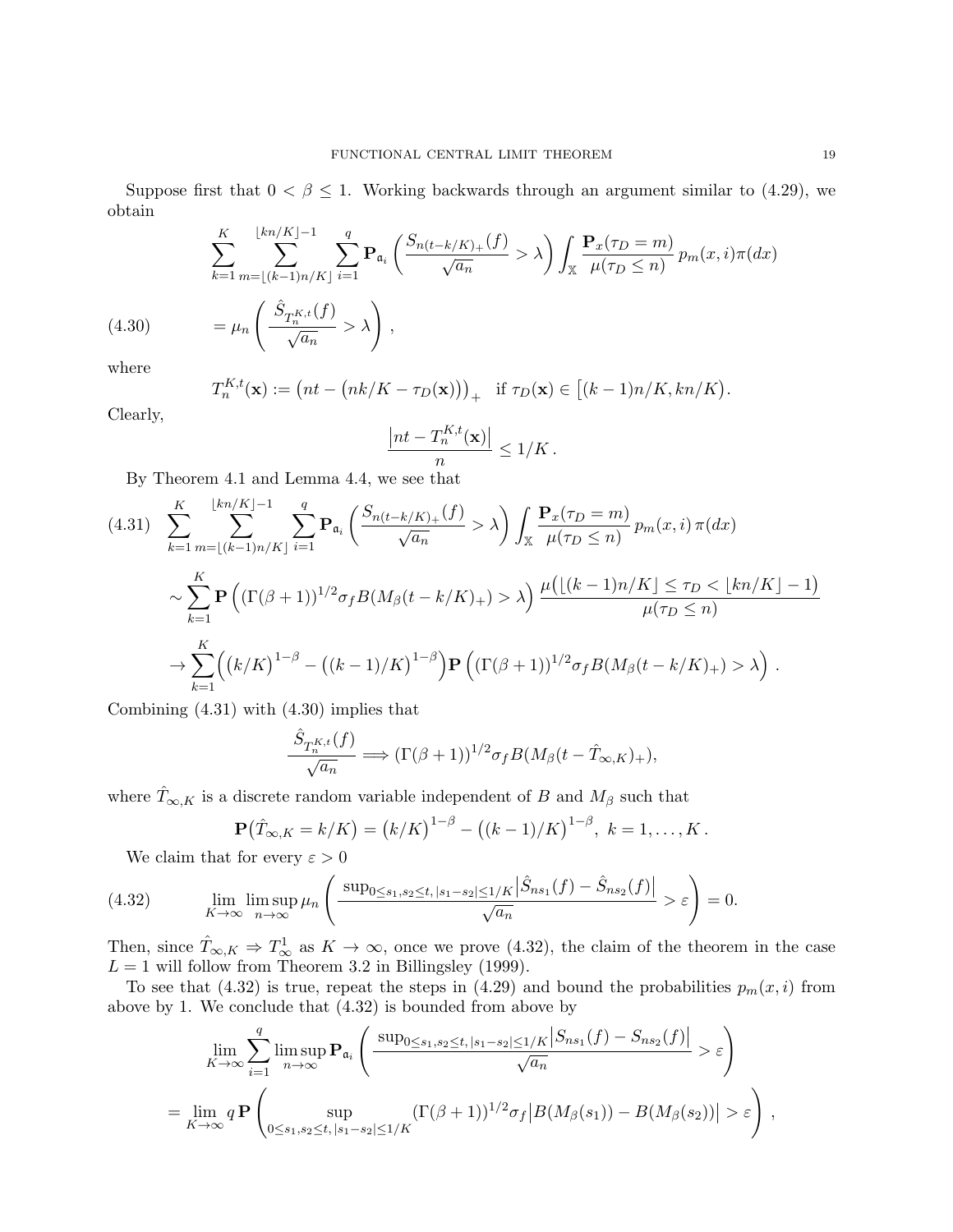where at the second step we used Theorem 4.1. Now  $(4.32)$  follows from the sample continuity of the process  $(B(M_\beta(t)), t \geq 0)$ .

This proves the required convergence for  $L = 1$ . For general L we replace n by  $nL$ , t by  $t/L$  and use the regular variation of  $(a_n)$ . Using the already considered case  $L = 1$  we see that

$$
\mu_{nL}\left(\frac{\hat{S}_{nt}(f)}{\sqrt{a_n}}>\lambda\right) \to \mathbf{P}\left((\Gamma(\beta+1))^{1/2}\sigma_f L^{\beta/2}B(M_{\beta}(t/L-T_{\infty}^1)+>\lambda\right).
$$

Since  $LT^1_{\infty} \stackrel{d}{=} T^L_{\infty}$  and the process  $B(M_{\beta})$  is  $\beta/2$ -self-similar, the claim of the theorem in the case  $0 < \beta \leq 1$  has been established.

In the case  $\beta = 0$  and  $L = 1$ , we proceed as in (4.29), but stop before breaking the sum into K parts. Consider the case  $\lambda \geq 0$ ; the case  $\lambda < 0$  can be handled in a similar manner. Fix  $t > 0$  and choose  $\varepsilon > 0$  smaller than t. Next, split the sum over m into two sums; the first over the range  $m \leq n(t - \varepsilon)$ , and the second over the range  $n(t - \varepsilon) < m \leq nt$ . Denote the first sum

$$
\Sigma_{n,1}(\lambda) := \sum_{m \le n(t-\varepsilon)} \int_{\mathbb{X}} \frac{\mathbf{P}_x(\tau_D = m)}{\mu(\tau_D \le n)} \sum_{i=1}^q p_m(x,i) \mathbf{P}_{\mathfrak{a}_i} \left( \frac{S_{(nt-m)_+}(f)}{\sqrt{a_n}} > \lambda \right) \pi(dx)
$$

and denote the second sum, over the range  $n(t - \varepsilon) < m \le nt$ , by  $\Sigma_{n,2}(\lambda)$ . Let  $0 < \rho < 1$ . By the slow variation of the sequence  $(a_n)$  there is  $n_\rho$  such that for all  $n > n_\rho$  and for all  $m \leq n(t - \varepsilon)$ ,  $a_{nt-m}/a_n \in (1-\rho, 1+\rho)$ . By Theorem 4.1 there is  $\hat{n}_{\rho}$  such that for all  $n > \hat{n}_{\rho}$ ,

$$
\frac{\mathbf{P}_{\mathfrak{a}_i} \left( \frac{S_n(f)}{\sqrt{a_n}} > (1 \pm \rho)^{-1/2} \lambda \right)}{\mathbf{P} \left( \sigma_f B(E_{\text{st}}) > (1 \pm \rho)^{-1/2} \lambda \right)} \in (1 - \rho, 1 + \rho),
$$

for each  $i = 1, \ldots, q$ , where  $E_{st}$  is a standard exponential random variable independent of the Brownian motion. For notational simplicity, we identify  $n_{\rho}$  and  $\hat{n}_{\rho}$ . We see that for  $n > n_{\rho}$ ,

$$
(1 - \rho) \frac{\mu(\tau_D \le n(t - \varepsilon))}{\mu(\tau_D \le n)} \mathbf{P}\left(\sigma_f B(E_{\text{st}}) > (1 + \rho)^{-1/2} \lambda\right) \le \Sigma_{n,1}(\lambda)
$$
  
 
$$
\le (1 + \rho) \frac{\mu(\tau_D \le n(t - \varepsilon))}{\mu(\tau_D \le n)} \mathbf{P}\left(\sigma_f B(E_{\text{st}}) > (1 - \rho)^{-1/2} \lambda\right).
$$

Furthermore,

$$
\Sigma_{n,2}(\lambda) \leq \frac{\mu(n(t-\varepsilon) < \tau_D \leq nt)}{\mu(\tau_D \leq n)}.
$$

Letting first  $n \to \infty$ , then  $\varepsilon \to 0$ , and, finally,  $\rho \to 0$ , we conclude, by the continuity of the law of  $B(E_{\rm st})$  that

$$
\mu_n\left(\frac{\hat{S}_{nt}(f)}{\sqrt{a_n}} > \lambda\right) \to t\mathbf{P}\left(\sigma_f B(E_{\rm st}) > \lambda\right),
$$

which is the required limit in the case  $\beta = 0$  and  $L = 1$ . The extension to the case of a general  $L > 0$  is the same as in the case  $0 < \beta \leq 1$ .

It remains to prove tightness in the case  $0 < \beta < 1$ . We will prove tightness in  $\mathcal{C}[0, 1]$ . Since we are dealing with a sequence of processes starting at zero, it is enough to show that for any  $\varepsilon > 0$ there is  $\delta > 0$  such that for any  $n = 1, 2, \ldots$ ,

(4.33) 
$$
\mu_n \left( \sup_{0 \le s,t \le 1, |t-s| \le \delta} \frac{1}{\sqrt{a_n}} |\hat{S}_{nt}(f) - \hat{S}_{ns}(f)| > \varepsilon \right) \le \varepsilon.
$$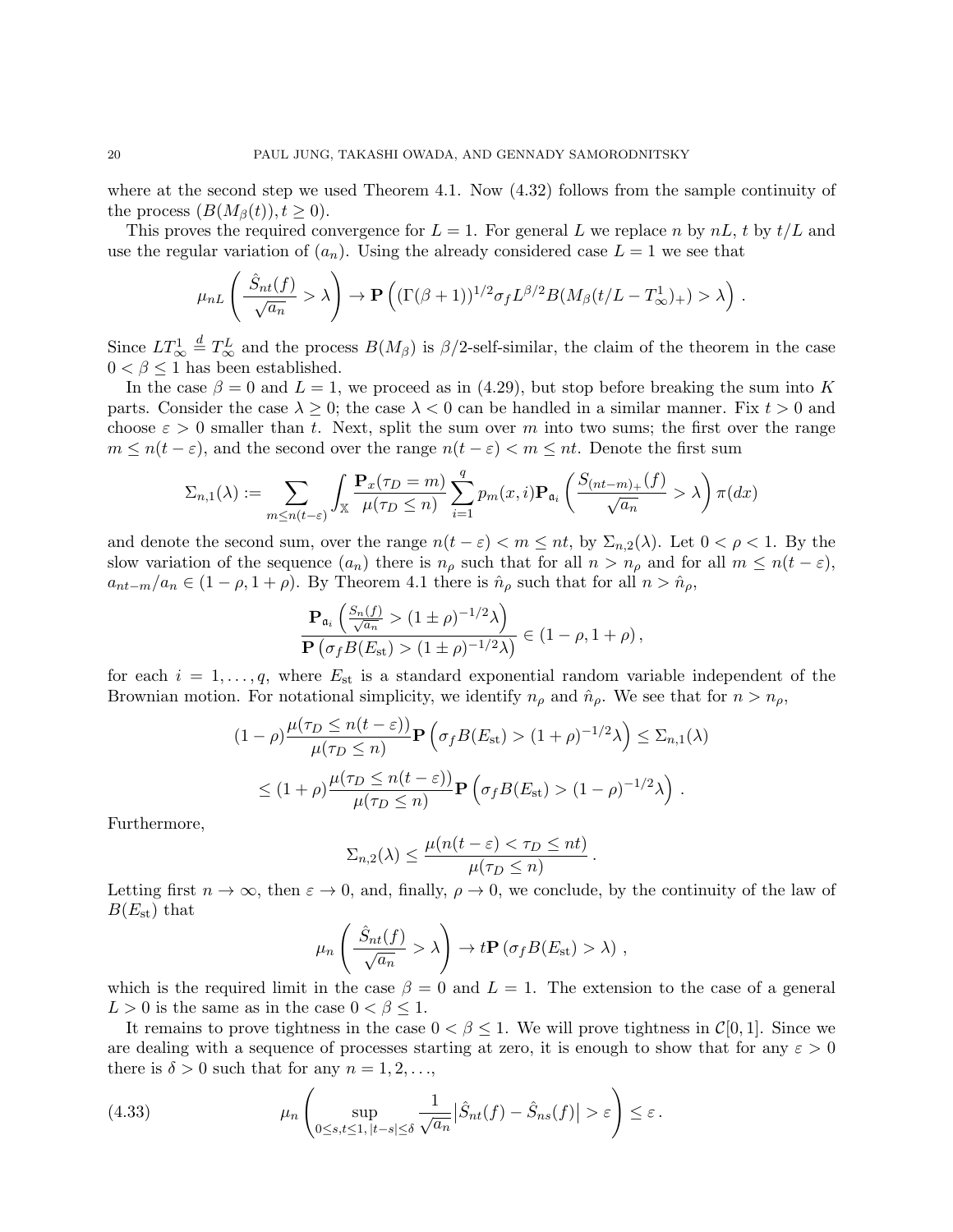However, by the tightness part of Theorem 4.1, we can choose  $\delta > 0$  such that for every  $i = 1, \ldots, q$ and  $n = 1, 2, \ldots$ ,

$$
\mathbf{P}_{\mathfrak{a}_i} \left( \sup_{0 \leq s,t \leq 1, |t-s| \leq \delta} \frac{1}{\sqrt{a_n}} \big| S_{nt}(f) - S_{ns}(f) \big| > \varepsilon \right) \leq \varepsilon.
$$

Therefore, arguing as in (4.29), we obtain

$$
\mu_n \left( \sup_{0 \le s,t \le 1, |t-s| \le \delta} \frac{1}{\sqrt{a_n}} \left| \hat{S}_{nt}(f) - \hat{S}_{ns}(f) \right| > \varepsilon \right)
$$

$$
= \sum_{m=0}^{n} \int_{\mathbb{X}} \frac{\mathbf{P}_x(\tau_D = m)}{\mu(\tau_D \le n)} \sum_{i=1}^{q} p_m(x, i) \mathbf{P}_{\mathfrak{a}_i} \left( \sup_{0 \le s, t \le 1, |t-s| \le \delta} \frac{1}{\sqrt{a_n}} |S_{(nt-m)_+}(f) - S_{(ns-m)_+}(f)| > \varepsilon \right) \pi(dx)
$$
  

$$
\le \sum_{m=0}^{n} \int_{\mathbb{X}} \frac{\mathbf{P}_x(\tau_D = m)}{\mu(\tau_D \le n)} \sum_{i=1}^{q} p_m(x, i) \mathbf{P}_{\mathfrak{a}_i} \left( \sup_{0 \le s, t \le 1, |t-s| \le \delta} \frac{1}{\sqrt{a_n}} |S_{nt}(f) - S_{ns}(f)| > \varepsilon \right) \pi(dx) \le \varepsilon,
$$

proving  $(4.33)$ .

Finally, we prove (4.28). We have

$$
\int_{E} \left( \frac{\hat{S}_n(f)}{\sqrt{a_n}} \right)^2 d\mu_n = \frac{1}{a_n \mu (\tau_D \le n)} \int_{E} (\hat{S}_n(f))^2 d\mu
$$
\n(4.34)\n
$$
= \frac{1}{a_n \mu (\tau_D \le n)} \left[ n \int_{\mathbb{X}} f^2(x) \, \pi(dx) + 2 \sum_{j=1}^{n-1} \sum_{k=1}^{n-j} \int_{\mathbb{X}} f(x) P^k f(x) \, \pi(dx) \right],
$$

where in the first step we used that f is supported by  $D$ , and in the second step we used the invariance of the measure  $\pi$ . By Lemma 4.4 and conditions (4.5) and (4.6), the supremum over  $n \geq 1$  of the right side of (4.34) is finite.

### 5. A mean-zero functional CLT for heavy-tailed infinitely divisible processes

We now define precisely the class of infinitely divisible stochastic processes  $\mathbf{X} = (X_1, X_2, \ldots)$  for which we will prove a functional central limit theorem. Those processes are given in the form  $(1.3)$ of a stochastic integral.

Let  $(E, \mathcal{E})$  be the path space of a Markov chain on X, as in Section 4. Let  $f : \mathbb{X} \to \mathbb{R}$  be a measurable function satisfying  $(4.5)$  and  $(4.6)$ . We will assume that f is supported by a finite union of atoms (4.3). Let  $h(\mathbf{x}) := f(x_1), \mathbf{x} = (x_1, x_2, \dots) \in E$  be the extension of the function f to the path space E defined above.

Let M be a homogeneous symmetric infinitely divisible random measure M on  $(E, \mathcal{E})$  with control measure  $\mu$  given by (4.25). We will assume that the local Lévy measure  $\rho$  of M has a regularly varying tail with index  $-\alpha$ ,  $0 < \alpha < 2$ :

(5.1) 
$$
\rho(\cdot,\infty) \in RV_{-\alpha} \text{ at infinity.}
$$

Let

(5.2) 
$$
X_k = \int_E h \circ T^k(\mathbf{x}) dM(\mathbf{x}) = \int_E f(x_k) dM(\mathbf{x}), \quad k = 1, 2, \dots,
$$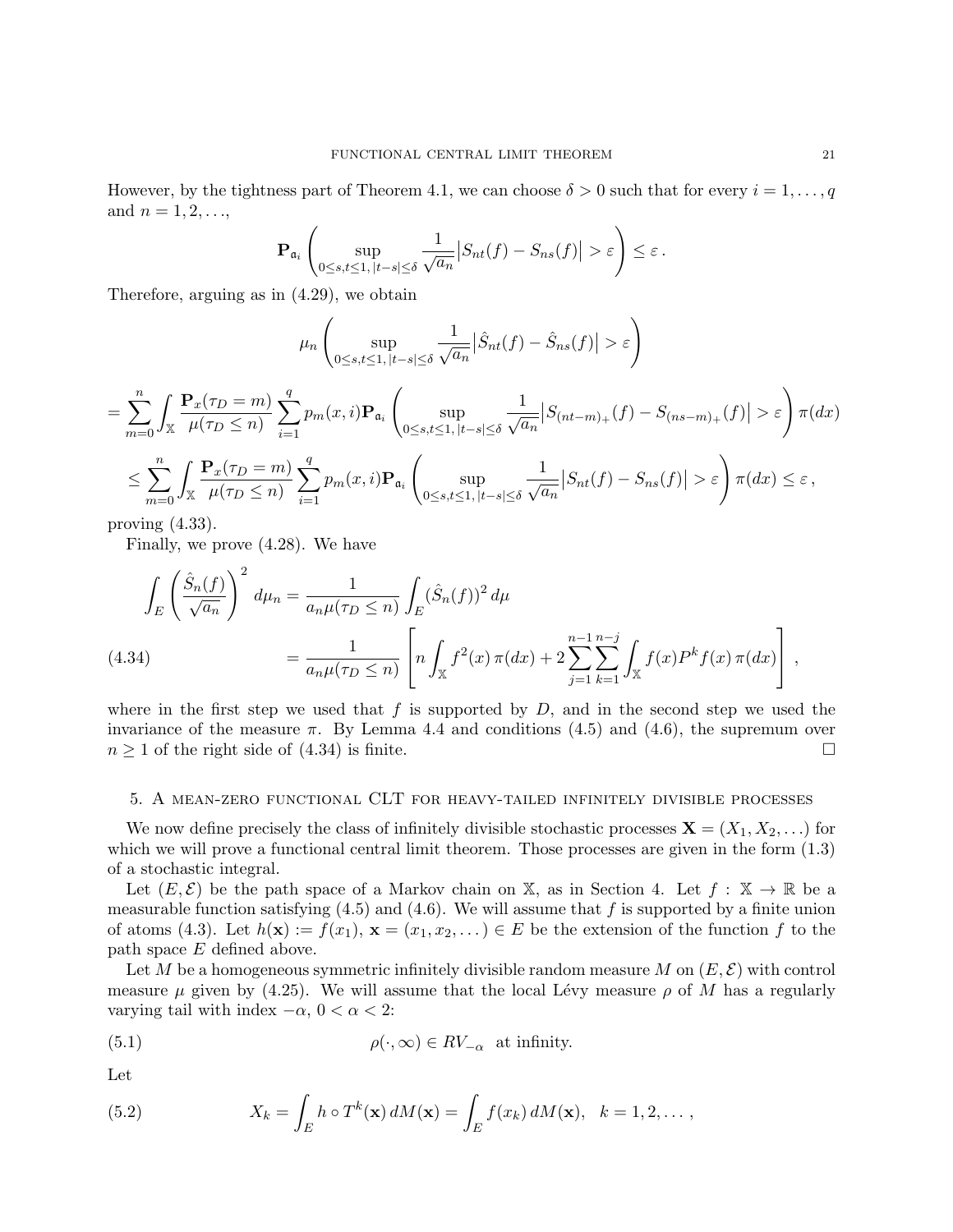where T is the left shift on the path space E. Since the function f is supported by a set of a finite measure, it is straightforward to check that the integrability condition  $(2.1)$  is satisfied, so  $(5.2)$ presents a well defined stationary symmetric infinitely divisible process. Furthermore, we have

$$
\mathbf{P}(X_1 > \lambda) \sim \int_{\mathbb{X}} |f(x)|^{\alpha} \pi(dx) \, \rho(\lambda, \infty), \quad \lambda \to \infty \,,
$$

see e.g. Rosinski and Samorodnitsky  $(1993)$ . That is, the heaviness of the marginal tail of the process **X** is determined by the exponent  $\alpha$  of regular variation in (5.1). On the other hand, we will assume that the underlying Markov chain is  $\beta$ -regular,  $0 \leq \beta \leq 1$ , and we will see that the parameter  $\beta$  determines the length of memory in the process **X**.

The main result of this work is the following theorem. Its statement uses the tail constant  $C_{\alpha}$ of an  $\alpha$ -stable random variable; see Samorodnitsky and Taqqu (1994). We also use the inverse of the tail of the local Lévy measure defined by

$$
\rho^{\leftarrow}(y) := \inf \{ x \ge 0 : \rho(x, \infty) \le y \}, y > 0.
$$

**Theorem 5.1.** Let  $0 < \alpha < 2$  and  $0 \le \beta \le 1$ . Suppose that  $(Z_n)$  is a  $\beta$ -regular Harris chain on  $(X, \mathcal{X})$  with an invariant σ-finite measure  $\pi$ . If  $\beta = 1$ , assume that  $a_n = o(n)$ . Let f be a measurable function supported on a finite union of atoms  $D = \bigcup_{i=1}^{q} a_i \in \mathcal{X}_0^+$ . We assume that f satisfies (4.5) and (4.6). If  $\beta = 1$ , we assume also that  $f \in L^{2+\epsilon}(\pi)$  for some  $\epsilon > 0$ . If  $\alpha \geq 1$ , we also assume that for some  $\varepsilon > 0$ ,  $\mathbf{E}_{\alpha_1} |f(Z_{\tau_{\alpha_2}})|^{2+\varepsilon} < \infty$  for any two atoms,  $\alpha_1, \alpha_2$ , constituting D.

Let  $X = (X_1, X_2, ...)$  be a stationary symmetric infinitely divisible stochastic process defined in  $(5.2)$ , where the local Lévy measure of the symmetric homogeneous infinitely divisible random measure  $M$  is assumed to satisfy  $(5.1)$ . We assume, furthermore, that

(5.3) 
$$
x^{p_0} \rho(x, \infty) \to 0 \quad as \; x \downarrow 0
$$

for some  $p_0 \in (0, 2)$ . Then the sequence

$$
c_n = C_{\alpha}^{-1/\alpha} a_n^{1/2} \rho^{\leftarrow} (\mu(\tau_D \leq n)^{-1}), \quad n = 1, 2, \dots,
$$

$$
satisfies
$$

$$
(5.4) \t\t\t c_n \in RV_{\beta/2+(1-\beta)/\alpha}.
$$

Let  $0 < \beta \leq 1$ . Then

(5.5) 
$$
\frac{1}{c_n} \sum_{k=1}^n X_k \Rightarrow \left( \Gamma(\beta + 1) \right)^{1/2} \sigma_f Y_{\alpha, \beta, 2}(\cdot) \quad in \ \mathcal{C}[0, \infty),
$$

where  $(Y_{\alpha,\beta,2}(t))$  is the process in (3.1), with the usual understanding that the sum in the left hand side is defined by linear interpolation.

If  $\beta = 0$ , then (5.5) holds in the sense of convergence of finite-dimensional distributions.

*Proof.* The fact that (5.4) holds follows from the assumption of  $\beta$ -regularity and Lemma 4.4, taking into account that the regular variation of  $\rho$  at infinity implies  $\rho^{\leftarrow} \in RV_{-1/\alpha}$  at zero. For later use we also record now that

(5.6) 
$$
\rho(c_n a_n^{-1/2}, \infty) \sim C_\alpha \mu(\tau_D \le n)^{-1} \text{ as } n \to \infty,
$$

which follows directly from the definition of the inverse and the regular variation of the tail of  $\rho$  in  $(5.1).$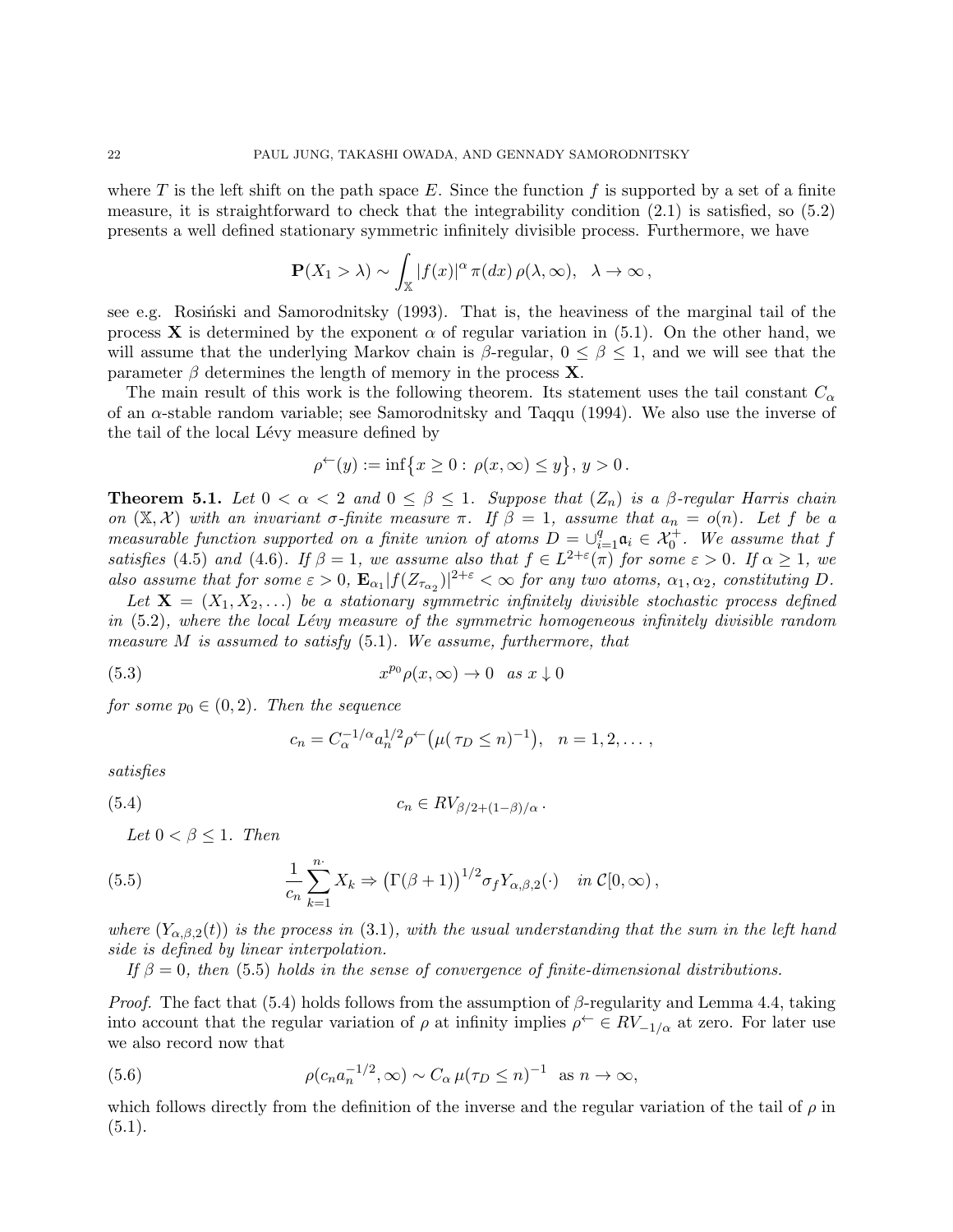We start with proving convergence of the finite-dimensional distributions. It is enough to show that

$$
\frac{1}{c_n} \sum_{j=1}^{J} \theta_j \sum_{k=1}^{nt_j} X_k \Rightarrow (\Gamma(\beta + 1))^{1/2} \sigma_f \sum_{j=1}^{J} \theta_j Y_{\alpha, \beta, 2}(t_j)
$$

for all  $J \geq 1, 0 \leq t_1 < \cdots < t_J$ , and  $\theta_1, \ldots, \theta_J \in \mathbb{R}$ . We use an argument similar to that in Owada and Samorodnitsky (2015).

The standard theory of convergence in law of infinitely divisible random variables (e.g., Theorem 15.14 in Kallenberg (2002)), says that we only have to check the following: in the notation of Theorem 4.6 and of Section 3, for every  $r > 0$ ,

$$
(5.7) \qquad \int_{E} \left( \frac{1}{c_n} \sum_{j=1}^{J} \theta_j \hat{S}_{nt_j}(f) \right)^2 \qquad \int_{0}^{rc_n |\sum \theta_j \hat{S}_{nt_j}(f)|^{-1}} \nu \rho(v, \infty) \, dv \, d\mu
$$

$$
\to \frac{r^{2-\alpha} C_{\alpha}}{2-\alpha} \left( \Gamma(\beta+1) \right)^{\alpha/2} \sigma_f^{\alpha} \int_{[0,\infty)} \int_{\Omega'} \left| \sum_{j=1}^{J} \theta_j B\left(M_{\beta}((t_j - x)_{+}, \omega'), \omega'\right) \right|^{\alpha} \mathbf{P}'(d\omega') \, \nu_{\beta}(dx)
$$

and

(5.8) 
$$
\int_{E} \rho \left( r c_n \left| \sum_{j=1}^{J} \theta_j \hat{S}_{nt_j}(f) \right|^{-1}, \infty \right) d\mu
$$

$$
\to r^{-\alpha} C_{\alpha} \left( \Gamma(\beta + 1) \right)^{\alpha/2} \sigma_f^{\alpha} \int_{[0,\infty)} \int_{\Omega'} \left| \sum_{j=1}^{J} \theta_j B \left( M_{\beta} \left( (t_j - x)_{+}, \omega' \right), \omega' \right) \right|^{\alpha} \mathbf{P}'(d\omega') \nu_{\beta}(dx).
$$

The proof of  $(5.8)$  is very similar to that of  $(5.7)$ , so we only prove  $(5.7)$ .

We keep  $r > 0$  fixed for the duration of the argument. Fix also an integer L so that  $t_j \leq L$  and define

$$
\psi(y) := y^{-2} \int_0^{ry} x \rho(x, \infty) dx, \quad y > 0,
$$

so that the left-hand side in (5.7) can be expressed as

$$
\int_E \psi \left( \frac{c_n}{\left| \sum_{j=1}^J \theta_j \hat{S}_{nt_j}(f) \right|} \right) d\mu.
$$

By Theorem 4.6 and the Skorohod embedding theorem, there exists a probability space  $(\Omega^*, \mathcal{F}^*, \mathbf{P}^*)$ and random variables  $Y, Y_1, Y_2, \ldots$  defined on  $(\Omega^*, \mathcal{F}^*, \mathbf{P}^*)$  such that

$$
\mathbf{P}^* \circ Y_n^{-1} = \mu_{nL} \circ \left(\frac{1}{\sqrt{a_n}} \sum_{j=1}^J \theta_j \hat{S}_{nt_j}(f)\right)^{-1}, \quad n = 1, 2, \dots,
$$
  

$$
\mathbf{P}^* \circ Y^{-1} = \mathbf{P}' \circ \left(\left(\Gamma(\beta+1)\right)^{1/2} \sigma_f \sum_{j=1}^J \theta_j B\left(M_\beta(t_j - T_\infty^L)_{+}\right)\right)^{-1},
$$
  

$$
Y_n \to Y, \quad \mathbf{P}^* \text{-a.s.}
$$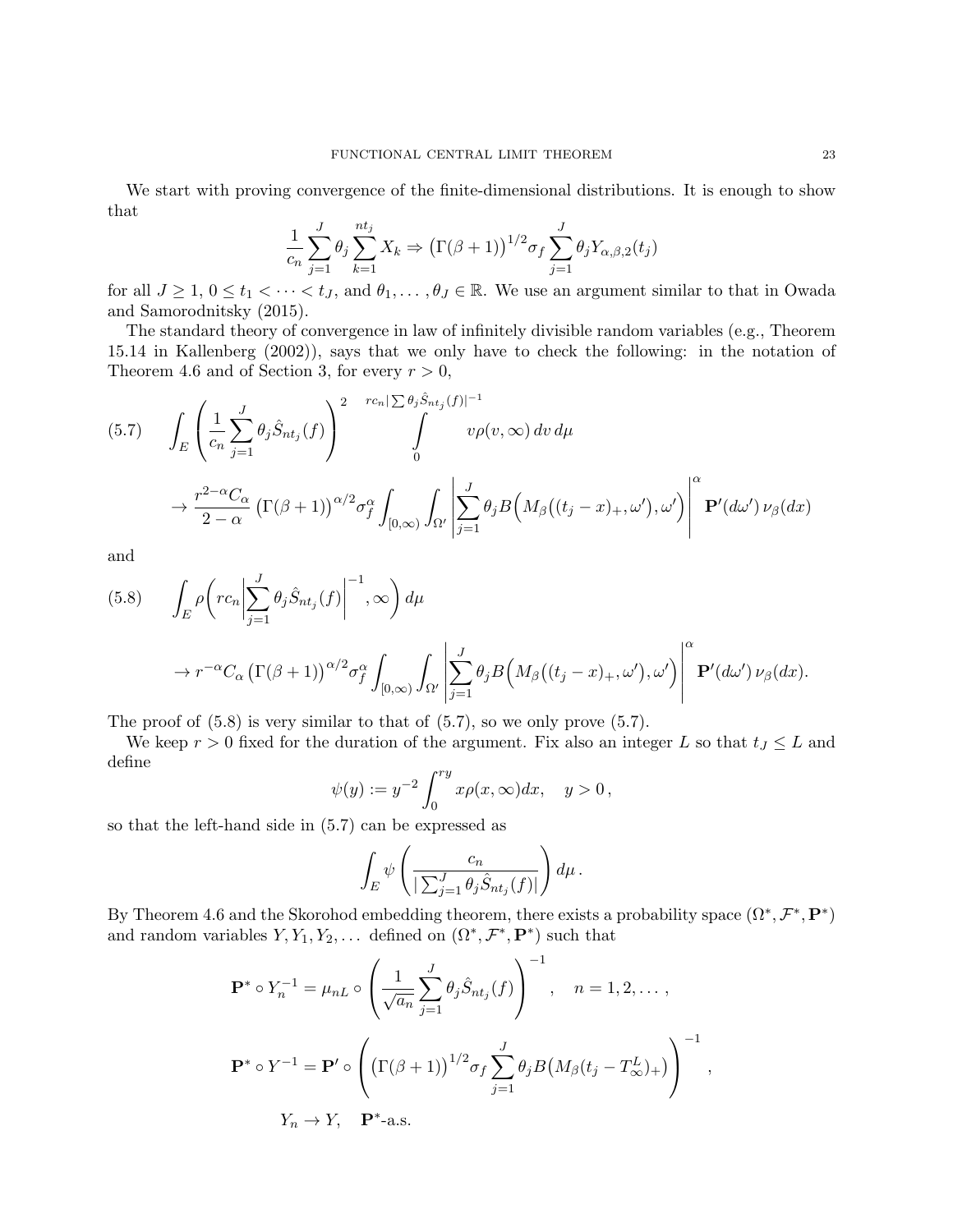Then

$$
\int_{E} \psi \left( \frac{c_n}{\left| \sum_{j=1}^J \theta_j \hat{S}_{nt_j}(f) \right|} \right) d\mu = \int_{\Omega^*} \mu(\tau_D \leq n) \psi \left( \frac{c_n}{\sqrt{a_n} |Y_n|} \right) d\mathbf{P}^*.
$$

First, we will establish convergence of the quantity inside the integral. By Karamata's theorem (see e.g. Theorem 0.6 in Resnick (1987)),

(5.9) 
$$
\psi(y) \sim \frac{r^{2-\alpha}}{2-\alpha} \rho(y, \infty) \text{ as } y \to \infty.
$$

Therefore, as  $n \to \infty$ ,

$$
\mu(\tau_D \le nL) \psi\left(\frac{c_n}{\sqrt{a_n}|Y_n|}\right) \sim \frac{r^{2-\alpha}}{2-\alpha} \mu(\tau_D \le nL) \rho(c_n a_n^{-1/2}|Y_n|^{-1}, \infty)
$$

$$
\sim \frac{r^{2-\alpha}}{2-\alpha} |Y_n|^\alpha \mu(\tau_D \le nL) \rho(c_n a_n^{-1/2}, \infty), \quad \mathbf{P}^*\text{-a.s.},
$$

where the last line follows from the uniform convergence of regularly varying functions of negative index; see e.g. Proposition 0.5 in Resnick (1987). By (5.6) and the regular variation of the wandering rate in Lemma 4.4, we conclude that

$$
\mu(\tau_D \le nL) \,\psi\left(\frac{c_n}{\sqrt{a_n}|Y_n|}\right) \to \frac{r^{2-\alpha}}{2-\alpha} C_\alpha L^{1-\beta} |Y|^\alpha, \quad \mathbf{P}^* \text{-a.s.}
$$

It is straightforward to check that

$$
\int_{\Omega^*} L^{1-\beta} |Y|^{\alpha} d\mathbf{P}^* = \left(\Gamma(\beta+1)\right)^{\alpha/2} \sigma_f^{\alpha} \int_{[0,\infty)} \int_{\Omega'} \left| \sum_{j=1}^J \theta_j B\Big(M_\beta((t_j-x)_+,\omega'),\omega'\Big) \right|^{\alpha} \mathbf{P}'(d\omega') \nu_\beta(dx),
$$

so it now remains to show that the convergence discussed so far can be taken under the integral sign. For this, we will use the Pratt lemma (see Exercise 5.4.2.4 in Resnick (1987)). The lemma requires us to find a sequence of measurable functions  $G_0, G_1, G_2, \ldots$  defined on  $(\Omega^*, \mathcal{F}^*, \mathbf{P}^*)$  such that

(5.10) 
$$
\mu(\tau_D \leq nL) \psi\left(\frac{c_n}{\sqrt{a_n}|Y_n|}\right) \leq G_n \quad \mathbf{P}^* \text{-a.s.},
$$

$$
(5.11) \t G_n \to G_0 \t \mathbf{P}^* - a.s.,
$$

(5.12) 
$$
\mathbf{E}^* G_n \to \mathbf{E}^* G_0 \in [0, \infty).
$$

Throughout the rest of the proof  $C$  is a positive constant which may change from line to line. Note that by (5.6),  $\mu(\tau_D \leq nL) \psi(c_n a_n^{-1/2})$  tends to a positive finite constant, therefore

$$
\mu(\tau_D \leq nL) \psi\left(\frac{c_n}{\sqrt{a_n}|Y_n|}\right) \leq C \frac{\psi(c_n a_n^{-1/2}|Y_n|^{-1})}{\psi(c_n a_n^{-1/2})}.
$$

Since  $\psi \in RV_{-\alpha}$  at infinity, Potter's bounds (see Proposition 0.8 in Resnick (1987)) allow us to write, for  $0 < \xi < 2 - \alpha$ :

$$
\frac{\psi(c_n a_n^{-1/2} |Y_n|^{-1})}{\psi(c_n a_n^{-1/2})} \mathbf{1}\{c_n \ge \sqrt{a_n}|Y_n|\} \le C\left(|Y_n|^{\alpha-\xi} + |Y_n|^{\alpha+\xi}\right)
$$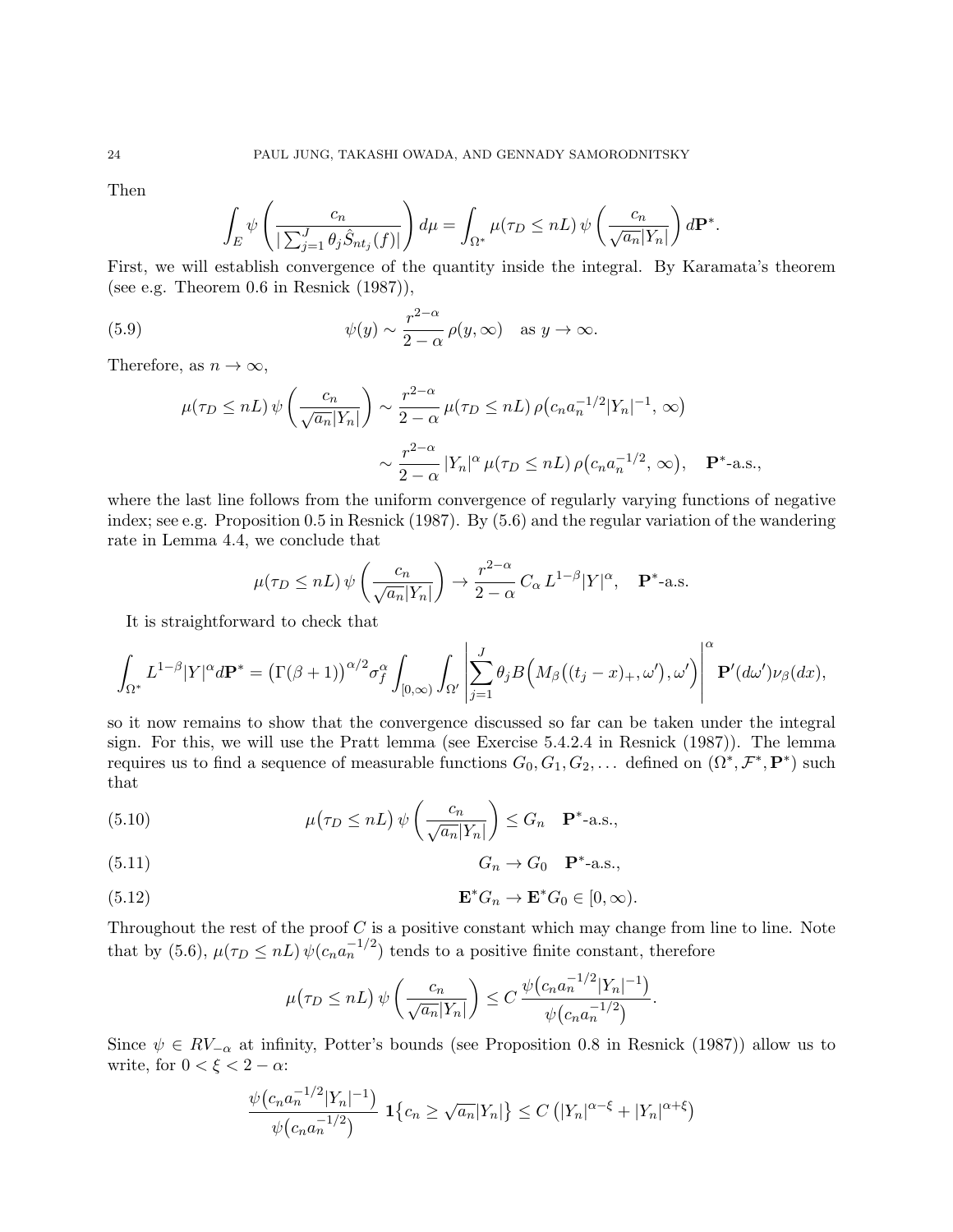for sufficiently large n. Further, by  $(5.3)$ ,  $y^2\psi(y) \rightarrow 0$  as  $y \downarrow 0$ , which gives us

$$
\psi(y) \le C y^{-2} \text{ for all } y \in [0, 1].
$$

Thus,

$$
\frac{\psi(c_na_n^{-1/2}|Y_n|^{-1})}{\psi(c_na_n^{-1/2})}\mathbf{1}\{c_n<\sqrt{a_n}|Y_n|\}\leq C a_nc_n^{-2}\frac{|Y_n|^2}{\psi(c_na_n^{-1/2})}.
$$

Summarizing, for sufficiently large  $n$ ,

$$
\mu(\tau_D \leq nL) \psi\left(\frac{c_n}{\sqrt{a_n}|Y_n|}\right) \leq C \left(|Y_n|^{\alpha-\xi} + |Y_n|^{\alpha+\xi} + a_n c_n^{-2} \frac{|Y_n|^2}{\psi(c_n a_n^{-1/2})}\right).
$$

If we we define  $G_n$  to be the right-hand side of the above, then  $(5.10)$  is automatic.

Let  $G_0 := C(|Y|^{\alpha-\xi} + |Y|^{\alpha+\xi})$ . It follows by the definition of  $c_n$  and Lemma 4.4 that

$$
c_n a_n^{-1/2} \ge C \rho^{\leftarrow} (a_n/n) \to \infty \text{ as } n \to \infty
$$

because  $a_n/n \to 0$  (this follows from regular variation considerations if  $\beta < 1$ , and it is assumed to hold if  $\beta = 1$ .) Since  $y^2 \psi(y) \to \infty$  as  $y \to \infty$  by (5.9) and the fact that  $\alpha < 2$ , we conclude that

$$
a_n c_n^{-2} \frac{|Y_n|^2}{\psi(c_n a_n^{-1/2})} \to 0
$$

 $\mathbf{P}^*$ -a.s., so that (5.11) holds.

To show (5.12), recall that by Theorem 4.6,  $\sup_{n\geq 1} \mathbf{E}^* |Y_n|^2 < \infty$ . This implies uniform integrability of  $(|Y_n|^{\alpha \pm \xi}, n \ge 1)$  (with respect to  $\mathbf{P}^*$ ). Combining these observations,

$$
\mathbf{E}^* G_n = C \left( \mathbf{E}^* |Y_n|^{\alpha - \xi} + \mathbf{E}^* |Y_n|^{\alpha + \xi} + a_n c_n^{-2} \frac{\mathbf{E}^* |Y_n|^2}{\psi(c_n a_n^{-1/2})} \right)
$$
  

$$
\to C \left( \mathbf{E}^* |Y|^{\alpha - \xi} + \mathbf{E}^* |Y|^{\alpha + \xi} \right) = \mathbf{E}^* G_0, \quad n \to \infty,
$$

as required. This completes the proof of convergence in finite-dimensional distributions.

It remains to prove tightness in the case  $0 < \beta \leq 1$ . We start by decomposing the process **X** according to the magnitude of the Lévy jumps. Denote

$$
\rho_1(\cdot) := \rho(\cdot \cap \{x : |x| > 1\}),
$$
  

$$
\rho_2(\cdot) := \rho(\cdot \cap \{x : |x| \le 1\}),
$$

and let  $M_i$ ,  $i = 1, 2$  denote independent homogeneous symmetric infinitely divisible random measures, with the same control measure  $\mu$  as M, and local Lévy measures  $\rho_i$ ,  $i = 1, 2$ . Then

$$
(X_k, k = 1, 2, \ldots) \stackrel{d}{=} \left( \int_E f(x_k) dM_1(\mathbf{x}) + \int_E f(x_k) dM_2(\mathbf{x}), k = 1, 2, \ldots \right)
$$
  
 :=  $(X_k^{(1)} + X_k^{(2)}, k = 1, 2, \ldots)$ 

in the sense of equality of finite-dimensional distributions. Notice that  $X^{(1)}$  and  $X^{(2)}$  are independent. Furthermore, since  $f \in L^2(\pi)$ , we see that

(5.13) 
$$
\mathbf{E}(X_k^{(2)})^2 = \int_{\mathbb{X}} f^2(x) \,\pi(dx) \int_{-1}^1 y^2 \,\rho(dy) < \infty.
$$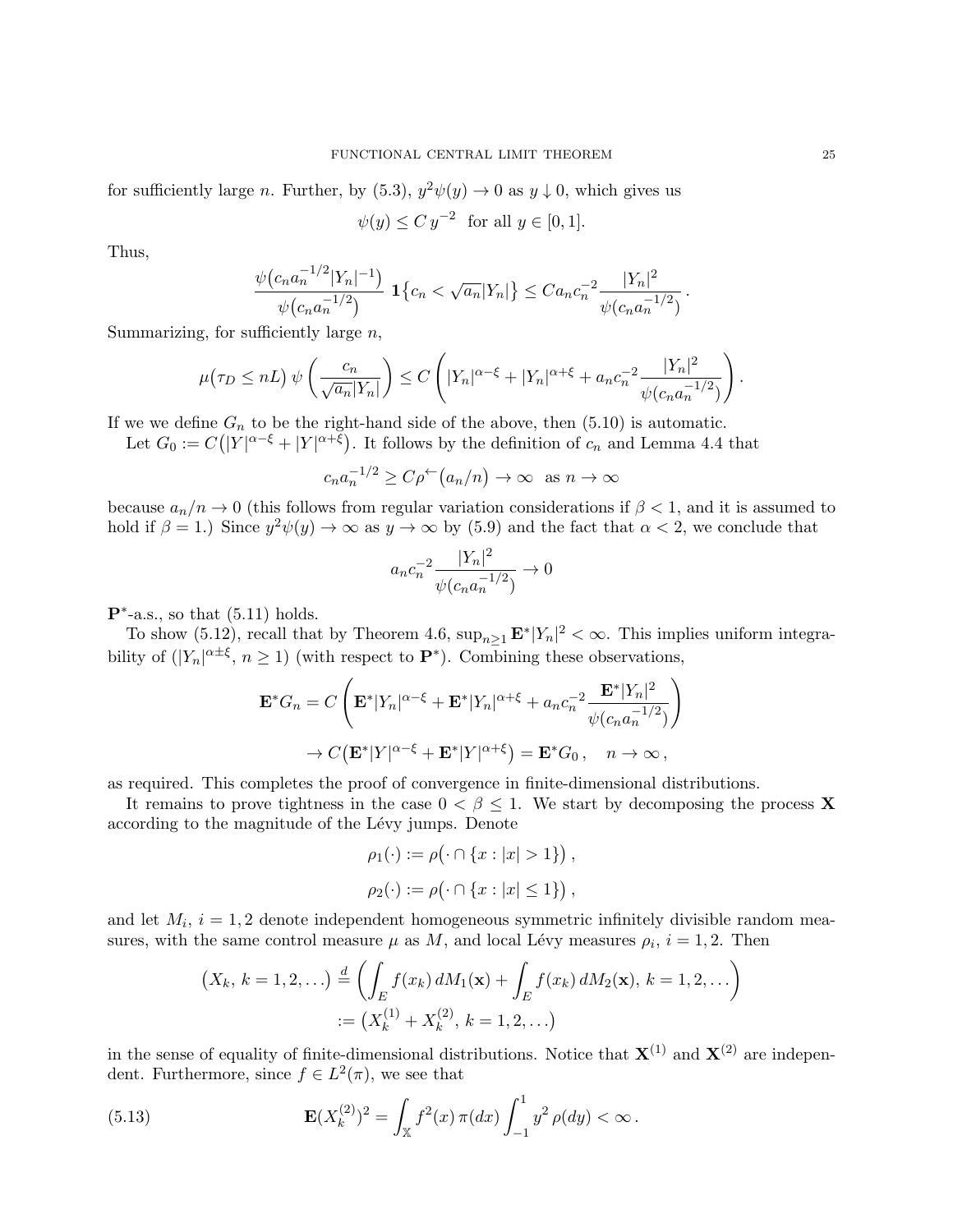Fix  $L > 0$ . We will begin with proving tightness of the normalized partial sums of  $X_k^{(2)}$  $\int_k^{(2)}$  in the space C[0, L]. By Theorem 12.3 of Billingsley (1968), it suffices to show that there exist  $\gamma > 1$ ,  $\rho \geq 0$  and  $C > 0$  such that

(5.14) 
$$
\mathbf{P}\left(\left|\sum_{k=1}^{nt} X_k^{(2)} - \sum_{k=1}^{ns} X_k^{(2)}\right| > \lambda c_n\right) \leq \frac{C}{\lambda^{\rho}}(t-s)^{\gamma}
$$

for all  $0 \le s \le t \le L$ ,  $n \ge 1$  and  $\lambda > 0$ .

We dispose of the case  $n(t - s) < 1$  first, and, in the sequel, we will assume that  $\mu(\tau_D \leq 1) > 0$ . If this measure is zero, we will simply replace 1 by a suitable large constant  $\gamma$  and dispose of the case  $n(t - s) < \gamma$  first. It follows from (5.13) that

$$
\mathbf{P}\left(\left|\sum_{k=1}^{nt} X_k^{(2)} - \sum_{k=1}^{ns} X_k^{(2)}\right| > \lambda c_n\right) \le \mathbf{P}\left(\max(|X_1^{(2)}|, |X_2^{(2)}|) > \frac{\lambda c_n}{n(t-s)}\right) \le C\lambda^{-2}c_n^{-2}n^2(t-s)^2.
$$

It follows from (5.4) that

$$
c_n^{-2}n^2 \in RV_{2-2(\beta/2+(1-\beta)/\alpha)} = RV_{1-(1-\beta)(2/\alpha-1)}.
$$

Suppose first that  $0 < \beta < 1$ . If  $(1 - \beta)(2/\alpha - 1) > 1$ , then  $n^2/c_n^2$  is bounded by a positive constant, and we are done. In the case of  $0 < (1 - \beta)(2/\alpha - 1) \leq 1$ , since  $n(t - s) < 1$ , there is  $0 < \delta < (1 - \beta)(2/\alpha - 1)$  such that

$$
c_n^{-2}n^2(t-s)^2 \le C(t-s)^{1+(1-\beta)(2/\alpha-1)-\delta}
$$
,

which is what is needed for (5.14). If  $\beta = 1$ , a similar argument works if one uses the stronger integrability assumption on  $f$  imposed in the theorem.

Let us assume, therefore, that  $n(t - s) \geq 1$ . By the Lévy-Itô decomposition,

$$
\sum_{k=1}^{nt} X_k^{(2)} - \sum_{k=1}^{ns} X_k^{(2)} \stackrel{d}{=} \int_E (\hat{S}_{nt}(f) - \hat{S}_{ns}(f)) dM_2
$$
  

$$
\stackrel{d}{=} \iint y(\hat{S}_{nt}(f) - \hat{S}_{ns}(f)) d\bar{N}_2 + \iint y(\hat{S}_{nt}(f) - \hat{S}_{ns}(f)) dN_2,
$$
  

$$
|y(\hat{S}_{nt}(f) - \hat{S}_{ns}(f))| \leq \lambda c_n
$$

where  $N_2$  is a Poisson random measure on  $\mathbb{R} \times E$  with mean measure  $\rho_2 \times \mu$  and  $\bar{N}_2 := N_2 - (\rho_2 \times \mu)$ . Therefore,

$$
\mathbf{P}\left(\left|\sum_{k=1}^{nt} X_k^{(2)} - \sum_{k=1}^{ns} X_k^{(2)}\right| > \lambda c_n\right)
$$
\n
$$
\leq \mathbf{P}\left(\left|\int\limits_{y(\hat{S}_{nt}(f) - \hat{S}_{ns}(f))|\leq \lambda c_n} y(\hat{S}_{nt}(f) - \hat{S}_{ns}(f)) d\bar{N}_2\right| > \lambda c_n\right)
$$
\n
$$
+ \mathbf{P}\left(\left|\int\limits_{y(\hat{S}_{nt}(f) - \hat{S}_{ns}(f))|\geq \lambda c_n} y(\hat{S}_{nt}(f) - \hat{S}_{ns}(f)) dN_2\right| > 0\right).
$$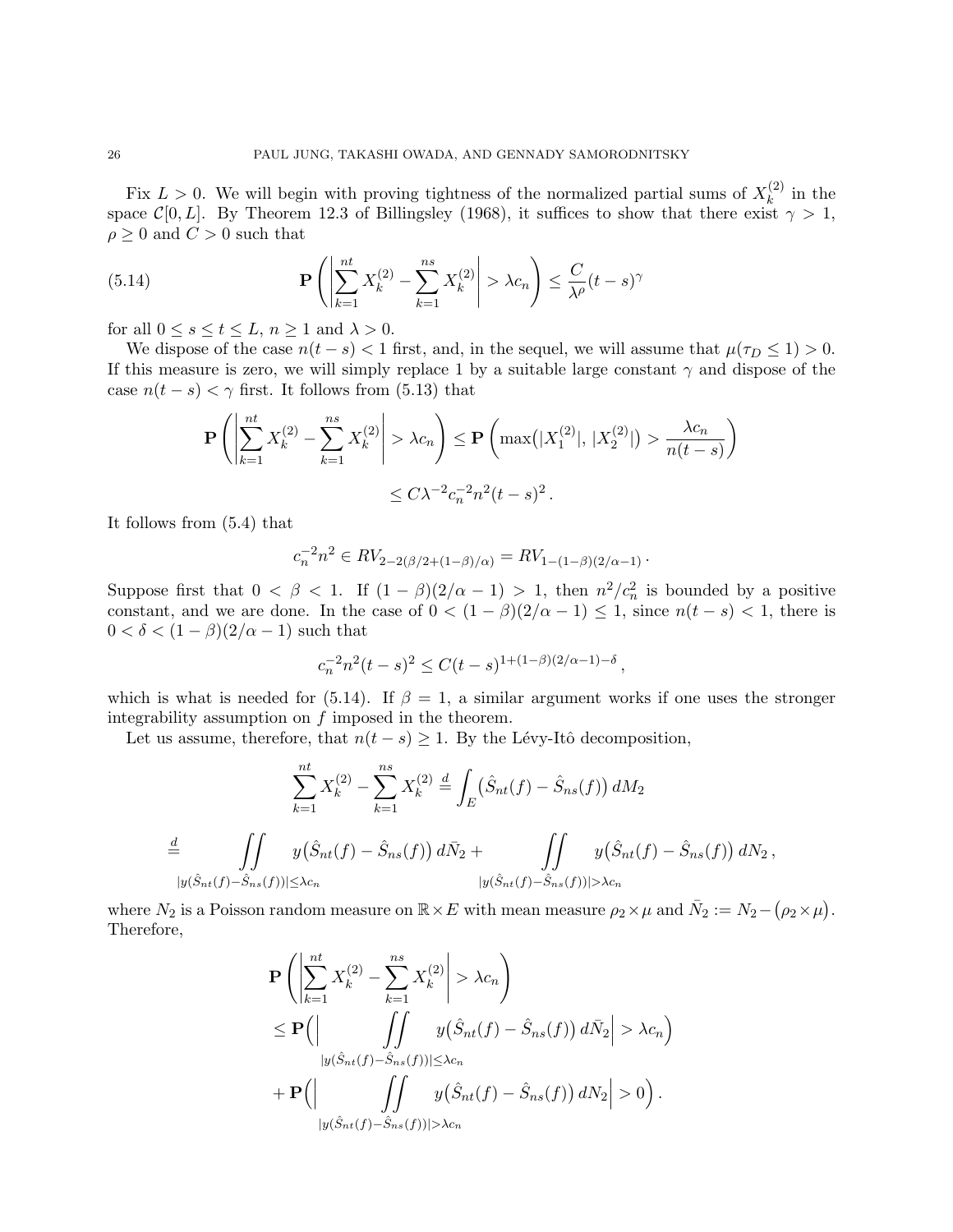It follows from (5.3) that,

$$
\mathbf{P}\Big(\Big|\int_{|y(\hat{S}_{nt}(f)-\hat{S}_{ns}(f))|\leq\lambda c_n} y(\hat{S}_{nt}(f)-\hat{S}_{ns}(f)) d\bar{N}_2\Big|>\lambda c_n\Big)
$$
  
\n
$$
\leq \frac{1}{\lambda^2 c_n^2} \mathbf{E}\Bigg|\int_{|y(\hat{S}_{nt}(f)-\hat{S}_{ns}(f))|\leq\lambda c_n} y(\hat{S}_{nt}(f)-\hat{S}_{ns}(f)) d\bar{N}_2\Bigg|^2
$$
  
\n
$$
=\frac{1}{\lambda^2 c_n^2} \int_{|y(\hat{S}_{nt}(f)-\hat{S}_{ns}(f))|\leq\lambda c_n} [y(\hat{S}_{nt}(f)-\hat{S}_{ns}(f))]^2 d\rho_2 d\mu
$$
  
\n
$$
\leq 4 \int_{E} \Bigg(\frac{\hat{S}_{nt}(f)-\hat{S}_{ns}(f)}{\lambda c_n}\Bigg)^2 \Bigg(\bigg(\sum_{n=1}^{\lambda c_n/|\hat{S}_{nt}(f)-\hat{S}_{ns}(f)|} y\rho_2(y,\infty) dy\Bigg) d\mu
$$
  
\n
$$
\leq \frac{C}{\lambda^{p_0}} \frac{1}{c_n^{p_0}} \int_{E} |\hat{S}_{nt}(f)-\hat{S}_{ns}(f)|^{p_0} d\mu.
$$

Similarly,

$$
\mathbf{P}\Big(\Big|\int_{|y(\hat{S}_{nt}(f)-\hat{S}_{ns}(f))|>\lambda c_n} y(\hat{S}_{nt}(f)-\hat{S}_{ns}(f)) dN_2\Big|>0\Big)
$$
  
\n
$$
\leq \mathbf{P}\Big(N_2\big(\{|y(\hat{S}_{nt}(f)-\hat{S}_{ns}(f))|>\lambda c_n\}\big)\geq 1\Big)
$$
  
\n
$$
\leq \mathbf{E}N_2\big(\{|y(\hat{S}_{nt}(f)-\hat{S}_{ns}(f))|>\lambda c_n\}\big)
$$
  
\n
$$
=2\int_{E} \rho_2\big(\lambda c_n|\hat{S}_{nt}(f)-\hat{S}_{ns}(f))|^{-1},\infty\big) d\mu
$$
  
\n
$$
\leq \frac{C}{\lambda^{p_0}}\frac{1}{c_n^{p_0}}\int_{E} |\hat{S}_{nt}(f)-\hat{S}_{ns}(f))|^{p_0} d\mu.
$$

Elementary manipulations of the linear interpolation of the sums and (4.28) show that

$$
\mathbf{P}\left(\left|\sum_{k=1}^{nt} X_k^{(2)} - \sum_{k=1}^{ns} X_k^{(2)}\right| > \lambda c_n\right) \le \frac{C}{\lambda^{p_0}} \frac{1}{c_n^{p_0}} \max_{n(t-s)-1 \le m \le n(t-s)+1} \int_E |\hat{S}_m(f)|^{p_0} d\mu
$$
  

$$
\le \frac{C}{\lambda^{p_0}} \frac{1}{c_n^{p_0}} \left(a_{n(t-s)}\right)^{p_0/2} \mu(\tau_D \le n(t-s)),
$$

where at the last step we have used the assumption  $n(t - s) \geq 1$ , regular variation, and Theorem 4.6.

Suppose first that  $0 < \beta < 1$ . Choose  $\epsilon > 0$  so that  $2/\alpha - \epsilon - 1 > 0$ . Note that, if (5.3) holds for some  $p_0 \in (0, 2)$ , it also holds for all larger  $p_0$ . Thus, we may assume that  $p_0$  is close enough to 2 so that

$$
(1 - \beta) \left(\frac{p_0}{\alpha} - \frac{\epsilon p_0}{2} - 1\right) > \beta \left(1 - \frac{p_0}{2}\right).
$$

Since we are assuming that  $\mu(\tau_D \leq 1) > 0$ , we see that

$$
\frac{1}{c_n^{p_0}}\left(a_{n(t-s)}\right)^{p_0/2}\mu(\tau_D\leq n(t-s))
$$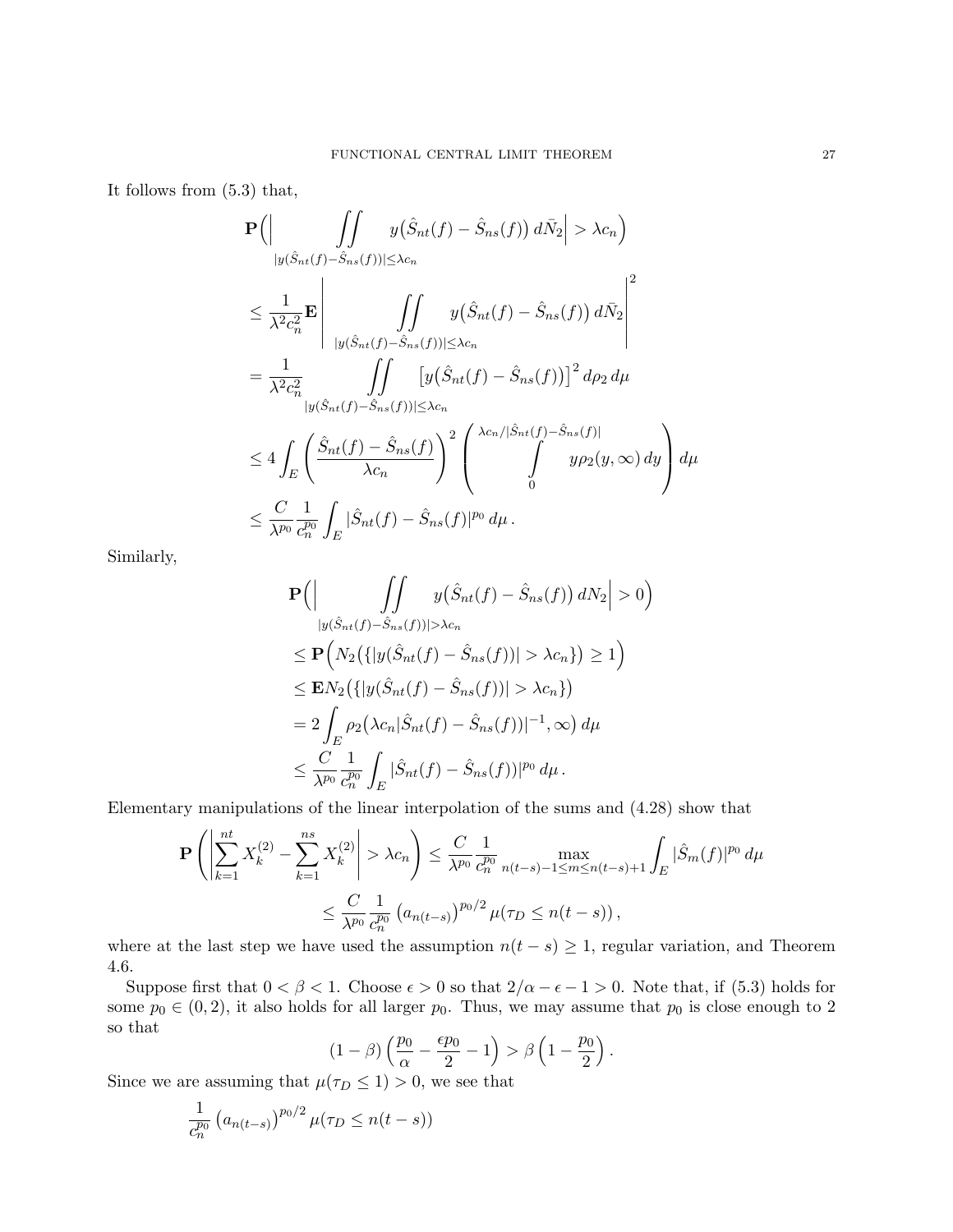$$
\leq C \left( \frac{a_n \mu(\tau_D \leq n)^{2/\alpha - \epsilon}}{c_n^2} \right)^{p_0/2} \left( \frac{a_{n(t-s)}}{a_n} \right)^{p_0/2} \left( \frac{\mu(\tau_D \leq n(t-s))}{\mu(\tau_D \leq n)} \right)^{p_0/\alpha - \epsilon p_0/2}
$$
  

$$
\leq C \left( \frac{a_{n(t-s)}}{a_n} \right)^{p_0/2} \left( \frac{\mu(\tau_D \leq n(t-s))}{\mu(\tau_D \leq n)} \right)^{p_0/\alpha - \epsilon p_0/2}.
$$

The first inequality above uses the choice of  $\epsilon$  and  $p_0$ , while the second inequality follows from the definition of  $c_n$  and regular variation of  $\rho^{\leftarrow}$ . Next, we choose  $0 < \xi < \min\{\beta, 1-\beta\}$  such that

$$
(1-\beta)\left(\frac{p_0}{\alpha}-\frac{\epsilon p_0}{2}-1\right)-\beta\left(1-\frac{p_0}{2}\right)-\xi\left(\frac{p_0}{2}+\frac{p_0}{\alpha}-\frac{\epsilon p_0}{2}\right)>0.
$$

By the regular variation of  $a_n$  and  $\mu(\tau_D \leq n)$ ,

$$
\frac{\mu(\tau_D \le n(t-s))}{\mu(\tau_D \le n)} \le C (t-s)^{1-\beta-\xi}, \quad \frac{a_{n(t-s)}}{a_n} \le C (t-s)^{\beta-\xi}.
$$

Combining these inequalities together, we have

$$
\mathbf{P}\left(\left|\sum_{k=1}^{nt} X_k^{(2)} - \sum_{k=1}^{ns} X_k^{(2)}\right| > \lambda c_n\right) \le \frac{C}{\lambda^{p_0}} (t-s)^{\gamma},
$$

where  $\gamma = (\beta - \xi) p_0/2 + (1 - \beta - \xi) (p_0/\alpha - \epsilon p_0/2)$ . Due to the constraints in  $\epsilon$ ,  $p_0$ , and  $\xi$ , it is easy to check that  $\gamma > 1$ . This establishes tightness for the normalized partial sums of  $X_k^{(2)}$  $\int_k^{(2)}$  in the case  $0 < \beta < 1$ .

If  $\beta = 1$ , then the assumption  $a_n = o(n)$  and a standard modification of Theorem 12.3 of Billingsley (1968) make the same argument go through.

It remains to prove tightness of the normalized partial sums of  $X_k^{(1)}$  $\mathcal{C}[0, L]$ , for a fixed  $L > 0$ . For notational simplicity we take  $L = 1$ . We will consider first the case  $0 < \alpha < 1$ . Let  $\rho_1^{\leftarrow}(y) := \inf\left\{x \geq 0 : \rho_1(x,\infty) \leq y\right\}$ ,  $y > 0$  be the inverse of the tail of  $\rho_1$ . We will make use of a certain series representation; see Rosiński (1990):

(5.15) 
$$
\left(\sum_{k=1}^{nt} X_k^{(1)}, 0 \le t \le 1\right) \stackrel{d}{=} \left(\sum_{j=1}^{\infty} \epsilon_j \rho_1^{\leftarrow} \left(\frac{\Gamma_j}{2\mu(\tau_D \le n)}\right) \hat{S}_{nt}(f)(V_j^{(n)}), 0 \le t \le 1\right),
$$

where  $(\epsilon_i)$  is an i.i.d. sequence of Rademacher variables (taking +1, -1 with probability 1/2), Γ<sub>i</sub> is the jth jump time of a unit rate Poisson process, and  $(V_i^{(n)})$  $j^{(n)}$  is a sequence of i.i.d. random variables with common law  $\mu_n$ . Further,  $(\epsilon_j)$ ,  $(\Gamma_j)$ , and  $(V_j^{(n)})$  $j^{(n)}$  are taken to be independent with each other.

Fix  $\xi \in (0, 1/\alpha - 1)$  and for  $K > 2(1/\alpha + \xi) - 1$ , we split the right-hand side above as follows.

$$
T_{n,1}^{(K)}(t) = \sum_{j=1}^{K} \epsilon_j \rho_1^{\leftarrow} \left( \frac{\Gamma_j}{2\mu(\tau_D \le n)} \right) \hat{S}_{nt}(f)(V_j^{(n)}),
$$
  

$$
T_{n,2}^{(K)}(t) = \sum_{j=K+1}^{\infty} \epsilon_j \rho_1^{\leftarrow} \left( \frac{\Gamma_j}{2\mu(\tau_D \le n)} \right) \hat{S}_{nt}(f)(V_j^{(n)}).
$$

We will prove that the sequence  $(c_n^{-1}T_{n,1}^{(K)})$  $\binom{n(N)}{n,1}$  is, for every K, tight in  $\mathcal{C}[0,1]$ , while

(5.16) 
$$
\lim_{K \to \infty} \lim_{n \to \infty} \mathbf{P} \Big( \sup_{0 \le t \le 1} |T_{n,2}^{(K)}(t)| > \epsilon c_n \Big) = 0, \text{ for every } \epsilon > 0.
$$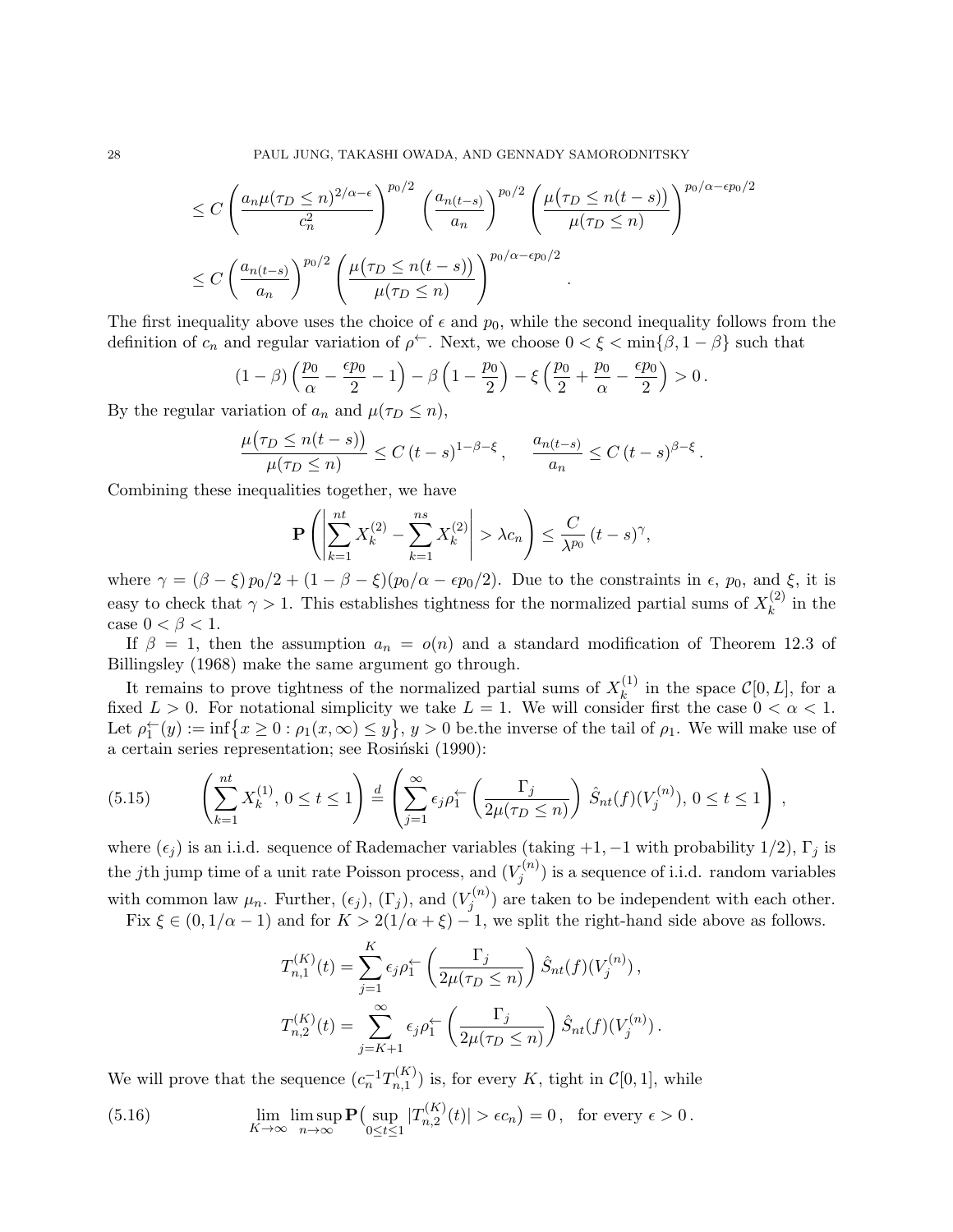Notice that

$$
c_n^{-1}T_{n,1}^{(K)}(t) = C_{\alpha}^{1/\alpha} \sum_{j=1}^{K} \epsilon_j \rho_1^{\leftarrow} \left(\frac{\Gamma_j}{2\mu(\tau_D \le n)}\right) / \rho^{\leftarrow} \left(\mu(\tau_D \le n)^{-1}\right) \frac{\hat{S}_{nt}(f)(V_j^{(n)})}{\sqrt{a_n}}
$$

Since  $\rho_1^{\leftarrow}$  and  $\rho^{\leftarrow}$  are both regularly varying at zero with exponent  $-1/\alpha$ ,

$$
\rho_1^{\leftarrow} \left( \frac{\Gamma_j}{2\mu(\tau_D \le n)} \right) / \rho^{\leftarrow} \left( \mu(\tau_D \le n)^{-1} \right) \to 2^{1/\alpha} \Gamma_j^{-1/\alpha}, \quad n \to \infty, \text{ a.s.}.
$$

On the other hand, by Theorem 4.6, each  $a_n^{-1/2} \hat{S}_{nt}(f)(V_i^{(n)})$  $\mathcal{C}^{(n)}_j$  weakly converges in  $\mathcal{C}[0,1]$ , and thus, by independence,  $c_n^{-1}T_{n,1}^{(K)}$  $n_{n,1}^{(R)}$  turns out to be tight in  $\mathcal{C}[0,1].$ 

Next, we will turn to proving (5.16). The probability in (5.16) can be estimated from above by

$$
\mathbf{P}\left(C_{\alpha}^{1/\alpha}\sum_{j=K+1}^{\infty}\rho_{1}^{\leftarrow}\left(\frac{\Gamma_{j}}{2\mu(\tau_{D}\leq n)}\right)/\rho^{\leftarrow}\left(\mu(\tau_{D}\leq n)^{-1}\right)\sup_{0\leq t\leq 1}\left|a_{n}^{-1/2}\hat{S}_{nt}(f)(V_{j}^{(n)})\right|>\epsilon\right)
$$

Appealing to Potter's bounds and the fact that  $\rho_1$  has no mass on  $\{x : |x| \leq 1\}$ ,

$$
\rho_1^{\leftarrow} \left( \frac{\Gamma_j}{2\mu(\tau_D \le n)} \right) / \rho^{\leftarrow} \left( \mu(\tau_D \le n)^{-1} \right) \le C \max \{ \Gamma_j^{-1/\alpha + \xi}, \Gamma_j^{-1/\alpha - \xi} \}.
$$

Combining this bound, Chebyshev's inequality, and the Cauchy-Schwarz inequality, the probability in (5.16) is bounded from above by

$$
C\epsilon^{-2}\mathbf{E}(B_n)^2\mathbf{E}\left(\sum_{j=K+1}^{\infty}\max\{\Gamma_j^{-1/\alpha+\xi},\Gamma_j^{-1/\alpha-\xi}\}\right)^2
$$

where  $B_n = \sup_{0 \le t \le 1} |a_n^{-1/2} \hat{S}_{nt}(f)(V_1^{(n)})|$  $\mathbb{E}^{(n)}$ . We know from Remark 4.3 that the sequence  $(\mathbf{E}(B_n)^2)$ is uniformly bounded in  $n$ . Because of the restriction in  $K$ ,

$$
\mathbf{E}\left(\sum_{j=K+1}^\infty \Gamma_j^{-(1/\alpha\pm\xi)}\right)^2 \le \left(\sum_{j=K+1}^\infty \{\mathbf{E}\Gamma_j^{-2(1/\alpha\pm\xi)}\}^{1/2}\right)^2 \le C\left(\sum_{j=K+1}^\infty j^{-(1/\alpha\pm\xi)}\right)^2,
$$

where the rightmost term vanishes as  $K \to \infty$ , so the proof of the tightness has been completed.

This proves tightness in the case  $0 < \alpha < 1$ , and we proceed now to show tightness of the normalized partial sums of  $X_k^{(1)}$  $\binom{1}{k}$  in the space  $\mathcal{C}[0,1]$ , for the case  $1 \leq \alpha < 2$ . Recall that, in this case, we impose a stronger integrability assumption on  $f$ . We start with the Lévy-Itô decomposition  $(5.15)$  and write, for  $K > 1$ ,

 X nt k=1 X (1) k , 0 ≤ t ≤ 1 ! d= X nt k=1 X (1,K) <sup>k</sup> + X (2,K) k , 0 ≤ t ≤ 1 ! := Z Z |y|≤Kcn/ <sup>√</sup>a<sup>n</sup> ySˆ nt(f) dN<sup>1</sup> + Z Z |y|>Kcn/ <sup>√</sup>a<sup>n</sup> ySˆ nt(f) dN1, 0 ≤ t ≤ 1 .

Note that the probability that the process  $\left(\sum_{k=1}^{nt} X_k^{(2,K)}\right)$  $\binom{(2,K)}{k}$  does not identically vanish on the interval [0, 1] does not exceed

$$
\mathbf{P}(N_1\{(\mathbf{x},y): |y| > Kc_n/\sqrt{a_n}, \tau_D(\mathbf{x}) \le n\} \ge 1)
$$

.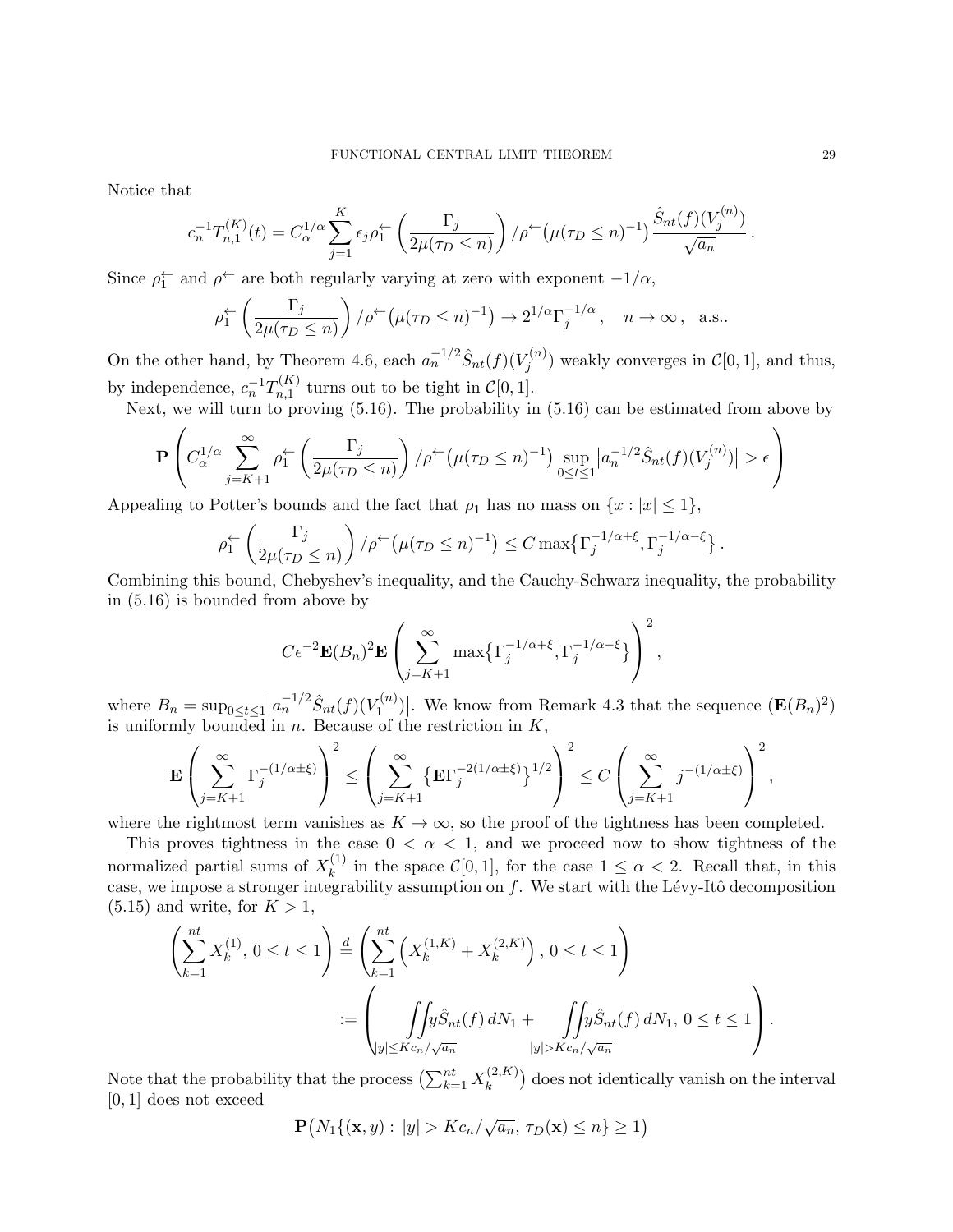$$
\leq \mathbf{E} N_1 \{ (\mathbf{x}, y) : |y| > K c_n / \sqrt{a_n}, \tau_D(\mathbf{x}) \leq n \}
$$

$$
= 2\rho_1 \left( K c_n / \sqrt{a_n}, \infty \right) \mu(\tau_D \leq n)
$$

$$
\sim 2C_\alpha \frac{\rho \left( K c_n / \sqrt{a_n}, \infty \right)}{\rho \left( c_n / \sqrt{a_n}, \infty \right)} \to 2C_\alpha K^{-\alpha}
$$

as  $n \to \infty$ , and this can be made arbitrarily small by choosing K large. Therefore, we only need to show tightness, for every fixed K, of the normalized partial sums of the process  $X_k^{(1,K)}$  $\kappa^{(1,\mathbf{A})}$ . As in (5.14), it is enough to prove that there exist  $\gamma > 1$ ,  $\rho \ge 0$  and  $C > 0$  such that

(5.17) 
$$
\mathbf{P}\left(\left|\sum_{k=1}^{nt} X_k^{(1,K)} - \sum_{k=1}^{ns} X_k^{(1,K)}\right| > \lambda c_n\right) \leq \frac{C}{\lambda^{\rho}}(t-s)^{\gamma}
$$

for all  $0 \le s \le t \le 1$ ,  $n \ge 1$  and  $\lambda > 0$ . In a manner, similar to the one we employed while proving (5.14), we can dispose of the case  $n(t - s) < 1$ , so we will look at the case  $n(t - s) \ge 1$ .

Let  $0 < \varepsilon < 1$  be such that  $f \in L^{2+\varepsilon}(\pi)$ . By Proposition 6.2,

$$
(5.18) \qquad \frac{1}{c_n^{2+\varepsilon}} \mathbf{E} \left| \sum_{k=1}^{nt} X_k^{(1,K)} - \sum_{k=1}^{ns} X_k^{(1,K)} \right|^{2+\varepsilon}
$$
  

$$
\leq \frac{C}{c_n^{2+\varepsilon}} \int_{\mathbb{R} \times E} |\hat{S}_{nt}(f) - \hat{S}_{ns}(f)|^{2+\varepsilon} |y|^{2+\varepsilon} 1_{\{|y| \leq Kc_n/\sqrt{a_n}\}} d\rho_1 d\mu
$$
  

$$
+ \frac{C}{c_n^{2+\varepsilon}} \left( \int_{\mathbb{R} \times E} |\hat{S}_{nt}(f) - \hat{S}_{ns}(f)|^2 |y|^2 1_{\{|y| \leq Kc_n/\sqrt{a_n}\}} d\rho_1 d\mu \right)^{1+\varepsilon/2}
$$

By Karamata's theorem,

$$
\int_{\mathbb{R}} |y|^{2+\varepsilon} 1_{\{|y| \le Kc_n/\sqrt{a_n}\}} d\rho_1 \le C \frac{\left(c_n/\sqrt{a_n}\right)^{2+\varepsilon}}{\mu(\tau_D \le n)}
$$

.

.

Further, by the fact that f is supported on  $D$ , and by the integrability assumption on f, we know that

$$
\int_E |\hat{S}_{nt}(f) - \hat{S}_{ns}(f)|^{2+\varepsilon} d\mu \le C\mu(\tau_D \le n(t-s))(a_{n(t-s)})^{(2+\varepsilon)/2};
$$

see Remark 4.7. By Lemma 4.4,  $\mu(\tau_D \leq n) a_n^{(2+\varepsilon)/2}$  is regularly varying with exponent bigger than 1, so the first term in the right hand side of (5.18) is bounded from above by  $C(t-s)^\gamma$ , for some  $\gamma > 1$ . A similar argument produces the same bound for second term in the right hand side of  $(5.18)$ . Now an appeal to Markov's inequality proves  $(5.17)$ .

#### 6. Appendix: Fractional moments of infinitely divisible random variable

In this appendix we present explicit bounds on the fractional moments of certain infinitely divisible random variables in terms of moments of their Lévy measures. These estimates are needed for the proof of Theorem 5.1. We have not been able to find such bounds in the literature. Combinatorial identities for the integer moments have been known at least since Bassanand and Bona (1990). Fractional moments have been investigated, using fractional calculus, by Matsui and Pawlas (2014), but the latter paper does not give general explicit bounds of the type we need.

We will consider fractional moments of nonnegative infinitely divisible random variables and of symmetric infinitely divisible random variables in the ranges needed in the present paper, but our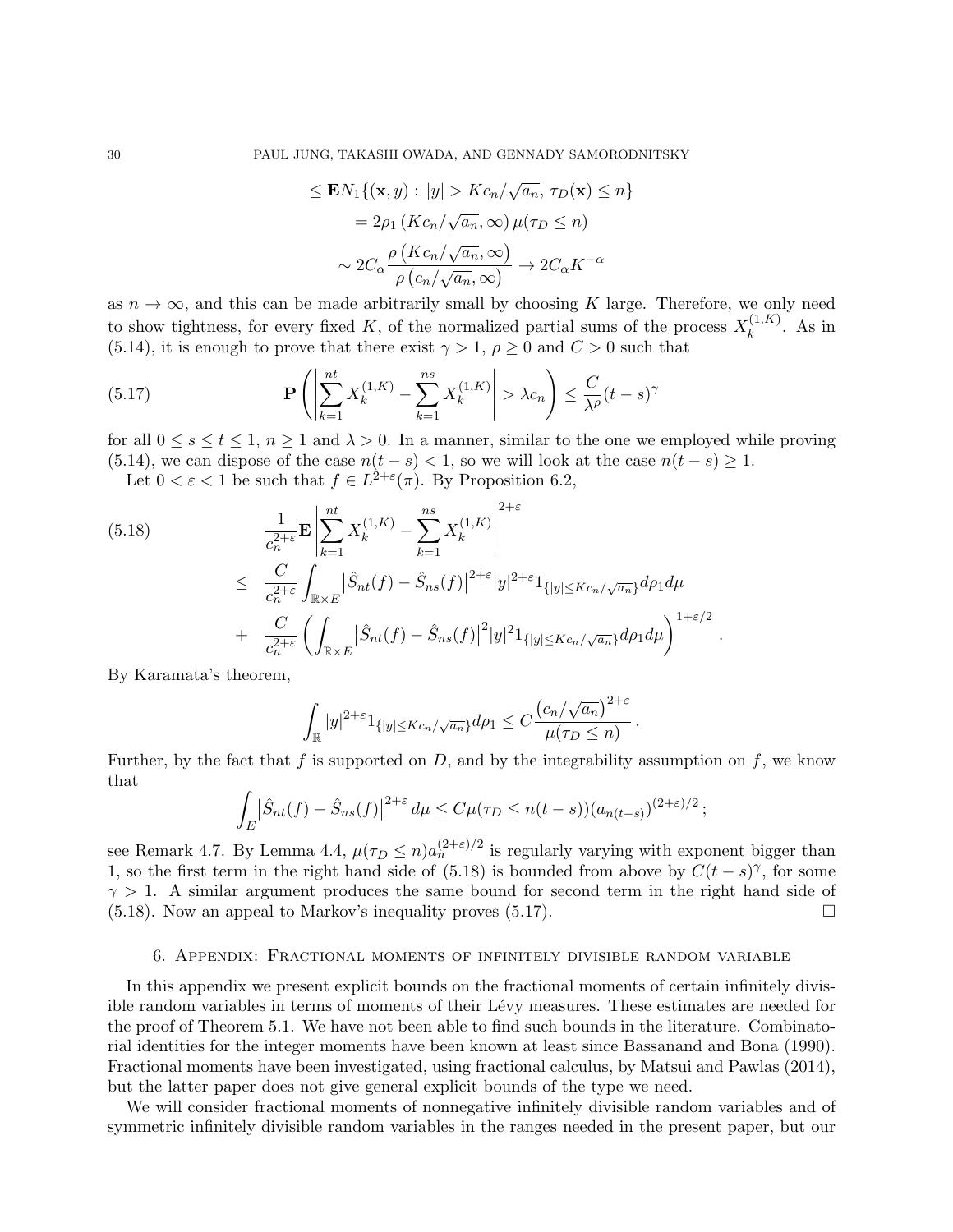approach can be extended to moments of all orders. We start with nonnegative infinitely divisible random variables with Laplace transform of the form

(6.1) 
$$
\mathbf{E}e^{-\theta X} = \exp\left\{-\int_0^\infty \left(1 - e^{-\theta y}\right) \nu_+(dy)\right\} := e^{-I(\theta)}, \ \theta \ge 0,
$$

with the Lévy measure  $\nu_+$  satisfying

$$
\int_0^\infty y\,\nu_+(dy) < \infty\,.
$$

**Proposition 6.1.** Let  $1 < p < 2$ . Then there is  $c_p \in (0, \infty)$ , depending only on p, such that for any infinitely divisible random variable  $X$  satisfying  $(6.1)$ ,

(6.2) 
$$
\mathbf{E}X^p \leq c_p \left( \int_0^\infty y^p \, \nu_+(dy) + \left( \int_0^\infty y \, \nu_+(dy) \right)^p \right).
$$

*Proof.* If the  $p$ th moment of the Lévy measure,

$$
\int_0^\infty y^p \, \nu_+(dy) \,,
$$

is infinite, then so is the left hand side of (6.2), and the latter trivially holds. Therefore, we will assume for the duration of the proof that the pth moment of the Lévy measure is finite. We reserve the notation  $c_p$  for a generic finite positive constant (that may depend only on p), and that may change from line to line. We start with an elementary observation: there is  $c_p$  such that for any  $x > 0$ ,

$$
x^{p} = c_{p} \int_{0}^{\infty} (1 - e^{-xy})^{2} y^{-(p+1)} dy.
$$

Therefore,

(6.3) 
$$
\mathbf{E}X^{p} = c_{p} \int_{0}^{\infty} \mathbf{E} (1 - e^{-yX})^{2} y^{-(p+1)} dy = c_{p} \int_{0}^{\infty} (1 - 2e^{-I(y)} + e^{-I(2y)}) y^{-(p+1)} dy,
$$

where  $I$  is defined in  $(6.1)$ . Denote

$$
\theta^+ = \sup \{ \theta \ge 0 : I(\theta) \le 1 \} \in (0, \infty].
$$

Observe that

(6.4) 
$$
\theta^+ \ge \left(\int_0^\infty y \,\nu_+(dy)\right)^{-1}.
$$

To see that, notice that, if  $\theta^+ < \infty$ , then

$$
1 = I(\theta^+) \leq \theta^+ \int_0^\infty y \, \nu_+(dy).
$$

We now split the integral in (6.3) and write

$$
\mathbf{E}X^p = c_p \int_0^{\theta^+} \cdot + c_p \int_{\theta^+}^{\infty} \cdot \; := A + B \, .
$$

Note that by (6.4),

$$
B \leq c_p \int_{\theta^+}^{\infty} y^{-(p+1)} dy \leq c_p \left( \int_0^{\infty} y \, \nu_+(dy) \right)^p.
$$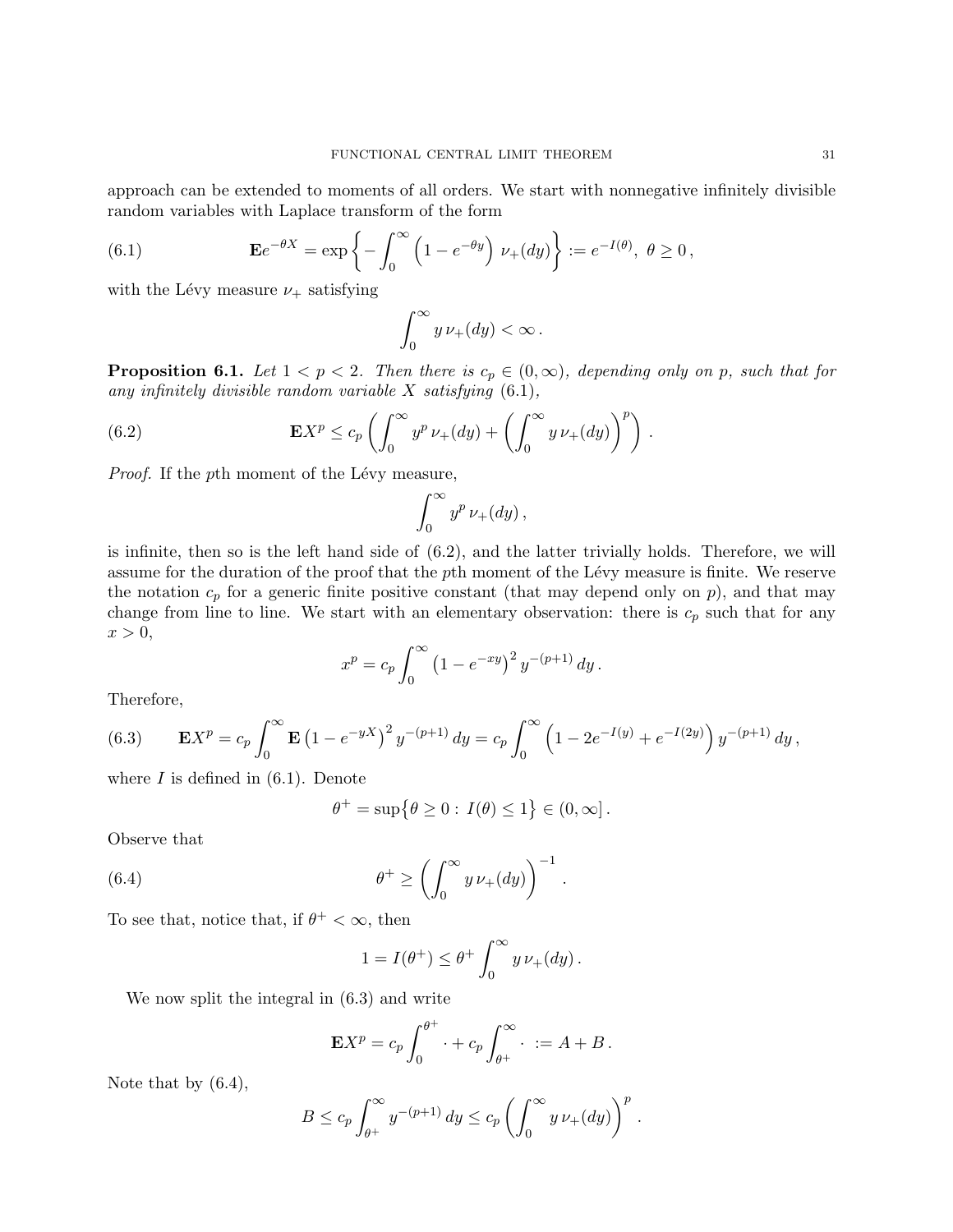Next, using the inequality  $1 - e^{-2\theta} \le 2(1 - e^{-\theta})$  for any  $\theta \ge 0$ , see that  $I(\theta) \le I(2\theta) \le 2I(\theta)$  for each  $\theta \geq 0$ . Note also that for  $0 \leq b \leq 2a$  we have

$$
1 - 2e^{-a} + e^{-b} \le 2a^2 + (2a - b),
$$

and we conclude that

$$
A \leq c_p \int_0^{\theta^+} \left( \int_0^{\infty} \left( 1 - e^{-xy} \right) \nu_+(dx) \right)^2 y^{-(p+1)} dy + c_p \int_0^{\theta^+} \left( \int_0^{\infty} \left( 1 - e^{-xy} \right)^2 \nu_+(dx) \right) y^{-(p+1)} dy.
$$

Using the fact that for  $0 \le y \le \theta^+$  we have

$$
I(y) \le \min\left(1, y \int_0^\infty x \, \nu_+(dx)\right),
$$

it follows that

$$
\int_0^{\theta^+} \left( \int_0^\infty (1 - e^{-xy}) \nu_+(dx) \right)^2 y^{-(p+1)} dy \le \int_0^{\left( \int_0^\infty x \nu_+(dx) \right)^{-1}} y^2 \left( \int_0^\infty x \nu_+(dx) \right)^2 y^{-(p+1)} dy
$$

$$
+ \int_{\left( \int_0^\infty x \nu_+(dx) \right)^{-1}} y^{-(p+1)} dy \le c_p \left( \int_0^\infty y \nu_+(dy) \right)^p.
$$

Finally,

$$
\int_0^{\theta^+} \left( \int_0^\infty (1 - e^{-xy})^2 \ \nu_+(dx) \right) y^{-(p+1)} dy
$$
  
\n
$$
\leq \int_0^\infty \left( \int_0^\infty (1 - e^{-xy})^2 \ y^{-(p+1)} dy \right) \nu_+(dx) = c_p \int_0^\infty y^p \ \nu_+(dy),
$$
  
\nand the proof is complete.

We consider next a symmetric infinitely divisible random variable, with characteristic function of the form

(6.5) 
$$
\mathbf{E}e^{i\theta Y} = \exp\left\{ \int_{-\infty}^{\infty} \left( e^{i\theta y} - 1 - i\theta y \right) \nu(dy) \right\}, \ \theta \in \mathbb{R},
$$

for some symmetric Lévy measure  $\nu$ , satisfying

$$
\int_{|y|\geq 1} y^2 \, \nu(dy) < \infty \, .
$$

**Proposition 6.2.** Let  $2 < p < 4$ . Then there is  $c_p \in (0, \infty)$ , depending only on p, such that for any symmetric infinitely divisible random variable  $Y$  satisfying  $(6.5)$ ,

(6.6) 
$$
\mathbf{E}|Y|^p \leq c_p \left( \int_{-\infty}^{\infty} |y|^p \, \nu(dy) + \left( \int_{-\infty}^{\infty} y^2 \, \nu(dy) \right)^{p/2} \right).
$$

Proof. Once again, we may and will assume that the moments of the Lévy measure in the right hand side of (6.6) are finite. We start with the case when  $\nu(\mathbb{R}) < \infty$ . If  $(W_i)$  is a sequence of i.i.d. random variables with the common law  $\nu/\nu(\mathbb{R})$ , independent of a Poisson random variable N with mean  $\nu(\mathbb{R})$ , then

$$
Y \stackrel{d}{=} \sum_{j=1}^{N} W_j \,,
$$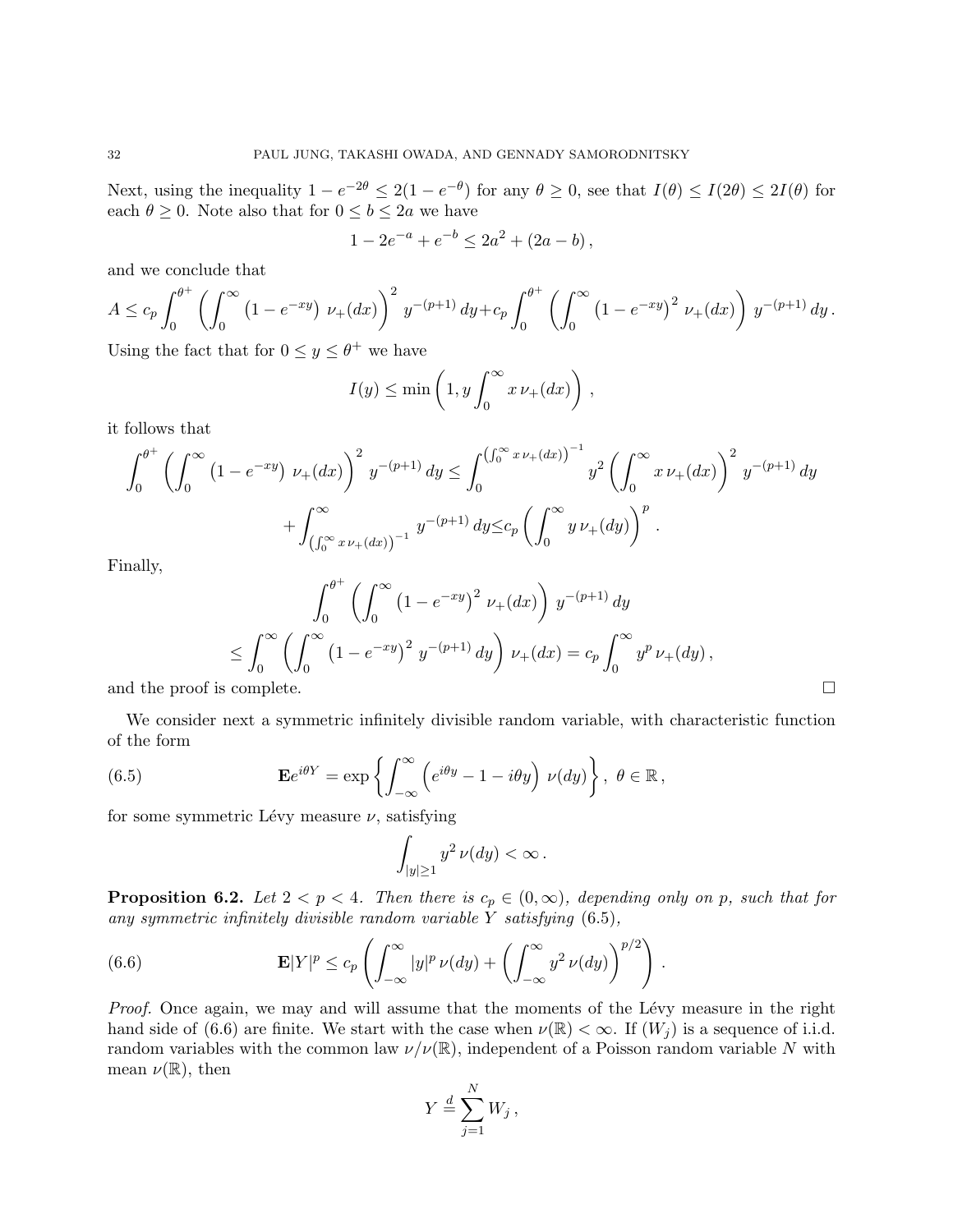and so by the Marcinkiewicz-Zygmund inequality (see e.g. (2.2), p. 227 in Gut (2009)),

$$
\mathbf{E}|Y|^p \le c_p \mathbf{E}\left(\sum_{j=1}^N W_j^2\right)^{p/2}
$$

.

The random variable

$$
X = \sum_{j=1}^{N} W_j^2
$$

is a nonnegative random variable with Laplace transform of the form  $(6.1)$ , with Lévy measure  $\nu_+$ given by

$$
\nu_+(A) = \nu\{y : y^2 \in A\}, \ A \text{ Borel.}
$$

Applying Proposition 6.1 (with  $p/2$ ), proves (6.6) in the compound Poisson case  $\nu(\mathbb{R}) < \infty$ . In the general case we use an approximation procedure. For  $m = 1, 2, \ldots$  let  $\nu_m$  be the restriction of the Lévy measure  $\nu$  to the set  $\{y : |y| > 1/m\}$ . Then each  $\nu_m$  is a finite symmetric measure. If  $Y_m$ is an infinitely divisible random variable with the characteristic function given by (6.5), with  $\nu_m$ replacing  $\nu$ , then  $Y_m \Rightarrow Y$  as  $m \to \infty$ , and the fact that (6.6) holds for Y follows from the fact that it holds for each  $Y_m$  and Fatou's lemma.

### **REFERENCES**

- J. Aaronson (1981): The asymptotic distributional behaviour of transformations preserving infinite measures. Journal d'Analyse Mathématique 39:203–234.
- J. Aaronson (1997): An Introduction to Infinite Ergodic Theory, volume 50 of Mathematical Surveys and Monographs. American Mathematical Society, Providence.
- J. Aaronson, M. Lin and B. Weiss (1979): Mixing properties of Markov operators and ergodic transformations, and ergodicity of Cartesian products. Israel Journal of Mathematics 33:198–224.
- B. Bassanand and E. Bona (1990): Moments of stochastic processes governed by Poisson random measures. Comment. Math. Univ. Carolin. 31:337–343.
- P. BILLINGSLEY (1968): Convergence of Probability Measures. Wiley, New York.
- P. BILLINGSLEY (1999): Convergence of Probability Measures. Wiley, New York, 2nd edition.
- N. BINGHAM (1971): Limit theorems for occupation times of Markov processes. Probability Theory and Related Fields 17:1–22.
- X. CHEN (1999a): How often does a Harris recurrent Markov chain reccur? Annals of Probability 3:1324–1346.
- X. Chen (1999b): The law of iterated logarithm for functionals of Harris recurrent Markov chains. Journal of Theoretical Probability 12:421–445.
- X. Chen (2000): On the limit laws of the second order for additive functionals of Harris recurrent Markov chains. Probability Theory and Related Fields 116:89–123.
- P. EMBRECHTS and M. MAEJIMA (2002): Selfsimilar Processes. Princeton University Press, Princeton and Oxford.
- W. FELLER (1971): An Introduction to Probability Theory and its Applications, volume 2. Wiley, New York, 2nd edition.
- I. GRADSHTEYN and I. RYZHIK (2004): Handbook of Mathematical Formulas and Integrals. Academic Press.
- A. GUT (2009): Stopped Random Walks: Limit Theorems and Applications. Springer, New York, 2nd edition.
- J. JACOD and A. SHIRYAEV (1987): Limit Theorems for Stochastic Processes. Springer, Berlin.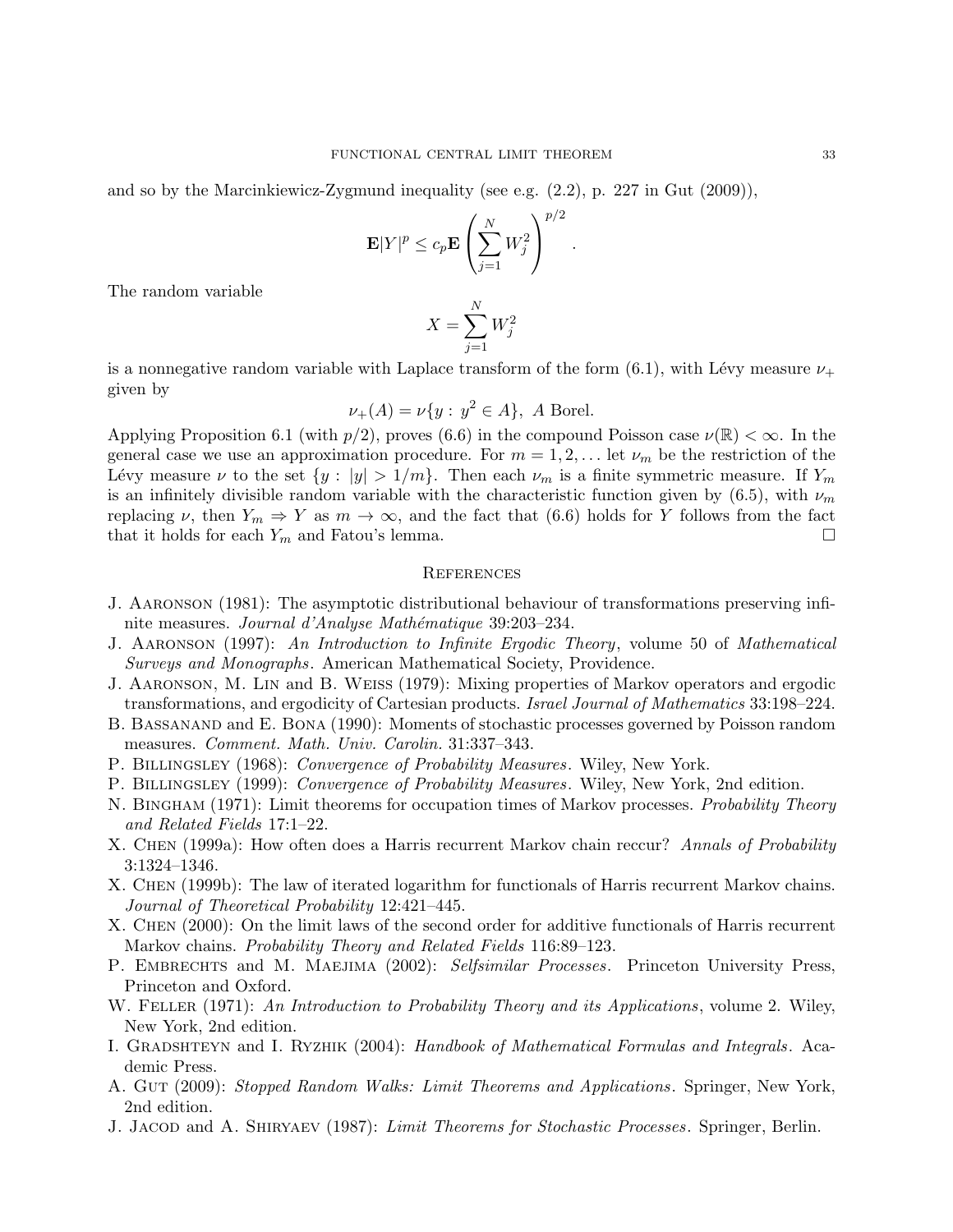- O. KALLENBERG (2002): Foundations of Modern Probability. Springer, New York, 2nd edition.
- Y. KASAHARA (1984): Limit theorems for Lévy processes and Poisson point processes and their applications to Brownian excursions. Journal of Mathematics of Keio University 24:521–538.
- A. KYPRIANOU (2006): Introductory Lectures on Fluctuations of Lévy Processes with Applications. Springer, Berlin.
- J. LAMPERTI (1962): Semi-stable stochastic processes. Transaction of the American Mathematical Society 104:62–78.
- M. Matsui and Z. Pawlas (2014): Fractional absolute moments of heavy tailed distributions. Preprint.
- S. MEYN and R. TWEEDIE (2009): Markov Chains and Stochastic Stability. Cambridge University Press, Cambridge.
- E. NUMMELIN (1978): A splitting technique for Harris recurrent Markov chains. Zeitschrift für Wahrscheinlichkeitstheorie und verwandte Gebiete 43:309–318.
- E. Nummelin (1984): General Irreducible Markov Chains and Nonnegative Operators. Cambridge University Press, Cambridge.
- S. OREY (1971): Limit Theorems for Markov Chain Transition Probabilties. Van Nostrand Reinold, London.
- T. OWADA and G. SAMORODNITSKY (2015): Functional Central Limit Theorem for heavy tailed stationary infinitely divisible processes generated by conservative flows. Annals of Probability 43:240–285.
- B. RAJPUT and J. ROSINSKI (1989): Spectral representations of infinitely divisible processes. Probability Theory and Related Fields 82:451–488.
- S. RESNICK (1987): *Extreme Values, Regular Variation and Point Processes*. Springer-Verlag, New York.
- S. Resnick (2007): Heavy-Tail Phenomena: Probabilistic and Statistical Modeling. Springer, New York.
- J. ROSINSKI (1990): On series representation of infinitely divisible random vectors. The Annals of Probability 18:405–430.
- J. ROSINSKI (1995): On the structure of stationary stable processes. The Annals of Probability 23:1163–1187.
- J. ROSINSKI and G. SAMORODNITSKY (1993): Distributions of subadditive functionals of sample paths of infinitely divisible processes. The Annals of Probability 21:996–1014.
- G. SAMORODNITSKY (2005): Null flows, positive flows and the structure of stationary symmetric stable processes. The Annals of Probability 33:1782–1803.
- G. SAMORODNITSKY and M. TAQQU (1994): Stable Non-Gaussian Random Processes. Chapman and Hall, New York.
- M. THALER and R. ZWEIMÜLLER (2006): Distributional limit theorems in infinite ergodic theory. Probability Theory and Related Fields 135:15–52.
- M. YAMAZATO (2009): On a J<sub>1</sub>-convergence theorem for stochastic processes on  $D[0,\infty)$  having monotone sample paths and its applications.  $K \delta k y \hat{u} \gamma k u$  1620:109–118.
- R. ZWEIMÜLLER (2007): Mixing limit theorems for ergodic transformations. *Journal of Theoretical* Probability 20:1059–1071.
- R. ZWEIMÜLLER (2009): Surrey Notes on Infinite Ergodic Theory. Lecture notes, Surrey University.